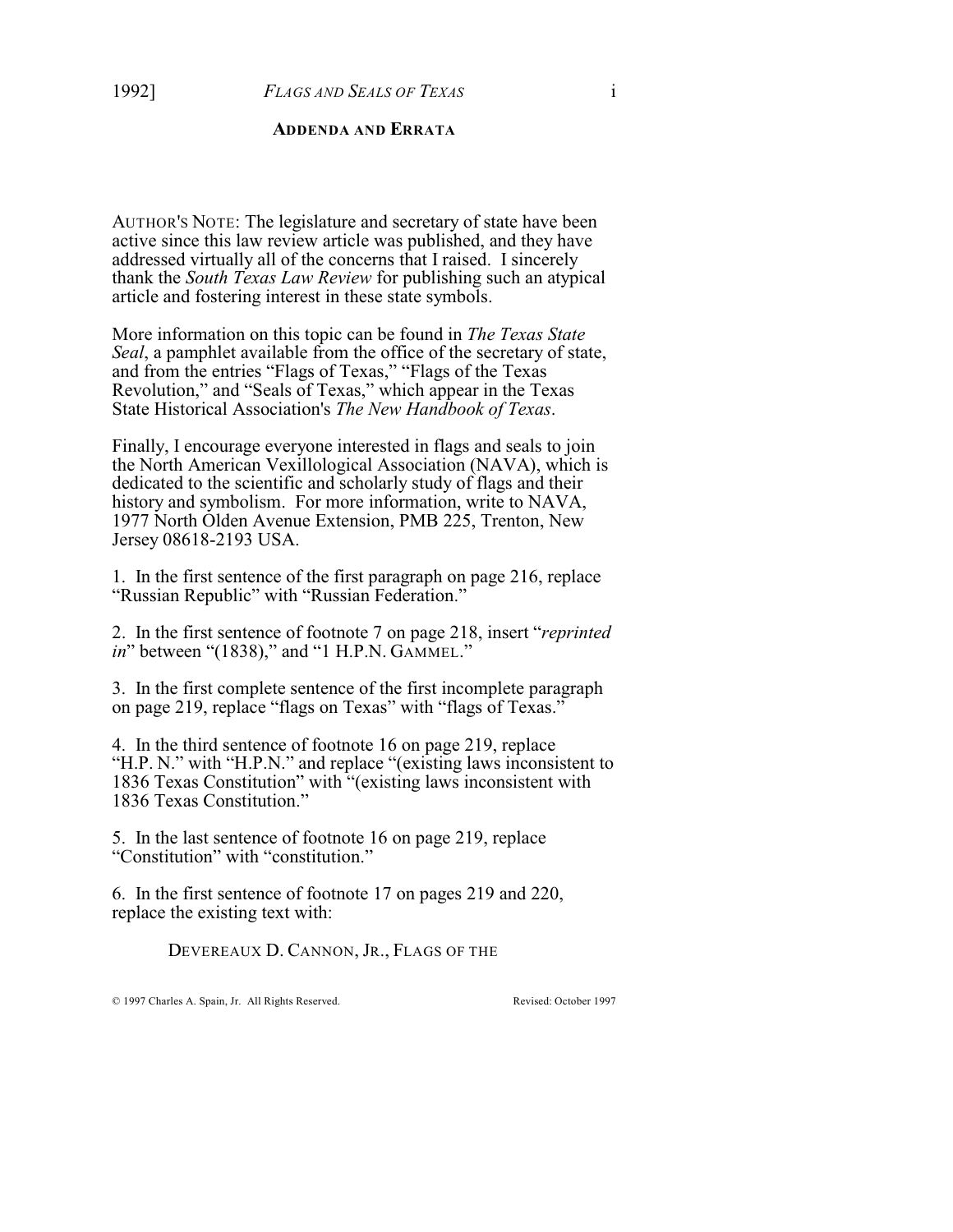CONFEDERACY: AN ILLUSTRATED HISTORY 41-42 (1988); WILLIAM CRAMPTON, FLAGS OF THE UNITED STATES 47 (1989); [\*220] DAUGHTERS OF THE REPUBLIC OF TEXAS, TEXAS AND ITS FLAGS 1 (1981); FLAGS OF THE WORLD 82 (E.M.C. Barraclough & W.E. Crampton eds., 1978); WILLIAM R. FURLONG & BYRON MCCANDLESS, SO PROUDLY WE HAIL: THE HISTORY OF THE UNITED STATES FLAG 193 (Harold D. Langley ed., 1981); CHARLES E. GILBERT, JR., FLAGS OF TEXAS 74-75, 78 (1989); CHARLES E. GILBERT, JR., A CONCISE HISTORY OF EARLY TEXAS 1519 TO 1861, at 58-59, 61 (1964); MARK LLOYD, FLAGS OF THE UNITED STATES 47 (1990); WHITNEY SMITH, THE FLAG BOOK OF THE UNITED STATES 206-08 (rev. ed. 1975); STEVE VEAZEY & JOHN D. POTTER, JR., FLAGS IN THE HISTORY OF TEXAS 13 (1991); *see also* L.W. Kemp, *Official Flags of the Republic of Texas*, 59 SW. HIST. Q. 487, 487 (1956).

7. In the first sentence of footnote 18 on page 220, insert "the" between "with" and "Gallery."

8. In footnote 24 on page 223, replace "(original in the custody of the State Library and Archives Commission); *reprinted in*" with "(original in the custody of the State Library and Archives Commission), *reprinted in*".

9. In the last two sentences of footnote 26 on page 225, replace the existing text with "Two sources incorrectly state that the 1836 naval ensign was originally designed in 1819. WILLIAM CRAMPTON, FLAGS OF THE WORLD 132 (1990); WILLIAM CRAMPTON, THE COMPLETE GUIDE TO FLAGS 33 (1989)."

10. In the final parenthetical phrase of footnote 28 on page 225, replace "continue" with "continued."

11. In footnote 38 on page 230, replace ""azure", see" with ""azure," see".

12. Insert the following text at the end of footnote 41 on page 230:

In 1993, the legislature renamed the salute to the Texas flag as the pledge of allegiance to the Texas flag. Act of May 14, 1993, 73d Leg., R.S., ch. 300,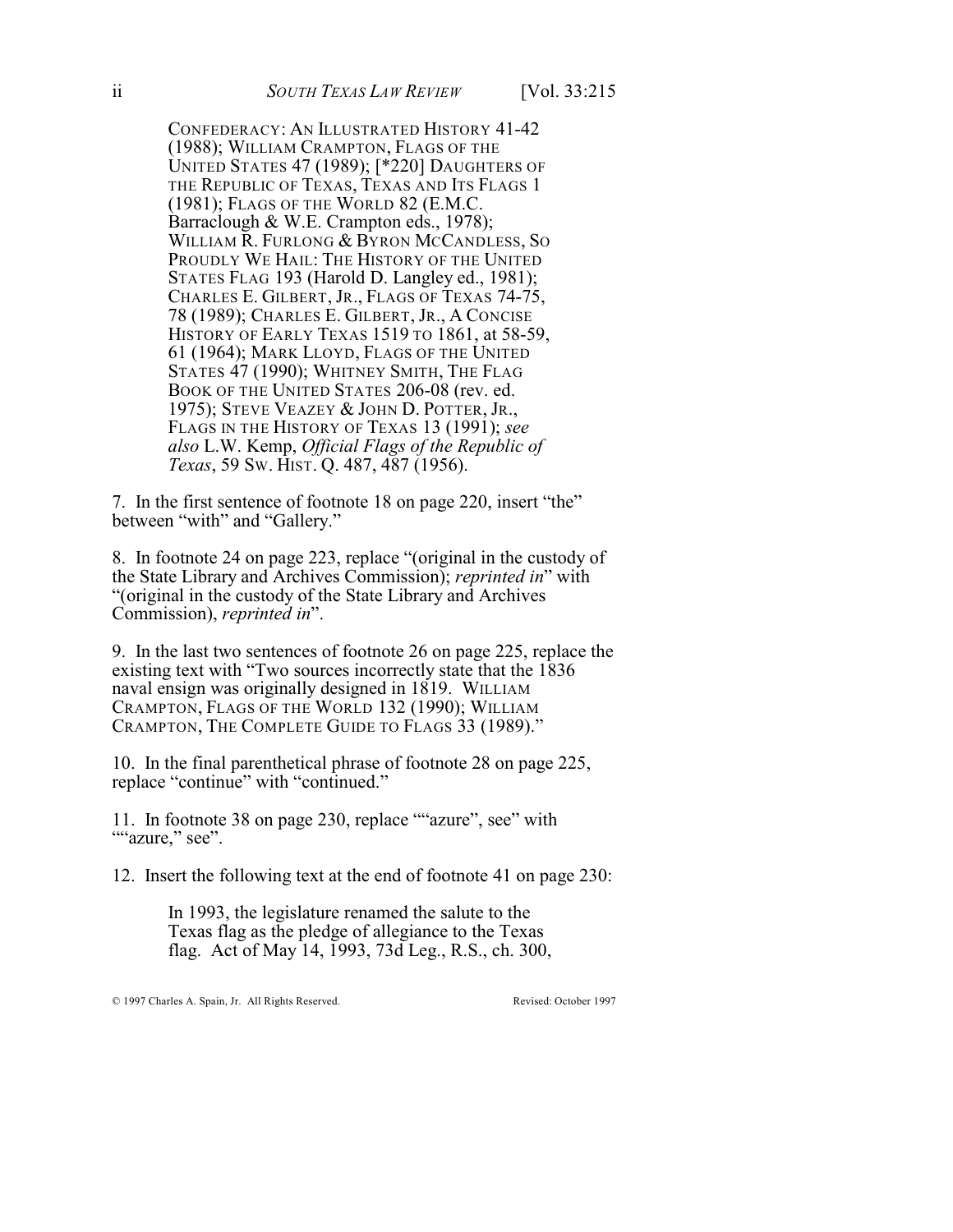§ 2, 1993 Tex. Gen. Laws 1374, 1375 (Tex. Rev. Civ. Stat. Ann. art. 6139b (West Supp. 1995)).

13. Insert the following text after the last sentence of the first incomplete paragraph on page 230:

> In 1993, the legislature passed a comprehensive act that, among other things, revised the description of the flag and specified that the red and blue colors in the flag are the same colors that are used in the United States flag. $39.5$  The 1993 Act also allows the governor to adopt a flag for the governor's official use.<sup>39.75</sup> As of January 1995, the governor has not adopted such a flag.

> <sup>39.5</sup> Act of May 14, 1993, 73d Leg., R.S., ch. 300, § 1, 1993 Tex. Gen. Laws 1374, 1375 (Tex. Rev. Civ. Stat. Ann. art. 6139a (West Supp. 1995)).

<sup>39.75</sup> Act of May 14, 1993, 73d Leg., R.S., ch. 300, § 4, 1993 Tex. Gen. Laws 1374, 1378 (Tex. Rev. Civ. Stat. Ann. art. 6139d (West Supp. 1995)).

14. In the text of the second and third sentences of footnote 42 on page 230, replace the existing text with "This erroneous information apparently came from Charles Gilbert's *A Concise History of Early Texas 1519 to 1861* and *Flags of Texas*. GILBERT, A CONCISE HISTORY OF EARLY TEXAS, *supra* note 17, at 69; GILBERT, FLAGS OF TEXAS, *supra* note 17, at 80."

15. In the last sentence of footnote 44 on page 231, delete the existing comma between "R.S." and "(1838)."

16. Insert the following text after the last sentence of the first complete paragraph on page 230:

> In December 1992, the legislature passed a concurrent resolution to correct these errors.<sup>44.5</sup>

<sup>44.5</sup> The resolution is as follows: WHEREAS, House Concurrent Resolution 9 of the 71st Legislature, Regular Session, recognized Dr. Charles B. Stewart as the designer of the Lone Star Flag;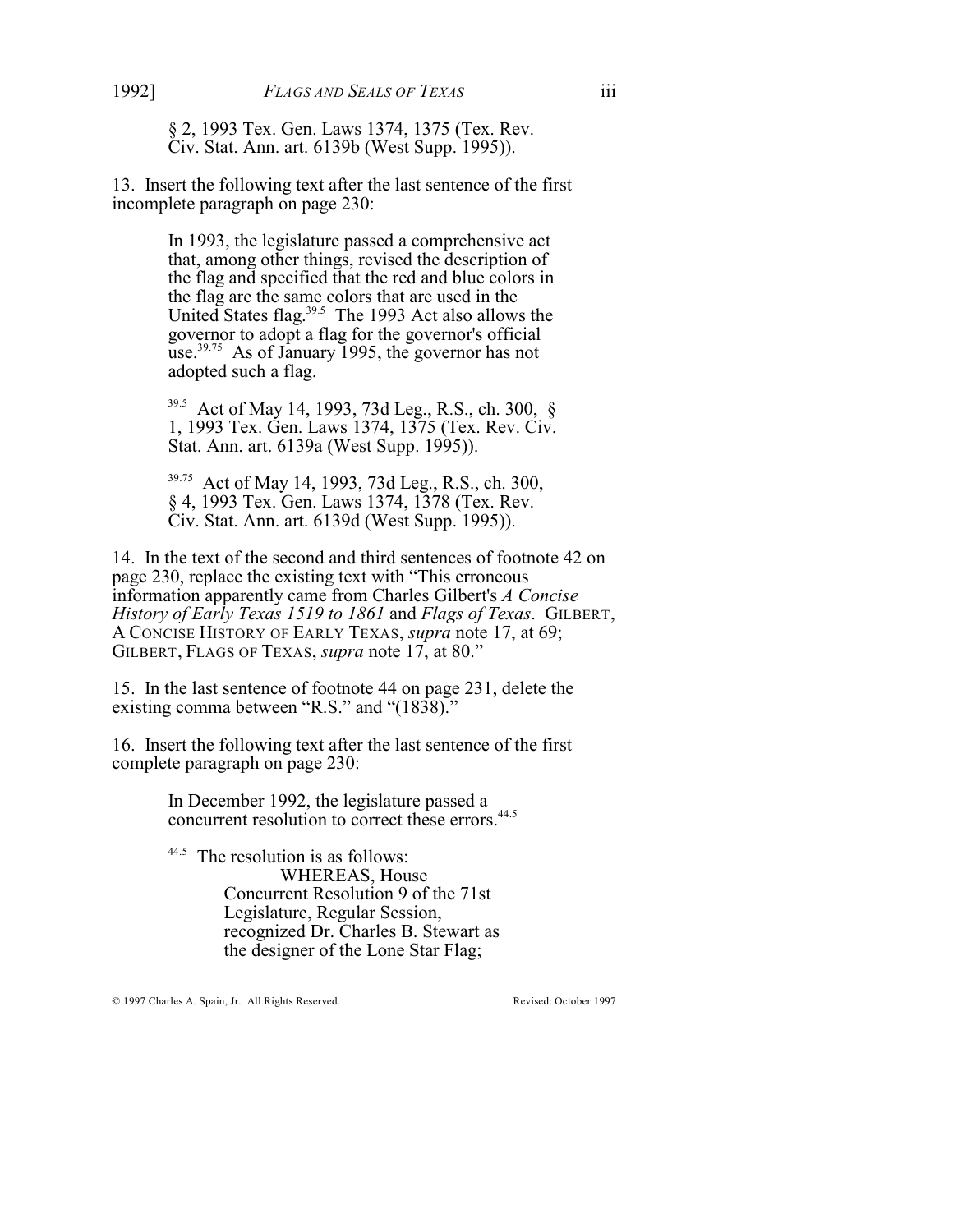and

WHEREAS, That same concurrent resolution acknowledged Lorenzo de Zavala, William B. Scates, Thomas Barnett, Sterling C. Robertson, Thomas J. Gazley, and Richard Ellis as the members of the committee that approved the Lone Star Flag design; and

WHEREAS, Subsequent historical research has revealed that the actual designer of the Lone Star Flag is unknown; and

WHEREAS, That same research has revealed that the six listed committee members were appointed in March 1836 by the General Convention at Washington-on-the-Brazos to design a national flag for the newly independent Republic of Texas, but that the General Convention apparently never adopted a national flag; and

WHEREAS, Senator William H. Wharton, who had originated Texas' first national flag, known as David G. Burnet's Flag, introduced a bill in the Texas Senate on December 28, 1838, containing the design for the Lone Star Flag; and

WHEREAS, Senator Wharton's bill was referred to a committee consisting of Senator Oliver Jones and two other senators whose identities are unknown, and that committee reported a substitute bill containing Senator Wharton's design; the legislation was passed by the Congress of the Republic of Texas on January 21, 1839, and approved by President Mirabeau B. Lamar on January 25, 1839; and

WHEREAS, The design for the Lone Star Flag enacted in 1839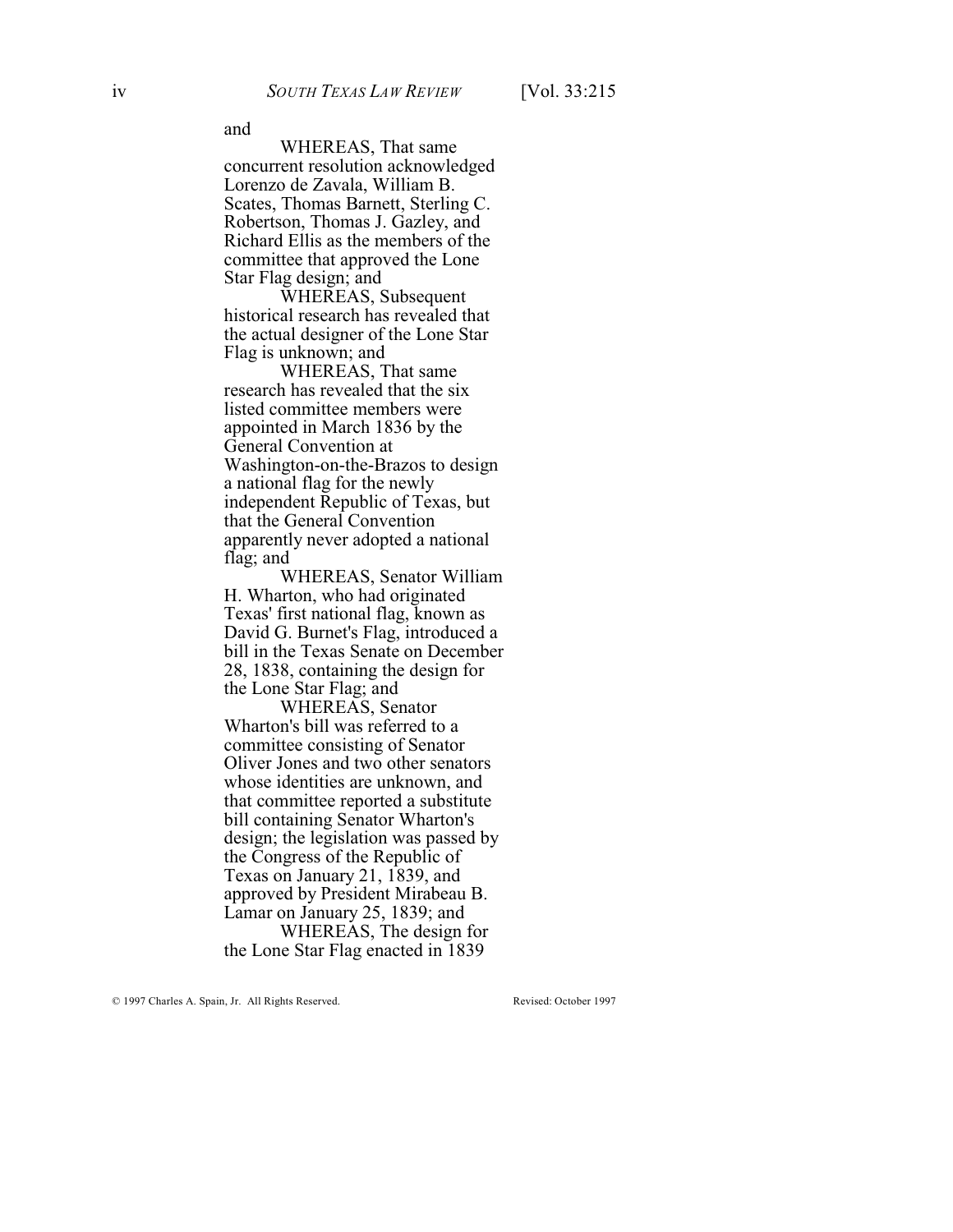remains unchanged to this day; and WHEREAS, The legislature desires to honor the Texans instrumental in adopting the Lone Star Flag and to correct the unintentional historical errors in House Concurrent Resolution 9 of the 71st Legislature, Regular Session; now, therefore, be it RESOLVED, That the 72nd

Legislature of the State of Texas, Fourth Called Session, recognize Senator William H. Wharton and Senator Oliver Jones for their efforts in adopting this abiding symbol of our state's unity.

Tex. H.R. Con. Res. 9, 72d Leg., 4th C.S., 1992 Tex. Gen. Laws 24.

17. In the text of footnote 45 on page 231, insert "; VEAZEY & POTTER, *supra* note 17, at 15" after "SMITH, *supra* note 17, at 207".

18. In footnote 51 on page 234, delete "CRAMPTON, *supra* note 17, at 47;".

19. In the third complete sentence of the first complete paragraph on page 236, replace "1923" with "1923 and 1924." In the first two sentences of footnote 59 on page 236, replace the existing text with "NATIONAL FLAG CONFERENCE, THE FLAG CODE (1923), *reprinted in* SCOT M. GUENTER, THE AMERICAN FLAG, 1777-1924, at 207-12 (1990); *see* FURLONG & MCCANDLESS, *supra* note 17, at 215; SMITH, *supra* note 17, at 80. The 1923-1924 flag code was the basis for the United States flag code."

20. In the text at the end of footnote 62 on page 237, replace "(to be codified at Tex. Dep't of Educ., 19 TEX. ADMIN. CODE §  $75.32(c)(3)$ ) (social studies curriculum for second grade)." with the following:

> (codified at Tex. Dep't of Educ., 19 TEX. ADMIN. CODE § 75.32(c)(3) (1994)), *amended by* Tex. Dep't of Educ., 17 Tex. Reg. 5197, 5199 (1992) (effective Aug. 6, 1992) (codified at Tex. Dep't of Educ., 19 TEX. ADMIN. CODE § 75.32(i)(4) (1994); supersedes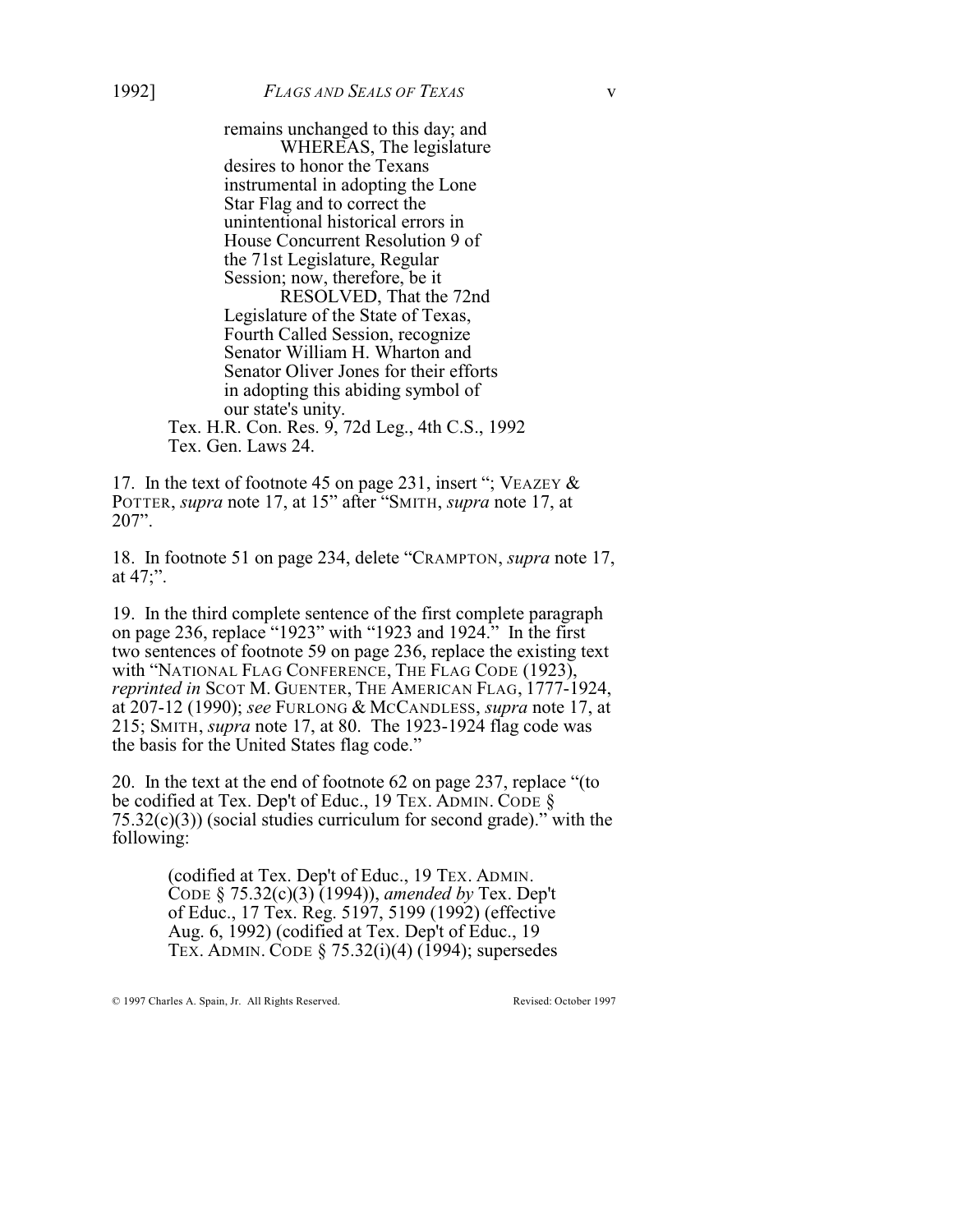Tex. Dep't of Educ., 19 TEX. ADMIN. CODE § 75.32(c)(3) (1994) effective Sept. 1996) (social studies curriculum for second grade).

21. Insert the following text after the last sentence of the first complete paragraph on page 237:

> In 1993, the legislature revised the laws about flag usage.<sup>65.5</sup>

65.5 Act of May 14, 1993, 73d Leg., R.S., ch. 300, § 3, 1993 Tex. Gen. Laws 1374, 1375 (Texas Flag Code, Tex. Rev. Civ. Stat. Ann. art. 6139c (West Supp. 1995)).

22. Replace the text of footnote 73 on page 238 with the following:

> TEX. BUS. & COM. CODE ANN. § 17.07 (West 1987). The Texas Department of Agriculture comes close to violating at least the spirit of this law with its "Taste of Texas emblem" (figure 8), defined as "[a] flag-shaped emblem bearing the words 'Taste of Texas' so colored as to closely model the flag of the state of Texas." Tex. Dep't of Agric., 9 Tex. Reg. 536, 562 (emerg. rule), *proposed* 9 Tex. Reg. 563, *adopted* 9 Tex. Reg. 1881 (1984) (effective Apr. 16, 1984), *amended by* Tex. Dep't of Agric., 14 Tex. Reg. 5301, *adopted* 14 Tex. Reg. 6251 (1989) (effective Dec. 11, 1989), *amended by* Tex. Dep't of Agric., 18 Tex. Reg. 277, *adopted* 18 Tex. Reg. 2623 (1993) (effective May 6, 1993) (codified at Tex. Dep't of Agric., 4 TEX. ADMIN. CODE § 17.51 (1994)). This concern was raised when the rule was proposed but was eventually rejected. Tex. Dep't of Agric., 9 Tex. Reg. 1881 (1984). In June 1992 the Texas State Lottery also ran afoul of the spirit of the law by printing the flag on the scratch-off portion of "instant winner" lottery tickets. *See* Todd J. Gillman, *Lottery Scratches Flag Design*, DALLAS MORNING NEWS, June 26, 1992, at A1; Dennis Baggett, *Mind Your Whites and Blues: Flag-wavers Get Red-Faced Only When Etiquette Falters*, DALLAS MORNING NEWS, July 5, 1992, at A44.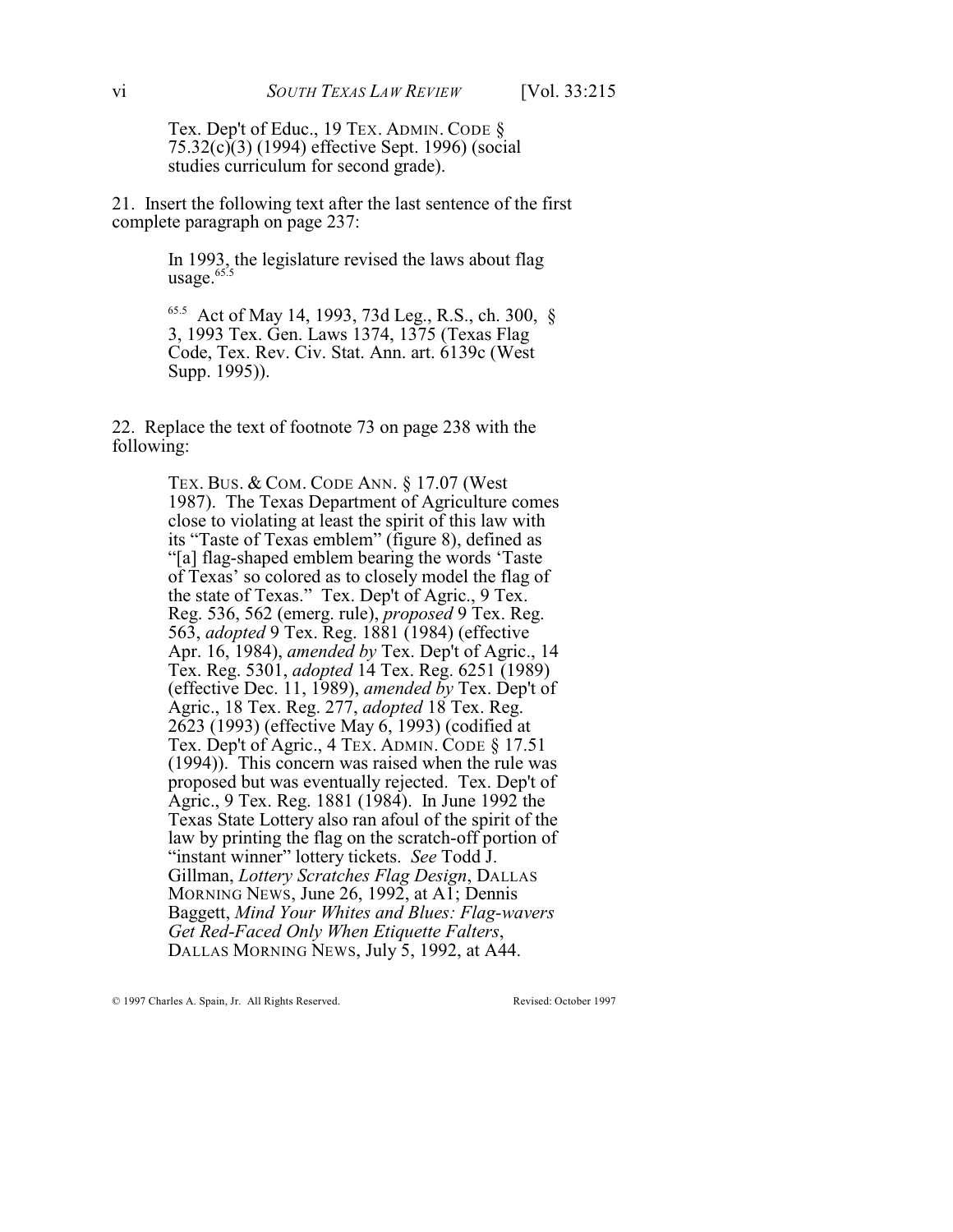23. Insert the following text before the last sentence of the first incomplete paragraph on page 238:

> A design cannot be registered as a trademark if it depicts or simulates the flag, coat of arms, or other insignia of the United States, a state, a municipality, or a foreign nation.<sup>73.5</sup> Flags and state emblems are also protected by a multilateral treaty.<sup>73.75</sup>

73.5 Act of Jan. 26, 1962, 57th Leg., 3d C.S., ch. 24, § 2, 1962 Tex. Gen. Laws 62, 63, *repealed and codified by* Business and Commerce Code, 60th Leg., R.S., ch. 785, sec. 1, § 16.08, sec. 4(c), 1967 Tex. Gen. Laws 2343, 2571 (codification), 2620 (repealer) (current version at TEX. BUS. & COM. CODE ANN. § 16.08(a) (West 1987)). The Texas statute is based on a similar provision in the federal trademark act. Act approved Feb. 20, 1905, ch. 592, § 5, 33 Stat. 724, 725, *amended by* Act approved Mar. 2, 1907, ch. 2573, § 1, 34 Stat. 1251, 1251, *amended by* Act approved Feb. 18, 1911, ch. 113, 36 Stat. 918, *amended by* Act approved Jan. 8, 1913, ch. 7, 37 Stat. 649, *amended by* Act approved Mar. 19, 1920, ch. 104, § 9, 41 Stat. 533, 535, *amended by* Act approved June 7, 1924, ch. 341, 43 Stat. 647, *repealed and codified by* Trademark Act of 1946, ch. 540, §§ 2, 46(a), 60 Stat. 427, 428 (codification), 444 (repealer), *amended by* Act approved Oct. 9, 1962, Pub. L. 87-772, § 2, 76 Stat. 769, 769, *amended by* Act approved Jan. 2, 1975, Pub. L. 93-596, § 1, 88 Stat. 1949, 1949, *amended by* Trademark Law Revision Act of 1988, Pub. L. 100-667, § 104, 102 Stat. 3935, 3938 (codified at 15 U.S.C. § 1052 (1988)). *See generally In re* United States Dep't of the Interior, 142 U.S.P.Q. 506 (BNA) (Pat. Office Trademark Trial & App. Bd. 1964) (defining what constitutes an insignia of the United States). The 1905 trademark statute was the earliest federal flag-protection law. It was enacted to prevent desecration of the flag, coat of arms, and related symbols by halting the registration of commercial trademarks that contained representations of those marks. *See* GUENTER, *supra* note 59 at 138-39 (1990).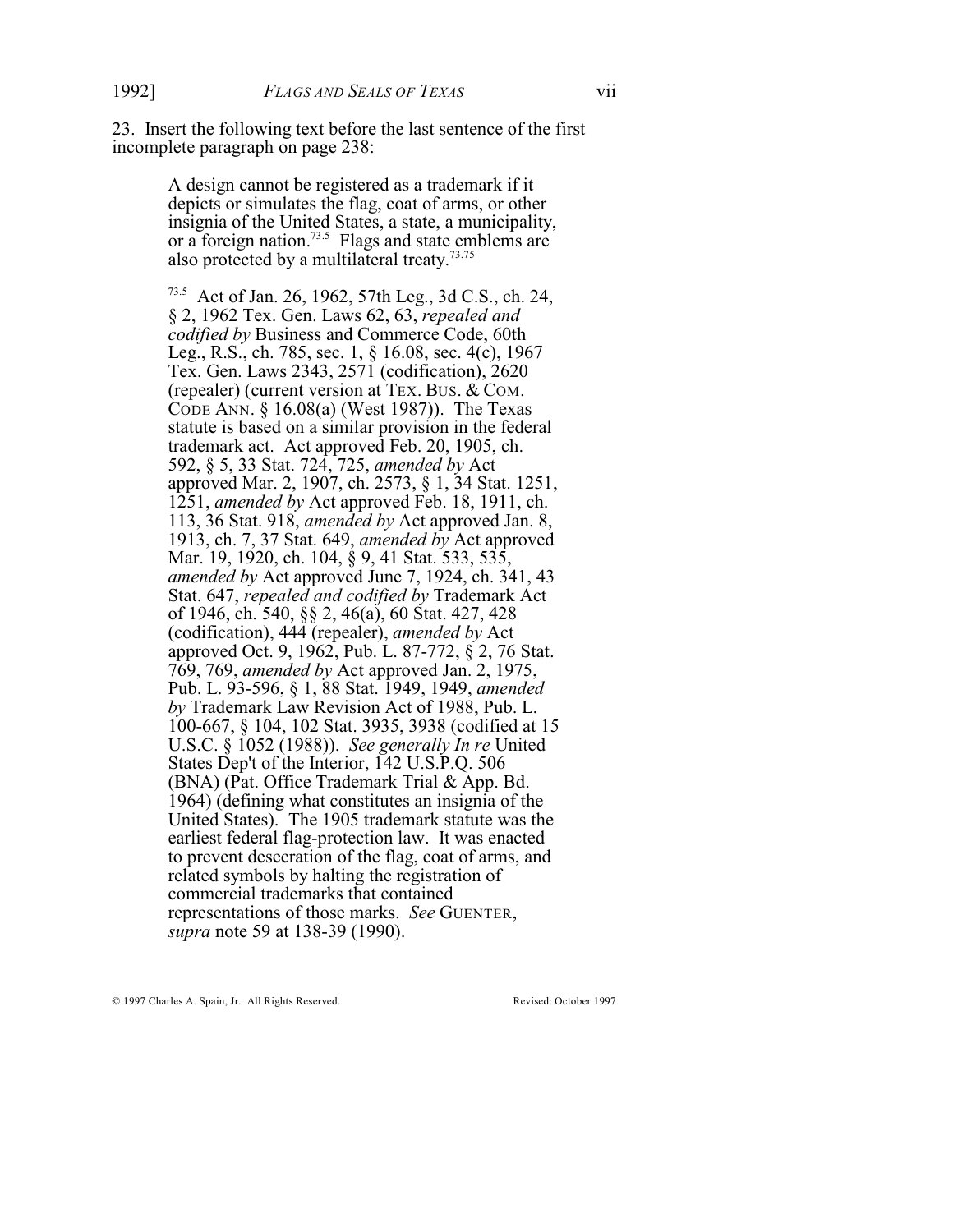<sup>73.75</sup> Union Convention of Paris, March 20, 1883, for the Protection of Industrial Property, Nov. 6, 1925, art. 6<sup>ter</sup>, 47 Stat. 1789, 1804, 74 L.N.T.S. 289, 304, *revised by* Union Convention of Paris, March 20, 1883, for the Protection of Industrial Property, June 2, 1934, art. 6<sup>ter</sup>, 53 Stat. 1748, 1758, 192 L.N.T.S. 17, 34, *revised by* Convention of Paris for the Protection of Industrial Property of 20th March, 1883, *done* Oct. 31, 1958, art.  $\vec{6}^{\text{ter}},$  13 U.S.T. 1, 9, 828 U.N.T.S. 107, 128, *revised by* Paris Convention for the Protection of Industrial Property of March 20, 1883, *done* July 14, 1967, art.  $\hat{6}^{\text{ter}}, 21 \text{ U.S.T.}$ 1583, 1593 (United States did not ratify articles 1-12), 24 U.S.T. 2140 (United States ratification of articles 1-12), 828 U.N.T.S. 305, 326.

24. Insert the following text after the last sentence of the first complete paragraph on page 238:

> In 1993, the legislature repealed the 1913 flag protection act.<sup>75.5</sup>

75.5 Act of May 14, 1993, 73d Leg., R.S., ch. 300, § 43, 1993 Tex. Gen. Laws 1374, 1386.

25. Insert the following text after the last sentence of the first incomplete paragraph on page 241:

> In 1993, the legislature repealed the 1917 flag-desecration act.<sup>79.5</sup>

79.5 Act of May 14, 1993, 73d Leg., R.S., ch. 300, § 43, 1993 Tex. Gen. Laws 1374, 1386.

26. Insert the following text after the last sentence of footnote 80 on page 241:

> This Act was passed more than two months before a similar act was passed by Congress. *See* Act approved May 16, 1918, ch. 75, sec. 1, § 3, 40 Stat. 553, 553, *repealed by* Act approved Mar. 3, 1921, ch. 136, 41 Stat. 1359. The federal act required the existence of a state of war as a prerequisite for an offense.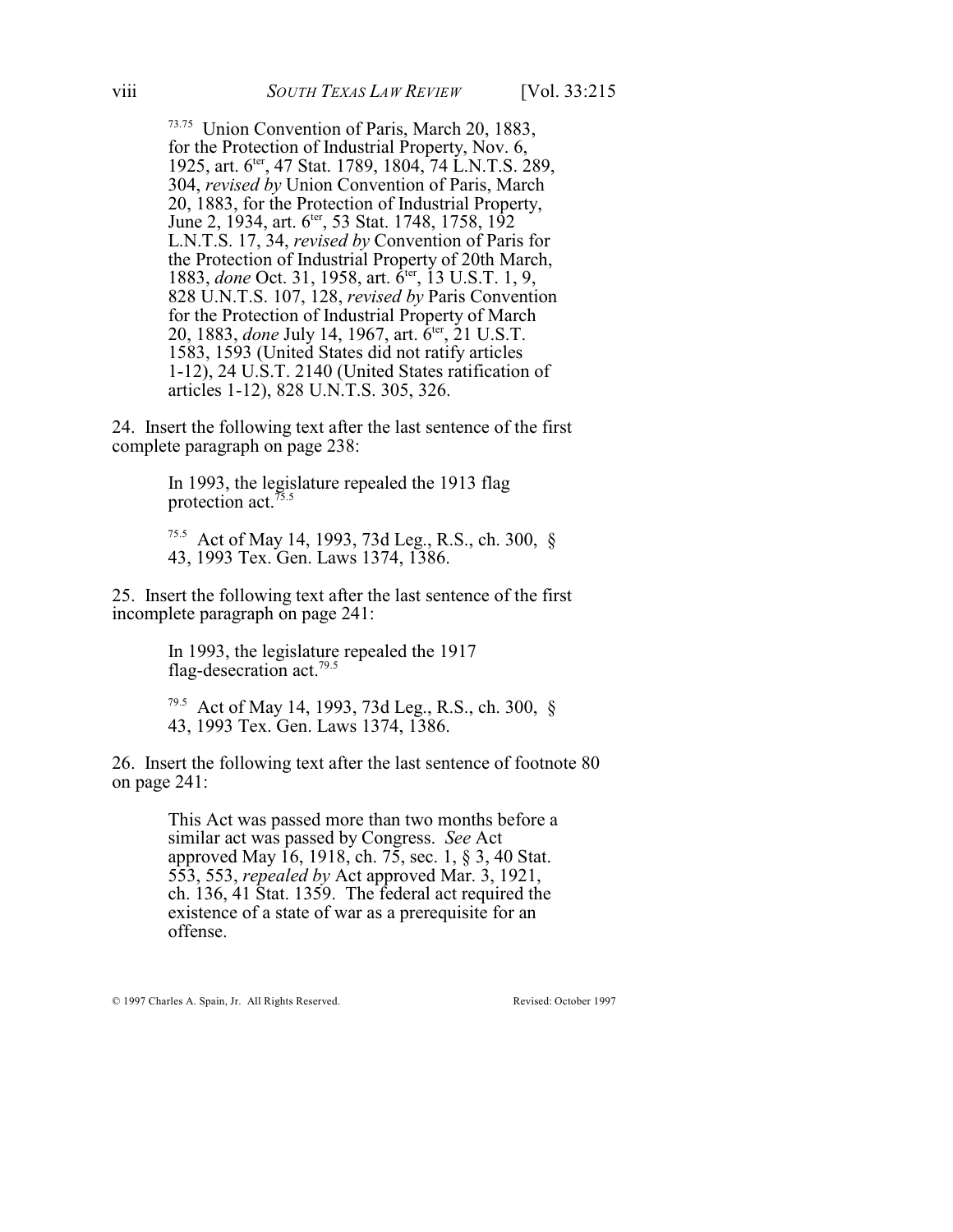27. In footnote 91 on page 244, replace "110 S. Ct. 2404" with "496 U.S. 310."

28. Insert the following text after the last sentence of the first incomplete paragraph on page 244:

> In March 1992 the El Paso Court of Appeals held the revised flag-desecration law to be unconstitutional, but the court invited the State to appeal to the United States Supreme Court in the hope that the retirement of Justices Brennan and Marshall would allow the Supreme Court the opportunity to overrule its opinions in *Texas v. Johnson* and *United States v. Eichman*.<sup>91.5</sup> The court of criminal appeals refused to grant the State's petition for discretionary review, thus clearing the way for an appeal to the Supreme Court. In October 1992 the Supreme Court denied the State's petition for writ of certiorari, allowing the judgment of the El Paso Court of Appeals to stand.  $\frac{1}{91.75}$  The Supreme Court's refusal to consider the *Jimenez* case appears to settle the flag-desecration issue once and for all.

<sup>91.5</sup> Johnson, 491 U.S. 397 (1989); *Eichman*, 496 U.S. 310 (1990); State v. Jimenez, 828 S.W.2d 455 (Tex. App.—El Paso, pet. ref'd), *cert. denied*, 506 U.S. 917 (1992).

<sup>91.75</sup> Jimenez, 828 S.W.2d 455 (Tex. App.—El Paso, pet. ref'd), *cert. denied*, 506 U.S. 917 (1992). The legislature in 1995 registered its continuing opposition to flag desecration petitioning the Congress to propose an amendment to the Constitution to protect "the American flag and 50 state flags from wilful desecration and exempting such desecration from constitutional construction as a First Amendment right." Tex. S. Con. Res. 24, 74th Leg., R.S., 1995 Tex. Gen. Laws 6166, 6167.

29. In footnote 92 on page 244, replace "(J.P. Kimball trans. 1839)" with "(J.P. Kimball trans., Houston 1839)."

30. Insert the following footnote after the second sentence of the first complete paragraph on page 247: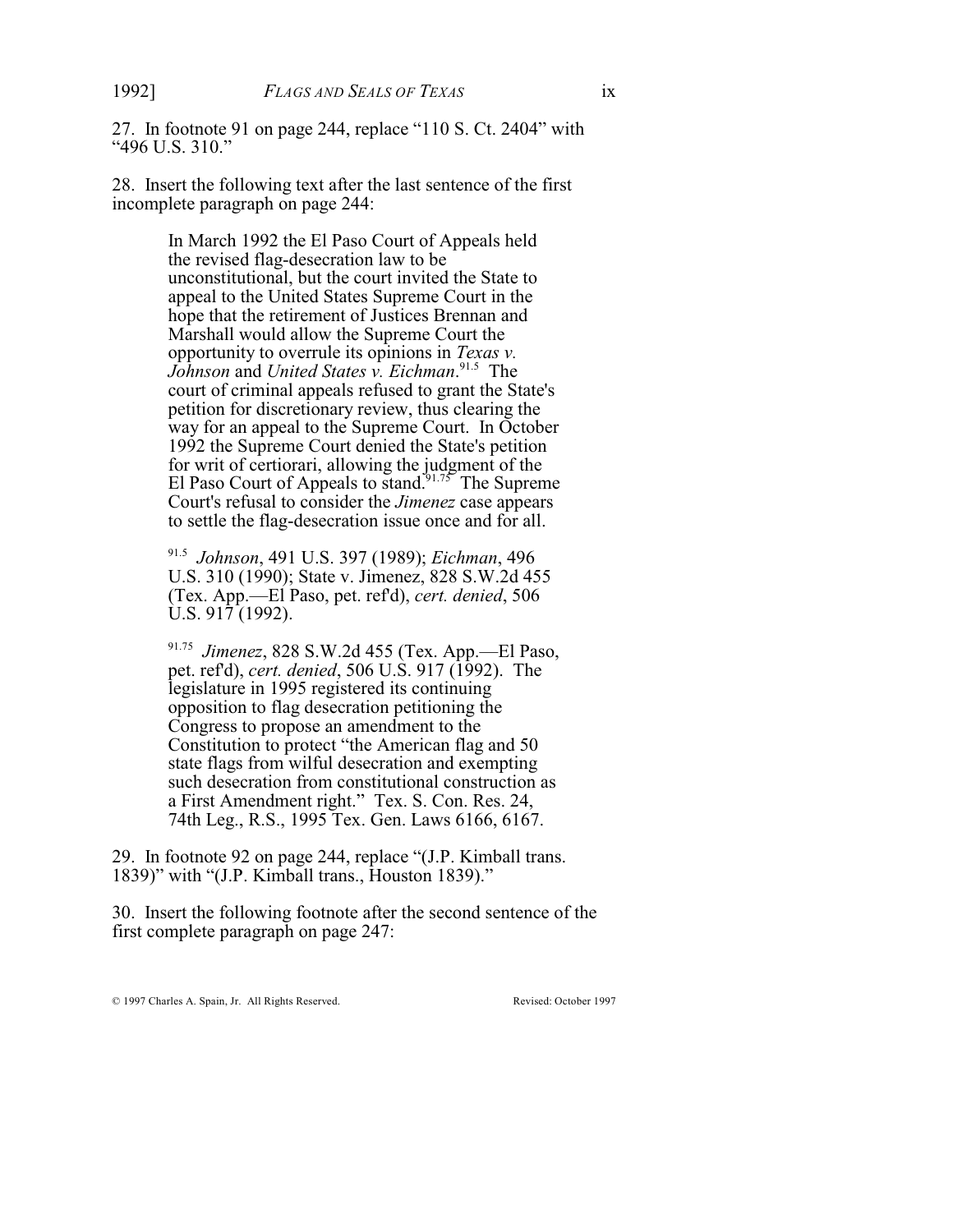99.5 Secretary of State Zollie Steakley accepted what appears to be the Martinez art as the true and correct state seal. 1960 TEX. ADJUTANT GEN. REP. 54. The original Martinez watercolor has apparently been lost, but reproductions of what may be the Martinez art appear on the cover of the *Texas Adjutant General's Department Annual Report* and in two 1960s magazines. 1961 TEX. ADJUTANT GEN. REP.; 1960 TEX. ADJUTANT GEN. REP.; *Texas One and Indivisible Has Spent More Than 100 Years Evolving Design for State Seal*, TEX. PUBLIC EMPLOYEE, Mar. 1964, at 28 (color art); John H. Jenkins, III, *The Seal of Texas*, 22 TEX. LIBRARIES 5, 8 (1960) (black-and-white art; attributed to Colonel M.H. Wilson). The *Texas Public Employee* article discusses the Schlattner art and does not mention Martinez's work, but the art depicted contains noticeable differences from the known Schlattner art, suggesting that it was painted by Martinez. The *Texas Public Employee* article was reprinted by some secretaries of state, e.g., John L. Hill, and distributed to the public in response to questions about the state seal.

31. Insert the following text after the first sentence of footnote 100 on page 247:

> *But see* 1961 TEX. ADJUTANT GEN. REP. 62 (describing presentation of five Schlattner art watercolors to Governor Daniel, both houses of Texas Legislature, Texas Memorial Museum, and Mr. Travis Bryan of Bryan, Texas).

32. Insert the following text after the last sentence of the first incomplete paragraph on page 248:

> The secretary of state officially adopted the committee's proposed design for the state seal and state arms in June  $1992$ .<sup>102.25</sup> In 1993, the legislature readopted the design of the state arms as law.102.5 The official art for the state seal and state arms was later published in the *Texas Register*.<sup>102.75</sup> The official design for the state seal differs in minor respects from the proposed design shown in figure 11.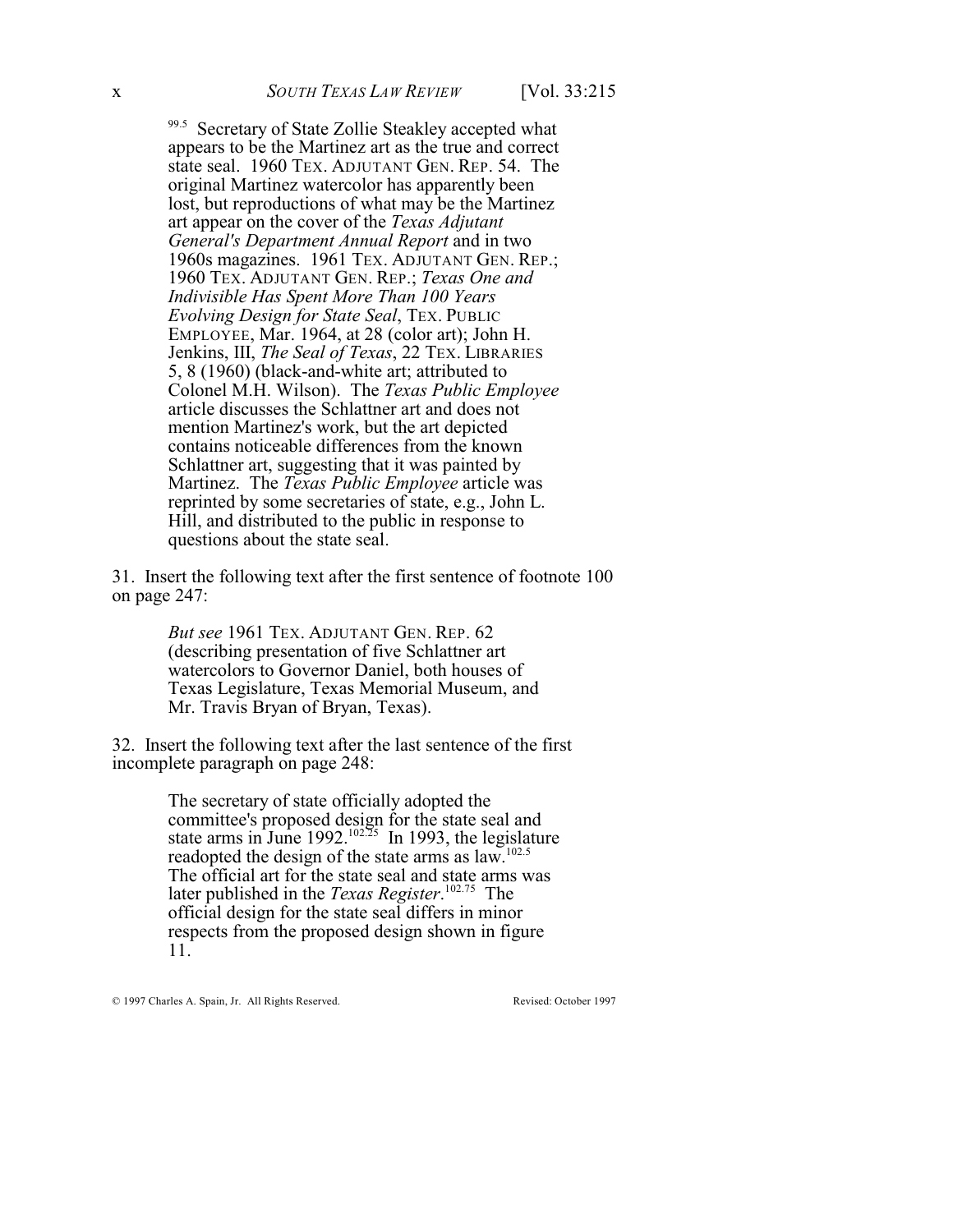<sup>102.25</sup> Letters from John Hannah, Jr., Secretary of State, to state agency heads (Mar. 12, 1993); *see* Lynn Ashby, *Texas Has One Seal, at Long Last*, HOUSTON POST, June 16, 1992, at A11.

<sup>102.5</sup> Act of May 14, 1993, 73d Leg., R.S., ch. 300, § 6, 1993 Tex. Gen. Laws 1374, 1379 (Tex. Rev. Civ. Stat. Ann. art. 6139f (West Supp. 1995)).

<sup>102.75</sup> Tex. Sec'y of State, 19 Tex. Reg. 711 (1994) (effective Feb. 14, 1994), *amended by* Tex. Sec'y of State, 19 Tex. Reg. 2343, *adopted* 19 Tex. Reg. 4251 (1994) (effective June 13, 1994) (codified at Tex. Sec'y of State, 1 TEX. ADMIN. CODE § 71.50 (1996)); *see* Act of May 14, 1993, 73d Leg., R.S., ch. 300, § 6, 1993 Tex. Gen. Laws 1374, 1379 (requiring secretary of state to adopt standard designs for state seal and state arms by rule).

33. In the text accompanying figure 11 on page 249, delete "©State of Texas. Used by permission." The Office of the Secretary of State has decided not to pursue copyright registration of the state seal. Letter from John Hannah, Jr., Secretary of State, to Charles Spain (Mar. 17, 1992) (on file with the *South Texas Law Review*).

34. In the first incomplete sentence of the first incomplete paragraph on page 249, replace ""great seal"." with "great seal.""

35. Insert the following text after the last sentence of the first incomplete paragraph on page 249:

> In 1993, the legislature changed all references in law to the "Great Seal of Texas" (or some similar description) to "state seal."<sup> $104.25$ </sup> The secretary of state's office later changed all references in its rules to the "Great Seal of Texas" to "state seal of Texas"; the office refused to use merely "state seal" because "[t]his Office believes that including Texas in the definition adds clarification to the rules."<sup>104.5</sup> The author remains unclear what other states' seals the Office of the Secretary of State of Texas has jurisdiction over such that it is necessary to clarify that "state seal" means the Texas state seal.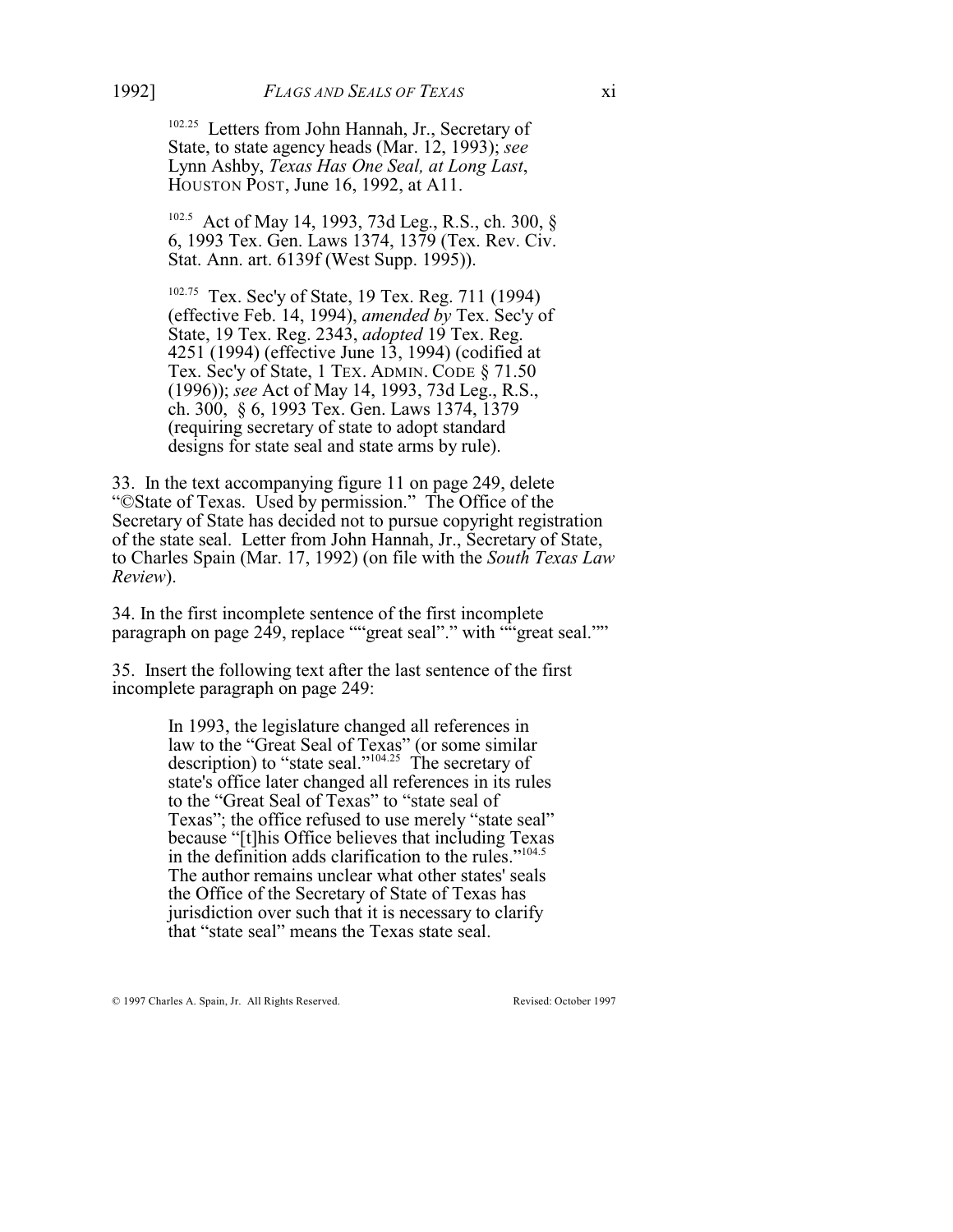<sup>104.25</sup> Act of May 14, 1993, 73d Leg., R.S., ch. 300, §§ 8-42, 1993 Tex. Gen. Laws 1374, 1379-86.

 $104.5$  Tex. Sec'y of State, 19 Tex. Reg. 711 (1994).

36. In the text accompanying figure 12 on page 250, delete "© 1992 State of Texas. Used by permission." The Office of the Secretary of State has decided not to pursue copyright registration of the state arms. Letter from John Hannah, Jr., Secretary of State, to Charles Spain (Mar. 17, 1992) (on file with the *South Texas Law Review*).

37. Insert the following footnote after the first incomplete sentence on page 250:

> $104.75$  Two sources erroneously state that the Daughters of the American Revolution proposed the design for the reverse of the state seal. CRAMPTON, *supra* note 17, at 47; LLOYD, *supra* note 17, at 47.

38. In footnote 105 on page 251, replace the existing text with:

Tex. H.R. Con. Res. 2, 57th Leg., 2d C.S., 1961 Tex. Gen. Laws 521; *see* Tex. Sec'y of State, 11 Tex. Reg. 2408 (emerg. rule), *proposed* 11 Tex. Reg. 2412, *adopted* 11 Tex. Reg. 3258 (1986) (effective July 29, 1986), *amended by* Tex. Sec'y of State, 12 Tex. Reg. 1807 (emerg. rule), *proposed* 12 Tex. Reg. 1809, *adopted* 12 Tex. Reg. 2566 (1987) (effective Aug. 24, 1987), *amended by* Tex. Sec'y of State, 15 Tex. Reg. 4427 (emerg. rule), *proposed* 15 Tex. Reg. 4429, *adopted* 15 Tex. Reg. 6187 (1990) (effective Nov. 7, 1990), *amended by* Tex. Sec'y of State, 19 Tex. Reg. 2343, *adopted* 19 Tex. Reg. 4251 (1994) (effective June 13, 1994) (codified at Tex. Sec'y of State, 1 TEX. ADMIN. CODE § 71.40 (1996)) (definition of reverse of seal). The art was designed in 1931 by architect Henry C. Wedemeyer, who worked on a commission from the Daughters of the Republic of Texas. A color photograph of the art appears in TEXAS LEGISLATIVE COUNCIL, *supra* note 100.

39. In the last two sentences of footnote 108 on page 252, replace the existing text with "The current fifty-star flag became official on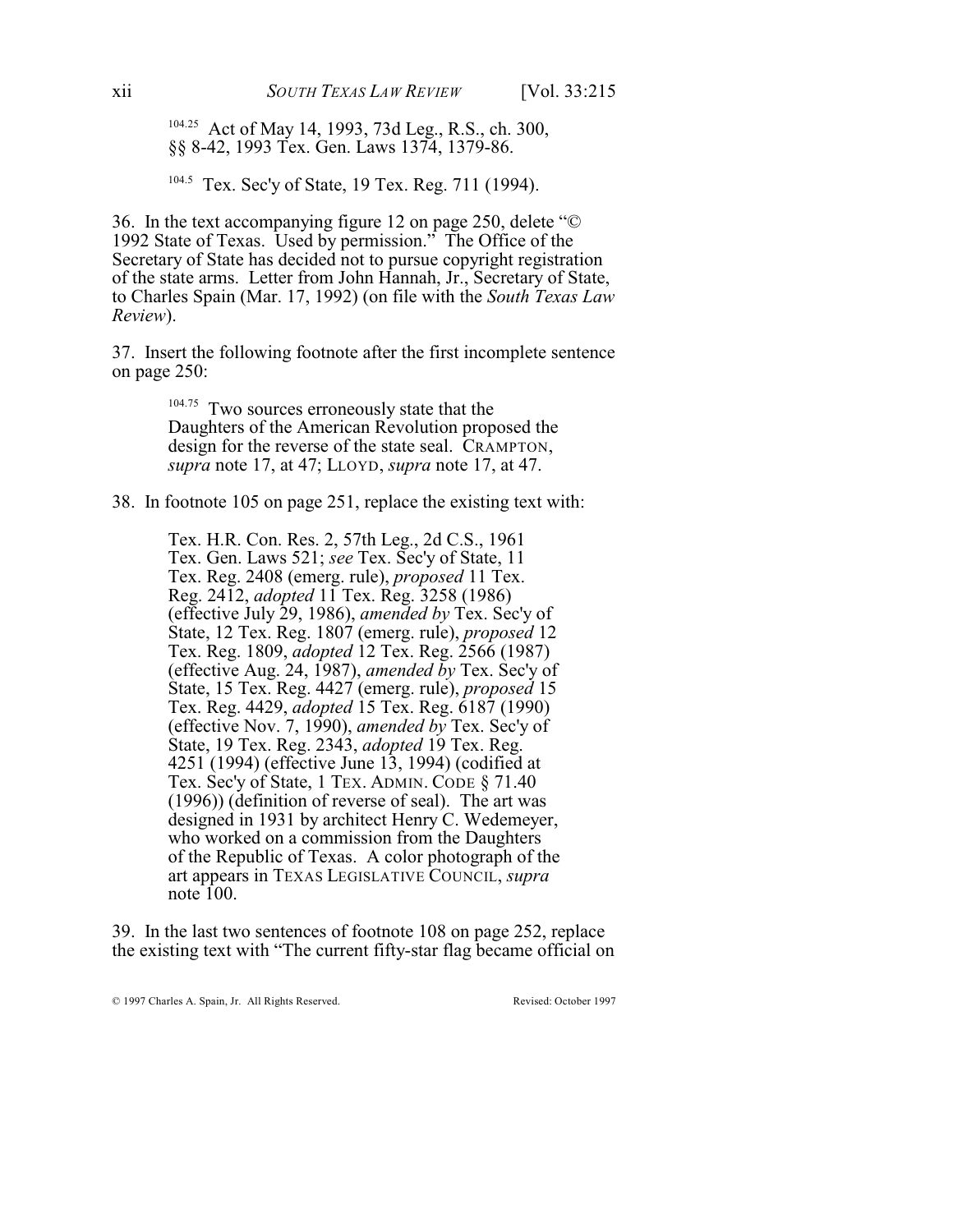July 4, 1960. Exec. Order No. 10,834, § 31, 3 C.F.R. 367, 369 (1959-1963), *reprinted in* 4 U.S.C. § 1 (1988)."

40. Insert the following text after the last sentence of the first incomplete paragraph on page 253:

> The secretary of state officially adopted the committee's proposed design for the reverse of the state seal in June 1992.<sup>112.5</sup> The official art was later published in the *Texas Register*. 112.75

<sup>112.5</sup> Letters from John Hannah, Jr., *supra* note 102.25; *see* Ashby, *supra* note 102.25.

<sup>112.75</sup> Tex. Sec'y of State, 19 Tex. Reg. 2343, *adopted* 19 Tex. Reg. 4251 (1994) (effective June 13, 1994) (codified at Tex. Sec'y of State, 1 TEX. ADMIN. CODE § 71.50 (1996)); *see* Act of May 14, 1993, 73d Leg., R.S., ch. 300, § 6, 1993 Tex. Gen. Laws 1374, 1379 (requiring secretary of state to adopt standard design for reverse of state seal). In 1996, the Texas Historical Commission adopted standard designs for the historical six flags over Texas which largely follow the flag art used in the reverse of state seal. Tex. Hist. Comm'n, 22 Tex. Reg. 5959 (1997).

41. Insert the following text after the last sentence of the first complete paragraph on page 253:

> In 1993, the legislature adopted the design of the reverse of the state seal as law.<sup>114.5</sup>

<sup>114.5</sup> Act of May 14, 1993, 73d Leg., R.S., ch. 300. § 6, 1993 Tex. Gen. Laws 1374, 1379 (Tex. Rev. Civ. Stat. Ann. art. 6139f (West Supp. 1995)).

42. In the text accompanying figure 14 on page 254, delete "© 1992 State of Texas. Used by permission." The Office of the Secretary of State has decided not to pursue copyright registration of the reverse of the state seal. Letter from John Hannah, Jr., Secretary of State, to Charles Spain (Mar. 17, 1992) (on file with the *South Texas Law Review*).

43. In footnote 115 on page 254, replace the existing text with: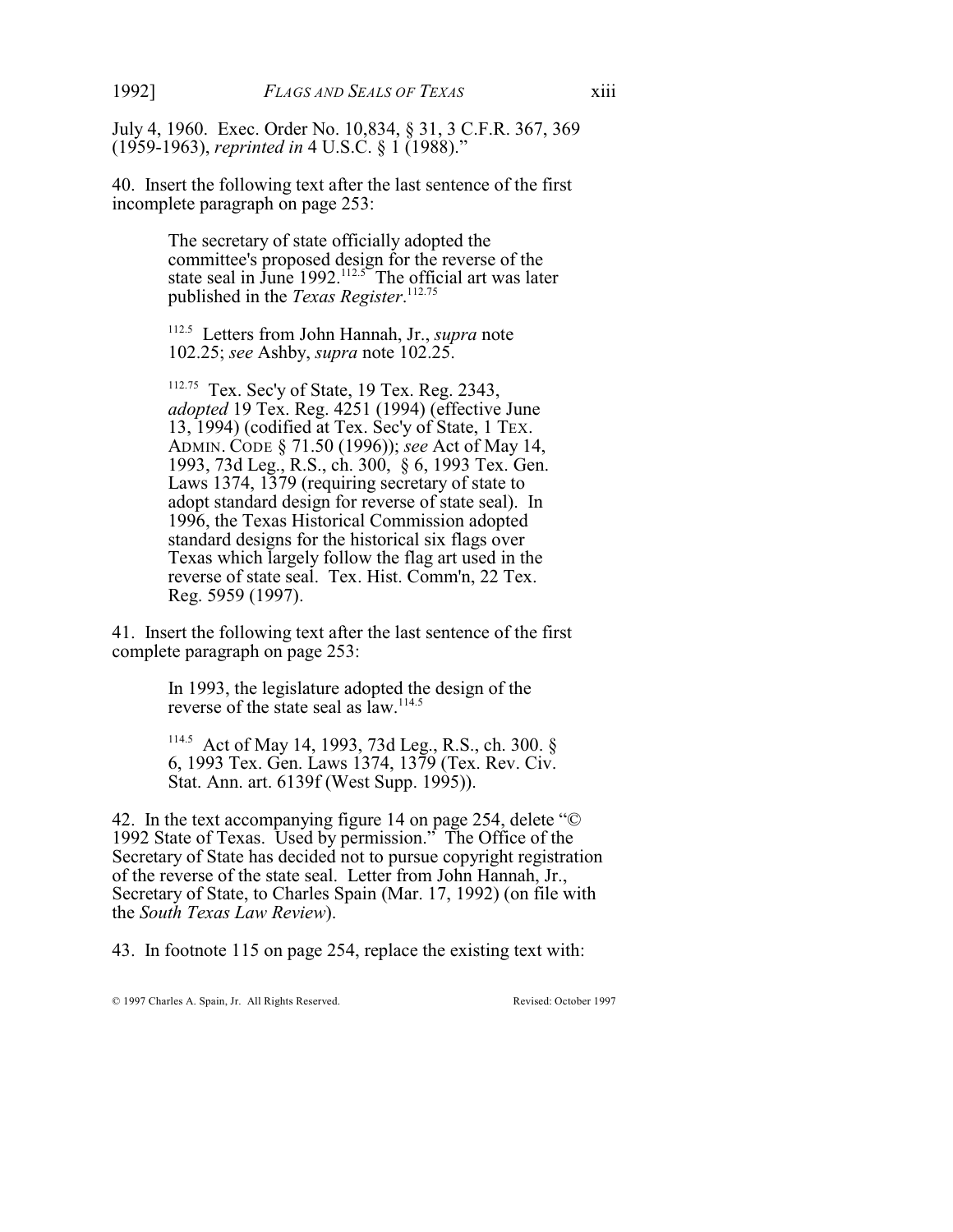Act approved May 12, 1846, 1st Leg., R.S., § 7, 1846 Tex. Gen. Laws 232, 234, *reprinted in* 2 H.P.N. GAMMEL, THE LAWS OF TEXAS 1822-1897, at 1538, 1540 (Austin, Gammel Book Co. 1898), *repealed and codified by* Revised Statutes, 16th Leg., R.S., § 1, art. 3952, § 4, 1879 Tex. Rev. Civ. Stat. 2, 565 (codification), 718 (repealer), *repealed and recodified by* Revised Statutes, 24th Leg., R.S., § 1, art. 4175, § 4, 1895 Tex. Rev. Civ. Stat. 1, 821 (codification), 1103 (repealer), *repealed and recodified by* Revised Statutes, 32d Leg., R.S., § 1, art. 5361, § 4, 1911 Tex. Rev. Civ. Stat. 2, 1118 (codification), 1719 (repealer), *repealed and recodified by* Revised Statutes, 39th Leg., R.S., § 1, art. 5404, § 2, 1925 Tex. Rev. Civ. Stat. 2, 1523 (codification), 2419 (repealer), *repealed and recodified by* Natural Resources Code, 65th Leg., R.S., ch. 871, sec. 1, § 51.243(a), sec. 2(a)(1), 1977 Tex. Gen. Laws 2345, 2436 (codification), 2689 (repealer) (current version at TEX. NAT. RES. CODE ANN. § 51.243(a) (West 1978)); *see* Act of Apr. 29, 1943, 48th Leg., R.S., ch. 247, § 1, 1943 Tex. Gen. Laws 368, 369 (current version at TEX. REV. CIV. STAT. ANN. art. 5421c-6 (West 1962)) (ratifying and validating certain patents).

44. On line one of footnote 120 on page 256, replace "(*see* State Secs. Bd., 7 TEX. ADMIN. CODE § 127.3 (1988) (effective Jan. 1, 1976) ("state seal" as used in section 30 of The Securities Act includes seal of State Securities Board))" with "(*see* State Secs. Bd., 7 TEX. ADMIN. CODE § 127.3 (1988) (effective Jan. 1, 1976), *amended by* State Secs. Bd., 18 Tex. Reg. 9039 (1993), *error corrected* 19 Tex. Reg. 128, *adopted* 19 Tex. Reg. 1543 (1994) (effective Mar. 17, 1994) ("state seal" as used in section 30 of The Securities Act includes seal of State Securities Board))."

45. On line thirteen of footnote 121 on page 256, replace "*see* Tex. Sec'y of State, 1 TEX. ADMIN. CODE § 71.8(b) (1988) (effective Jan. 1, 1976) (certification under state seal of document on file in office of secretary of state)" with "*see* Tex. Sec'y of State, 1 TEX. ADMIN. CODE § 71.8(b) (1988) (effective Jan. 1, 1976) (certification under state seal of document on file in office of secretary of state), *amended by* Tex. Sec'y of State, 19 Tex. Reg. 6761 (1994) (effective Oct. 1, 1994)."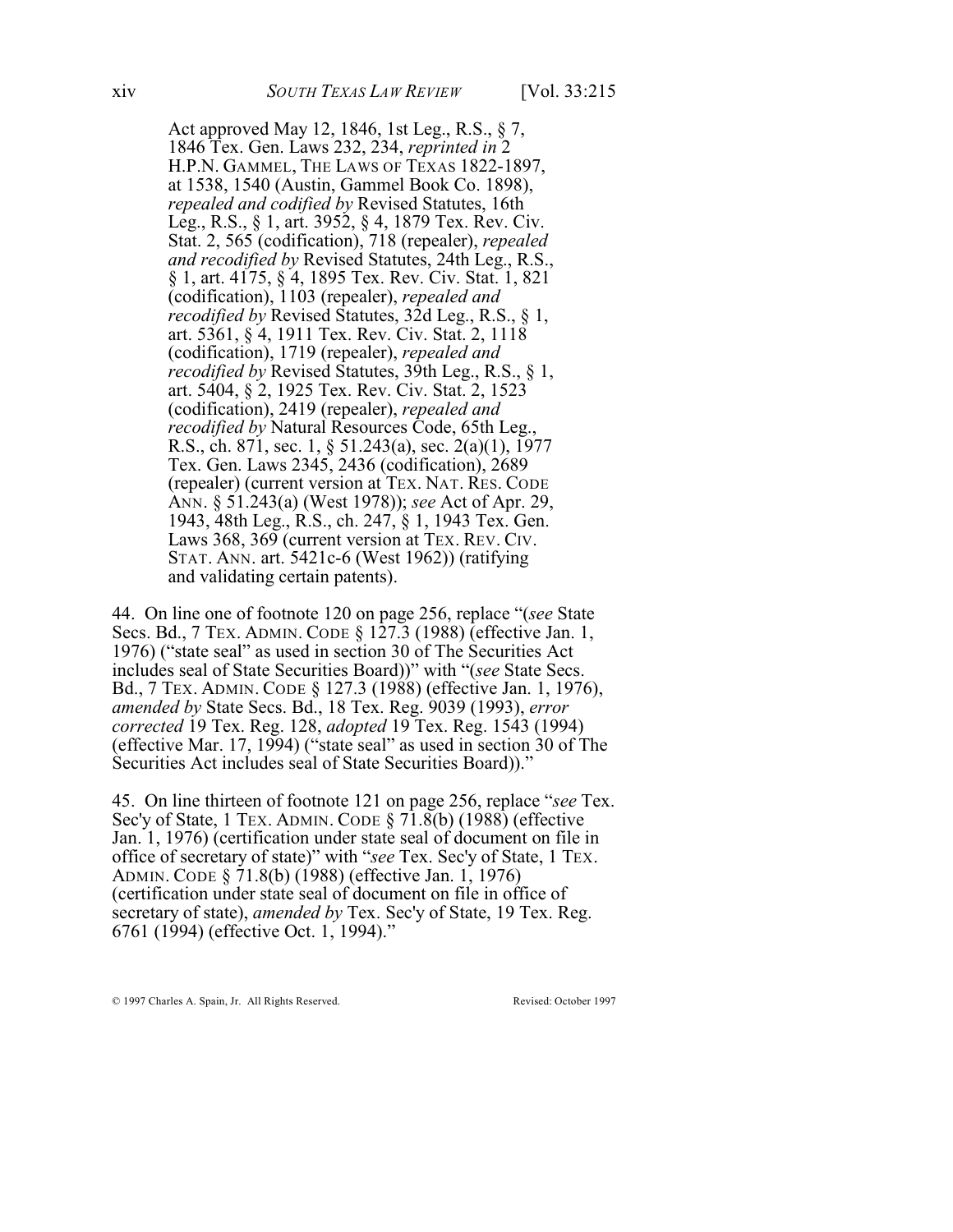46. In footnote 124 on page 257, replace "Act of May 31, 1987, 70th Leg., R.S., ch. 899, sec. 1, § 255.006, 1987 Tex. Gen. Laws 2995, 3027 (current version at TEX. ELEC. CODE ANN. § 255.006 (West Supp. 1992))." with "Act of May 31, 1987, 70th Leg., R.S., ch. 899, sec. 1, § 255.006, 1987 Tex. Gen. Laws 2995, 3027 (current version at TEX. ELEC. CODE ANN. § 255.006 (West Supp. 1992)); *see* Tex. Ethics Comm'n, 18 Tex. Reg. 9746 (1993) (effective Dec. 31, 1993) (codified at Tex. Ethics Comm'n, 1 TEX. ADMIN. CODE § 26.13(c) (1996)."

47. Insert the following text after the last sentence of the first incomplete paragraph on page 257:

> The symbolism of state and national symbols, which presumably includes the state seal, must be taught to Texas children in elementary school.<sup>124.5</sup>

> <sup>124.5</sup> Tex. Dep't of Educ., 9 Tex. Reg. 3321, 3337 (1984) (effective June 21, 1984) (codified at Tex. Dep't of Educ., 19 TEX. ADMIN. CODE § 75.28(b)(3)), *repealed by* Tex. Dep't of Educ., 16 Tex. Reg. 5957, *adopted* 16 Tex. Reg. 7011 (1991) (effective Dec. 23, 1991); Tex. Dep't of Educ., 16 Tex. Reg. 5957, 6020, *adopted* 16 Tex. Reg. 7089 (1991) (effective Dec. 23, 1991) (codified at Tex. Dep't of Educ., 19 TEX. ADMIN. CODE § 75.32(b)(3) (1994)), *amended by* Tex. Dep't of Educ., 17 Tex. Reg. 5197, 5198 (1992) (effective Aug. 6, 1992) (codified as Tex. Dep't Educ., 19 TEX. ADMIN. CODE § 75.32(h)(4) (1994)); supersedes Tex. Dep't of Educ., 19 TEX. ADMIN. CODE § 75.32(b)(3) (1994) effective Sept. 1996) (social studies curriculum for first grade).

48. In the second paragraph of footnote 125 on pages 257 and 258, replace the existing text with:

> Three attorney general opinions exist interpreting the 1955 law. Op. Tex. Att'y Gen. Nos. WW-91 (1957) (1955 law prohibits use of the state seal as a lounge car decoration on a Texas Zephyr passenger train), WW-1355 (1962) (1955 law does not prohibit use of the state seal on stationery mailed by a [\*258] state official for the purpose of campaigning), H-694 (1975) (sheriff or constable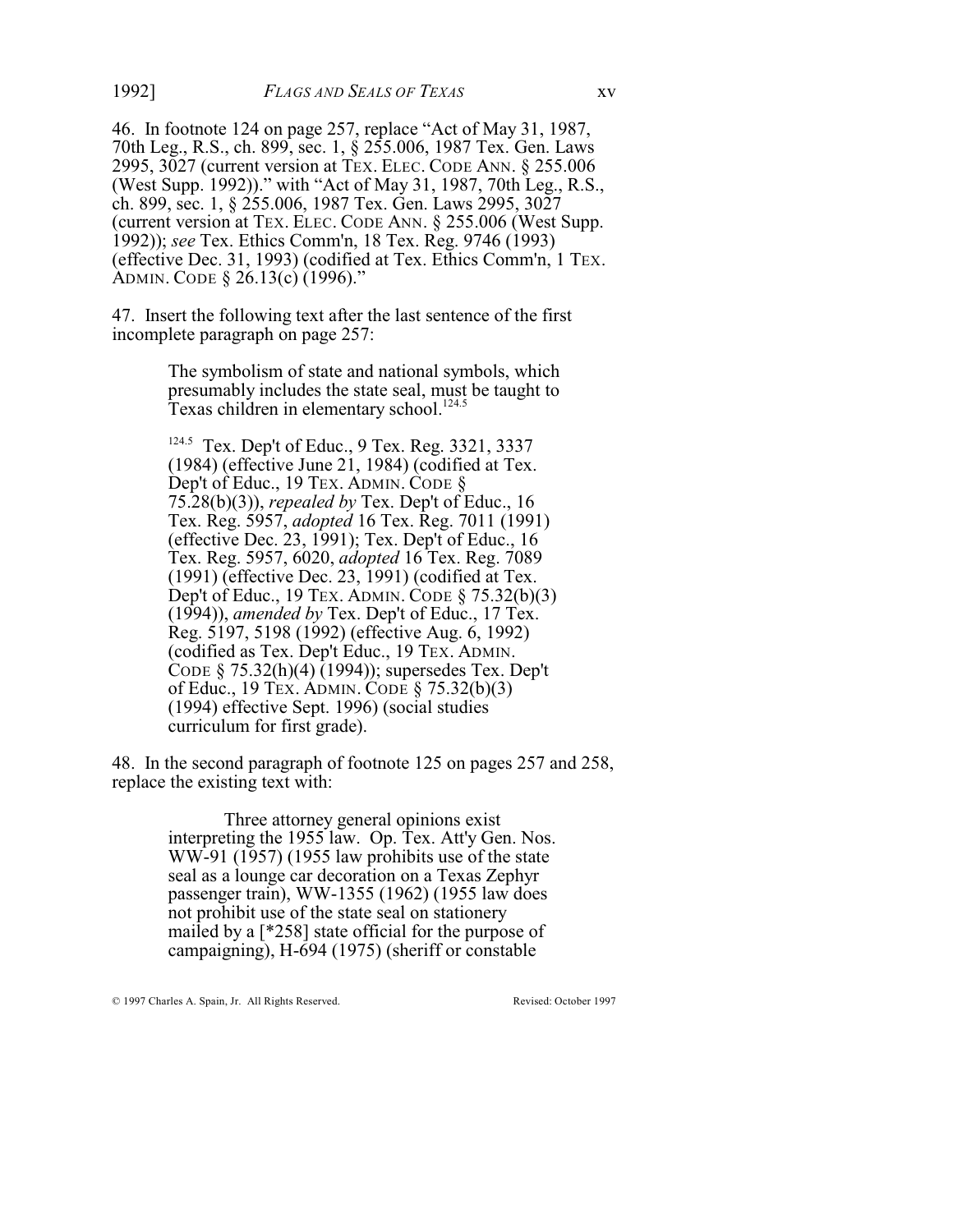may not send an eviction notice on stationary containing the state seal); *see also* Op. Tex. Att'y Gen. No. O-3597, *supra* note 71.

49. Insert the following text after the first incomplete sentence of the first incomplete paragraph on page 258:

> In 1993, the legislature broadened the list of exceptions to what constitutes a commercial use of the state seal.<sup>126.25</sup> A design cannot be registered as a trademark if it depicts or simulates the flag, coat of arms, or other insignia of the United States, a state, a municipality, or a foreign nation.<sup>126.5</sup> Flags and state emblems are also protected by a multilateral treaty.<sup>126.75</sup>

> <sup>126.25</sup> Act of May 14, 1993, 73d Leg., R.S., ch. 300, § 8, 1993 Tex. Gen. Laws 1374, 1380 (Tex. Bus. & Com. Code Ann. § 17.08 (West Supp. 1995)); Tex. Sec'y of State, 18 Tex. Reg. 7897 (1993), *adopted* 19 Tex. Reg. 711 (1994) (effective Feb. 14, 1994) (codified at Tex. Sec'y of State, 1 TEX. ADMIN. CODE §§ 71.40-.42, .45, .46, .48 (1996)).

<sup>126.5</sup> Act of Jan. 26, 1962, 57th Leg., 3d C.S., ch. 24, § 2, 1962 Tex. Gen. Laws 62, 63, *repealed and codified by* Business and Commerce Code, 60th Leg., R.S., ch. 785, sec. 1, § 16.08, sec. 4(c), 1967 Tex. Gen. Laws 2343, 2571 (codification), 2620 (repealer) (current version at TEX. BUS. &. COM. CODE ANN. § 16.08(a) (West 1987)); *see supra* note 73.5.

<sup>126.75</sup> Supra note 73.75; International Protection of Government Emblems and Seals, 41 Fed. Reg. 35,741 (1976) (intent of Patent and Trademark Office to forward state seals listed in *Seals and Other Devices in Use at the Government Printing Office* to World Intellectual Property Organization (WIPO) for protection under Paris Convention); *see* SEALS AND OTHER DEVICES IN USE AT THE GOVERNMENT PRINTING OFFICE 75 (1975) (illustrating Texas state seal).

50. Insert the following text after the last sentence of the first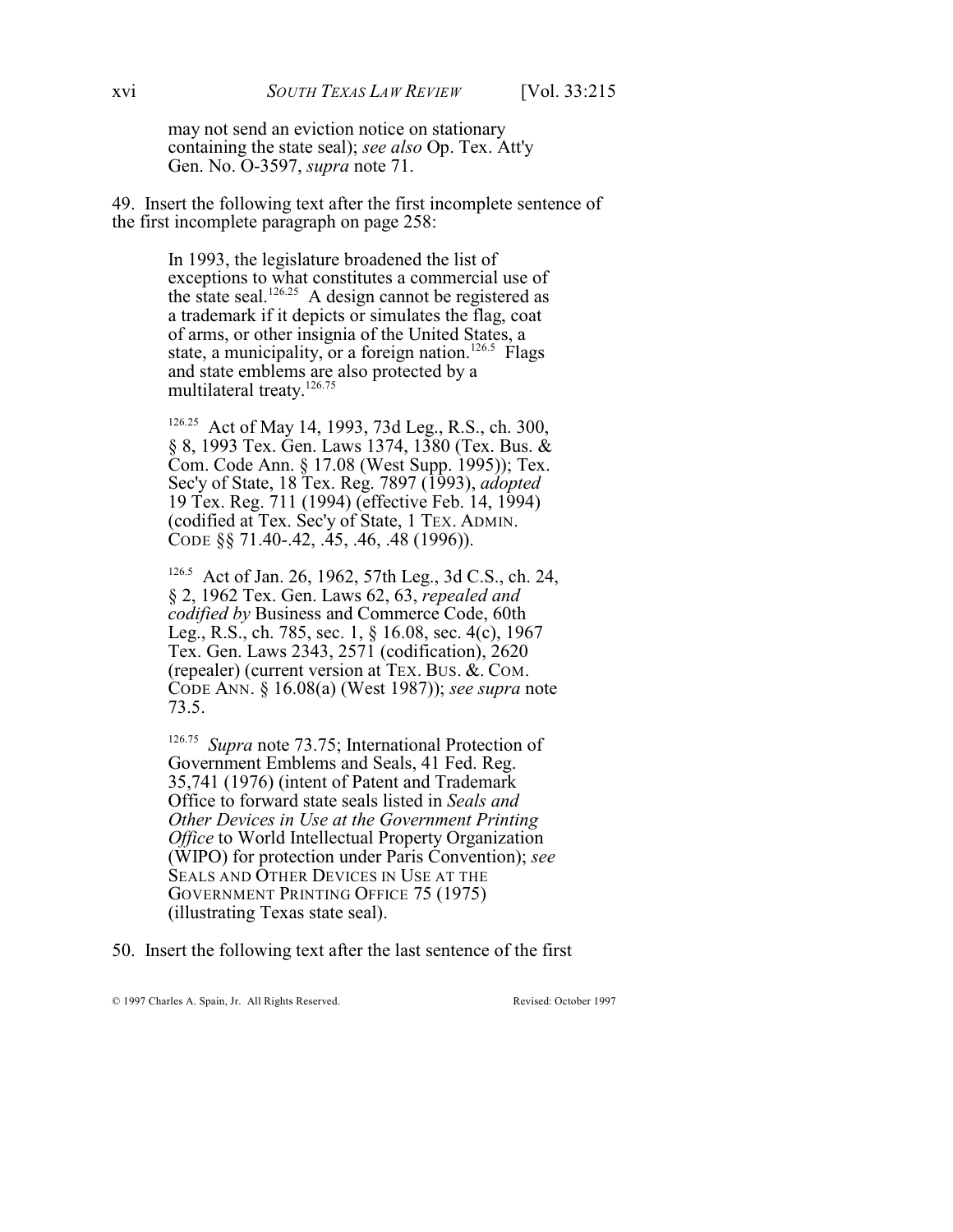incomplete paragraph on page 259:

In 1993, the legislature changed the references to the secretary of state's seal to the state seal. $133.5$ 

<sup>133.5</sup> Act of May 14, 1993, 73d Leg., R.S., ch. 300, §§ 17, 18, 19, 20, 23, 29, 38, 1993 Tex. Gen. Laws 1374, 1382-85.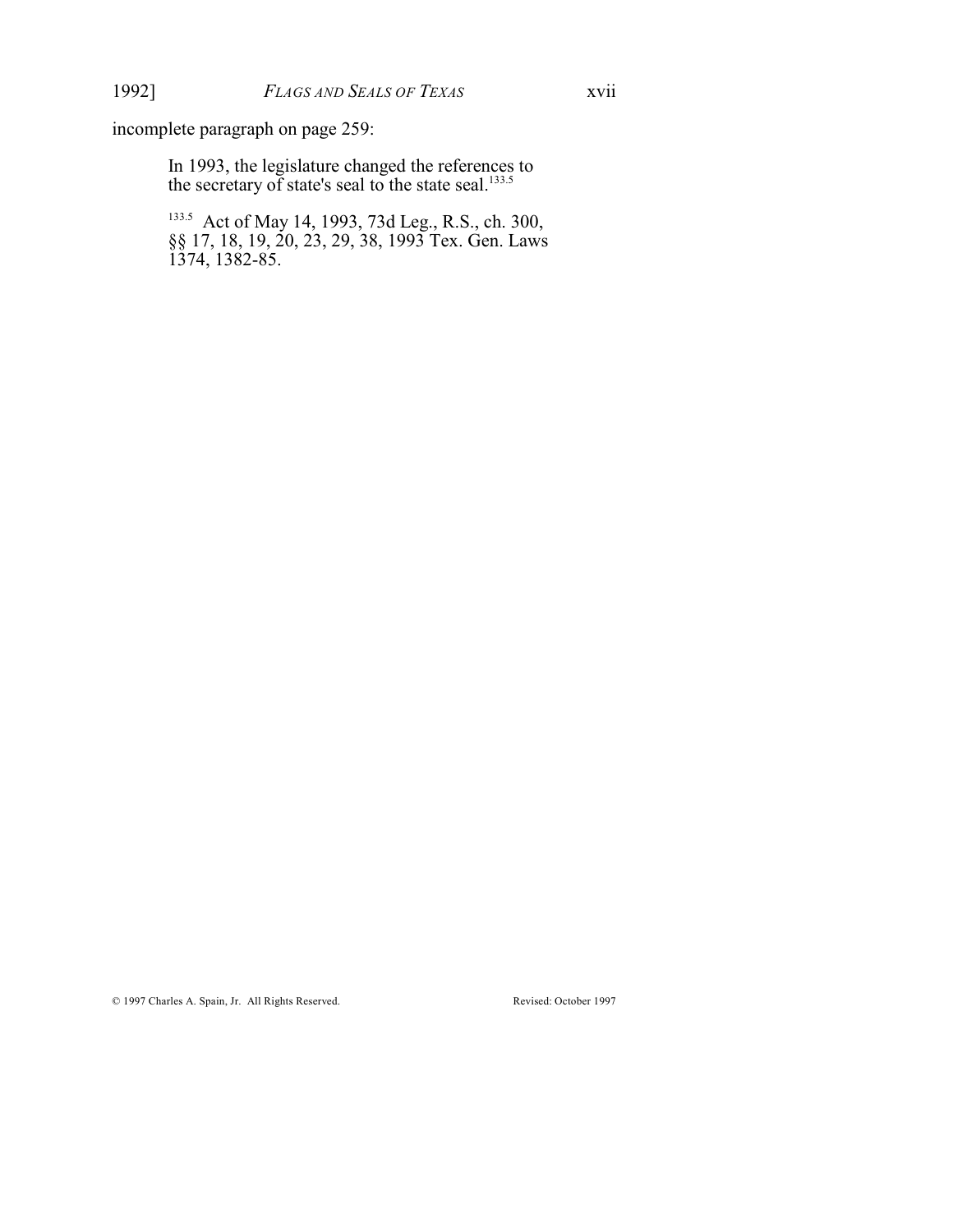#### **ABBREVIATIONS**

AUTHOR'S NOTE: Most of the materials in this list are available at larger law libraries, i.e., law school libraries. A few items may only be available from the Legislative Reference Library or the Texas State Library in Austin, Texas, e.g., Republic of Texas Senate Committee Report, Texas Adjutant General's Department Annual Report, *Texas Heritage*, *Texas Libraries*, *Texas National Dispatch*, and *Texas Public Employee*.

| Appendix                               |
|----------------------------------------|
| Article                                |
| Petition for writ of certiorari denied |
| United States Supreme Court            |
| Chapter                                |
| United States Code of Federal          |
|                                        |
| <b>Called Session</b>                  |
| Committee                              |
| Congress                               |
| Executive Order of the President of    |
| the United States                      |
| <b>Federal Register</b>                |
| House of Representatives               |
| Journal of the Republic of             |
| Texas                                  |
| Texas House of Representatives         |
| Journal                                |
| League of Nations Treaty Series        |
| Legislature                            |
| Opinion of the Texas Attorney          |
|                                        |
| United States Patent Office            |
|                                        |
| Trial and Appeals Board                |
| Petition for discretionary review      |
| the Court of Criminal                  |
|                                        |
| Parts                                  |
| <b>Regular Session</b>                 |
| Republic of Texas Constitution         |
| Republic of Texas Laws                 |
| Republic of Texas Senate Bill          |
|                                        |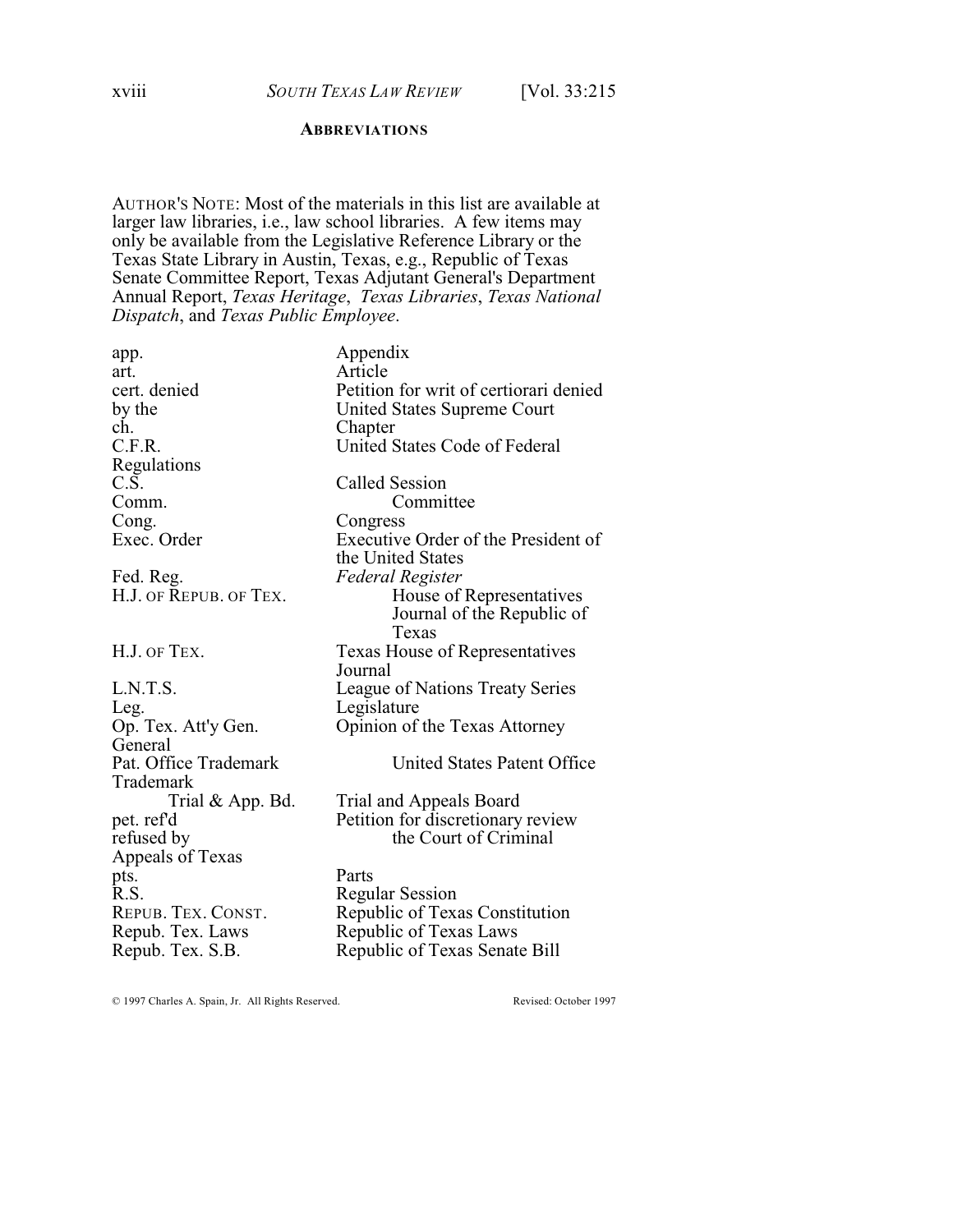| <b>REPUB. TEX. SENATE</b><br>Report | Republic of Texas Senate Committee                      |
|-------------------------------------|---------------------------------------------------------|
| COMM. REPORT                        |                                                         |
| res.                                | Resolution                                              |
| S. Ct.                              | <i>Supreme Court Reporter</i> [unofficial]              |
|                                     | reporter for the United States                          |
|                                     |                                                         |
|                                     | Supreme Court]                                          |
| S.J. OF REPUB. OF TEX.              | Senate Journal of the                                   |
|                                     | Republic of Texas                                       |
| S.W.2d                              | South Western Reporter,                                 |
|                                     | Second Series [unofficial                               |
|                                     | reporter for Texas state                                |
|                                     | appellate courts]                                       |
| Stat.                               | United States Statutes at Large                         |
| Supp.                               | Supplement                                              |
| Sw. Hist. Q.                        | Southwestern Historical Quarterly                       |
|                                     | [published by the Texas State]                          |
|                                     | Historical Association]                                 |
| tbl.                                | Table                                                   |
| Tex.                                | Texas Supreme Court; Texas Reports                      |
|                                     | [former official reporter for the                       |
|                                     | <b>Texas Supreme Court</b> ]                            |
| TEX. ADJUTANT GEN. REP.             | <b>Texas Adjutant General's</b>                         |
|                                     |                                                         |
|                                     | Department Annual Report                                |
| TEX. ADMIN. CODE                    | Texas Administrative Code                               |
| TEX. AGRIC. CODE ANN.               | Texas Agriculture Code Annotated                        |
| Tex. Alco. Bev. Comm'n              | Texas Alcoholic Beverage                                |
| Commission                          |                                                         |
| TEX. B.J.                           | <i>Texas Bar Journal</i> [published by the              |
|                                     | State Bar of Texas]                                     |
| Tex. Bd. of Barber Exam.            | <b>Texas Board of Barber Examiners</b>                  |
| Tex. Bd. of Private Invest.         | <b>Texas Board of Private Investigators</b>             |
| and                                 |                                                         |
| & Private Sec.                      | <b>Private Security Agencies</b>                        |
| Agencies                            |                                                         |
| TEX. BUS. & COM. CODE ANN.          | <b>Texas Business and</b>                               |
| Commerce Code                       | Annotated                                               |
|                                     | TEX. BUS. CORP. ACT ANN. Texas Business Corporation Act |
| Annotated                           |                                                         |
| TEX. CODE CRIM. PROC. ANN.          | Texas Code of Criminal                                  |
| <b>Procedure Annotated</b>          |                                                         |
| TEX. CONST.                         | <b>Texas Constitution</b>                               |
| Tex. Crim.                          | Texas Criminal Reports [former                          |
|                                     | official reporter of the Court of                       |
|                                     |                                                         |
|                                     | Criminal Appeals of Texas]                              |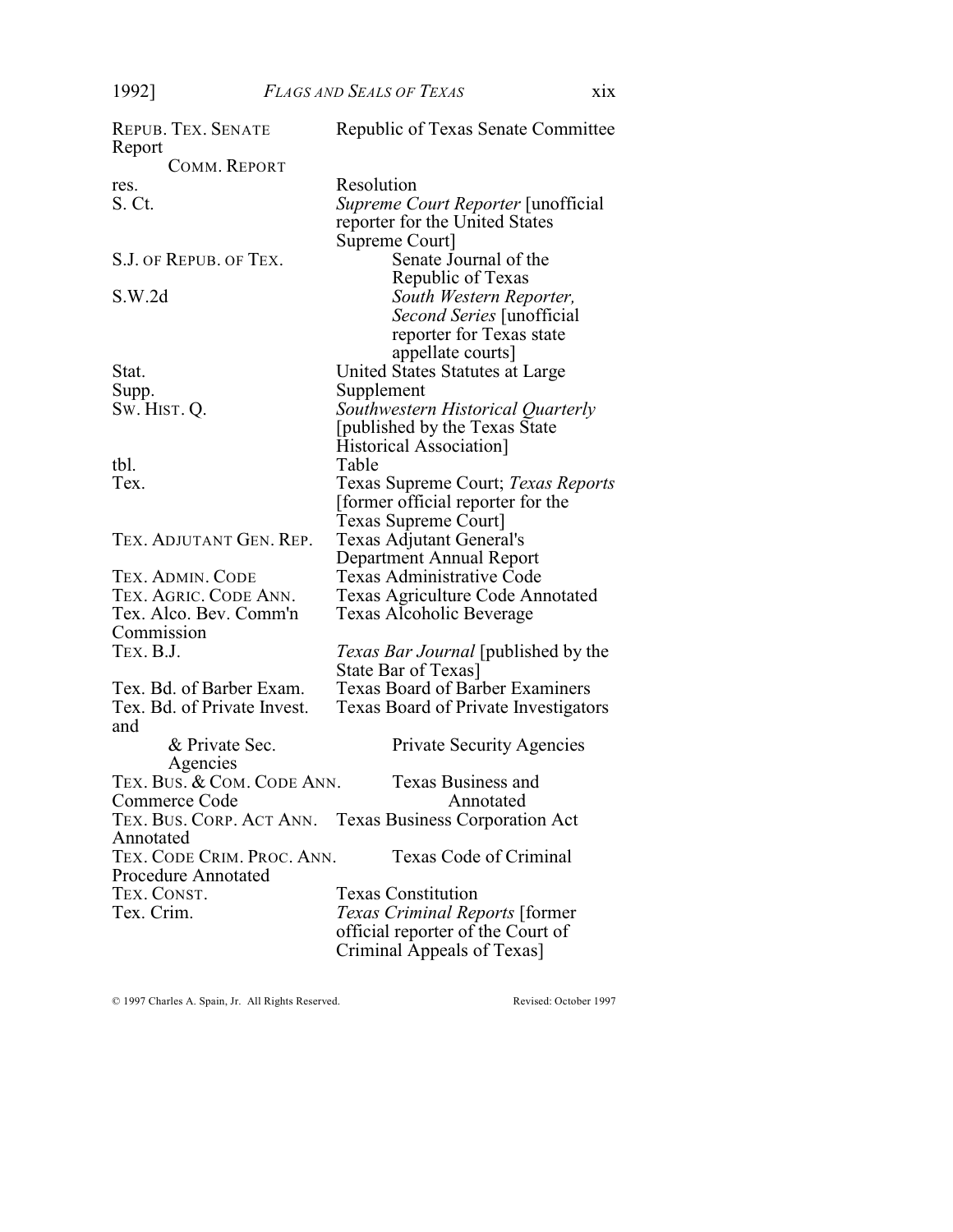Tex. Crim. App. Court of Criminal Appeals of Texas<br>1879 Tex. Crim. Stat. 1879 Texas Criminal Statutes 1879 Tex. Crim. Stat. 1879 Texas Criminal Statutes<br>1895 Tex. Crim. Stat. 1895 Texas Criminal Statutes TEX. ELEC. CODE ANN. Annotated Annotated<br>Tex. Gen. Laws

(before<br>TEX. GOV'T CODE ANN. Annotated<br>TEX. H.J. Journal<br>Tex. H.R. Con. Res. Concurrent Resolution<br>
TEX. HEALTH & SAFETY Texas Heal Code CODE ANN. Annotated<br>TEX. HERITAGE Tex

Annotated<br>Tex. Nat'l Dispatch

TEX. PARKS & WILD. Texas Parks and Wildlife Code

CODE ANN.<br>TEX. PENAL CODE ANN. Tex. Provisional Gov't Government Ordinances Ordinances & Decrees and Decrees<br>ROVISIONAL GOV'T PLAN Texas Provisional TEX. PROVISIONAL GOV'T PLAN Government Plan

1895 Texas Criminal Statutes 1911 Tex. Crim. Stat. 1911 Texas Criminal Statutes<br>1925 Tex. Crim. Stat. 1925 Texas Criminal Statutes 1925 Tex. Crim. Stat. 1925 Texas Criminal Statutes<br>Tex. Dep't of Agric. Texas Department of Agricult Tex. Dep't of Agric. Texas Department of Agriculture<br>Tex. Dep't of Educ. Texas Department of Education Texas Department of Education<br>Texas Election Code TEX. EDUC. CODE ANN. Texas Education Code Texas General Laws (before 1941); Texas General and Special Laws (after 1940) Tex. Gen. & Spec. Laws Texas General and Special Laws<br>(before 1941) Texas Government Code Texas House of Representatives Texas House of Representatives Texas Health and Safety *Texas Heritage* [formerly published by the Texas Heritage Foundation] TEX. LIBRARIES *Texas Libraries* [published by the Texas State Library] TEX. NAT. RES. CODE ANN. Texas Natural Resources Code TEX. NAT'L DISPATCH *Texas National Dispatch* [formerly published by the Texas 1986 Sesquicentennial Commission]

Texas Penal Code Annotated<br>Texas Provisional

Annotated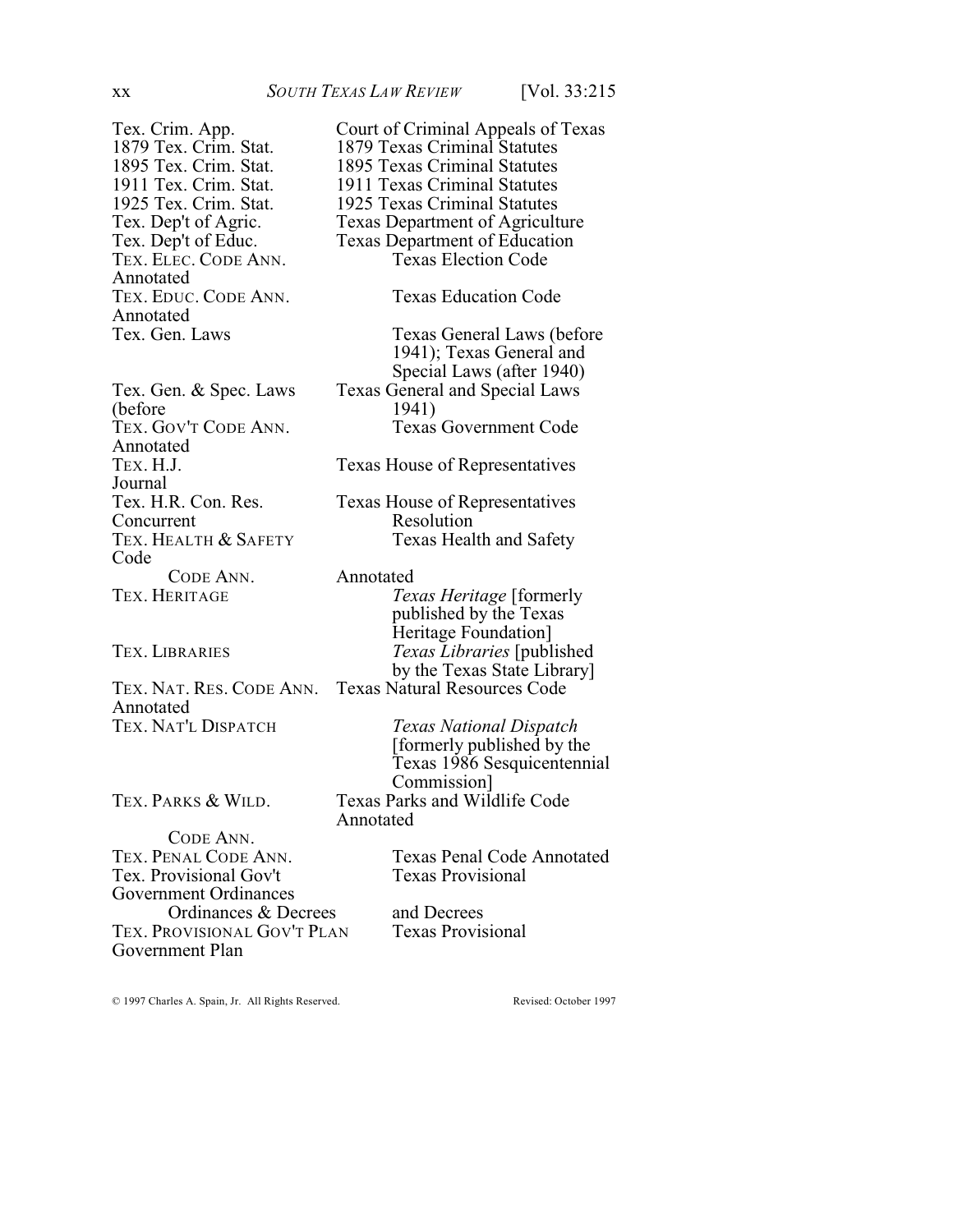| <b>&amp; POWERS</b>       | and Powers                                                                                               |
|---------------------------|----------------------------------------------------------------------------------------------------------|
| TEX. PUBLIC EMPLOYEE      | Texas Public Employee                                                                                    |
|                           | [published by the Texas State]                                                                           |
|                           | <b>Employees Association</b>                                                                             |
| Tex. Reg.                 | Texas Register                                                                                           |
| 1879 Tex. Rev. Civ. Stat. | 1879 Texas Revised Civil Statutes                                                                        |
| 1895 Tex. Rev. Civ. Stat. | 1895 Texas Revised Civil Statutes                                                                        |
| 1911 Tex. Rev. Civ. Stat. | 1911 Texas Revised Civil Statutes                                                                        |
| 1925 Tex. Rev. Civ. Stat. | 1925 Texas Revised Civil Statutes                                                                        |
| TEX. REV. CIV. STAT. ANN. | <b>Texas Revised Civil Statutes</b>                                                                      |
| Annotated                 |                                                                                                          |
| Tex. S. Con. Res.         | <b>Texas Senate Concurrent Resolution</b>                                                                |
| TEX. S.J.                 | Texas Senate Journal                                                                                     |
| Tex. Sec'y of State       | <b>Texas Secretary of State</b>                                                                          |
| TEX. TAX CODE ANN.        | <b>Texas Tax Code Annotated</b>                                                                          |
| TEX. WATER CODE ANN.      | <b>Texas Water Code Annotated</b>                                                                        |
| TEX. WATER CODE AUX. LAWS | Texas Water Code Auxiliary                                                                               |
| Laws                      |                                                                                                          |
| U.N.T.S.                  |                                                                                                          |
| U.S.                      |                                                                                                          |
|                           |                                                                                                          |
|                           | Supreme Court]                                                                                           |
| U.S.C.                    | <b>United States Code</b>                                                                                |
| U.S. CONST.               | <b>United States Constitution</b>                                                                        |
| U.S.P.Q. (BNA)            | United States Patents Quarterly                                                                          |
| [unofficial]              | reporter published by the                                                                                |
| <b>Bureau of National</b> | Affairs]                                                                                                 |
| U.S.T.                    | United States Treaties and Other                                                                         |
| International             | Agreements                                                                                               |
| West                      | <b>West Publishing Company</b>                                                                           |
|                           | <b>United Nations Treaty Series</b><br>United States Reports [official<br>reporter for the United States |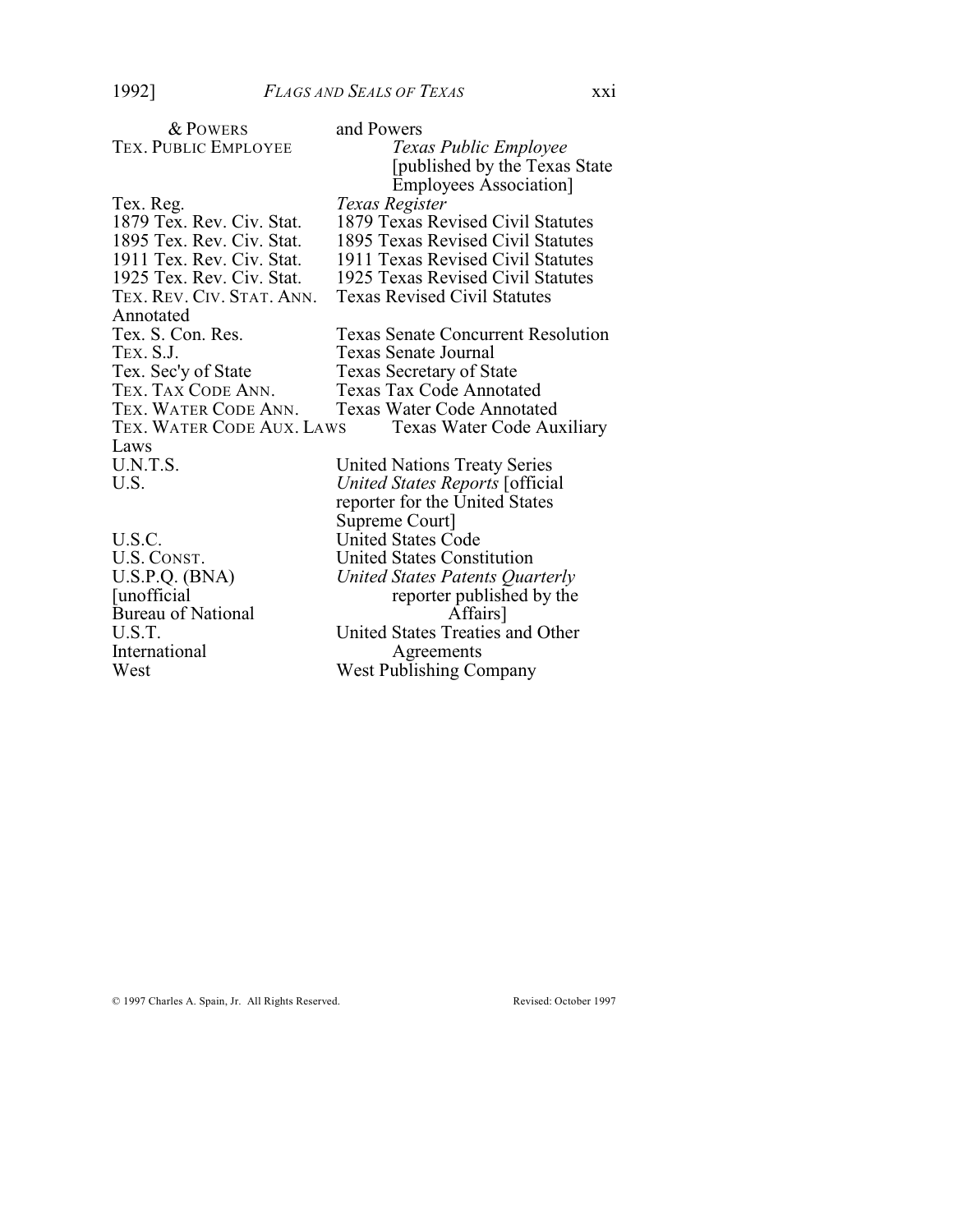xxii *SOUTH TEXAS LAW REVIEW* [Vol. 33:215

### **TABLE OF AUTHORITIES**

#### **FOOTNOTE**

## **CASES**

| Burrell v. State, 526 S.W.2d 799 (Tex. Crim. App. 1975)<br>84                                                                     |  |
|-----------------------------------------------------------------------------------------------------------------------------------|--|
| 3<br>Calkin v. Cocke, 55 U.S. (14 How.) 227 (1852)                                                                                |  |
| 84<br>Case v. State, 489 S.W.2d 593 (Tex. Crim. App. 1973)                                                                        |  |
| Delorme v. State, 488 S.W.2d 808 (Tex. Crim. App. 1973)<br>84                                                                     |  |
| Deeds v. State, 474 S.W.2d 718 (Tex. Crim. App. 1971)<br>84, 87                                                                   |  |
| Holland v. State, 489 S.W.2d 594 (Tex. Crim. App. 1973)<br>84                                                                     |  |
| State v. Jimenez, 828 S.W.2d 455 (Tex. App.—El Paso, pet. ref'd),<br>cert. denied, 506 U.S. 917 (1992)<br>91.5, 91.75             |  |
| Johnson v. State, 706 S.W.2d 120 (Tex. App.—Dallas 1986)<br>87                                                                    |  |
| Johnson v. State, 755 S.W.2d 92 (Tex. Crim. App. 1988)<br>87                                                                      |  |
| <i>Ex parte</i> Meckel, 87 Tex. Crim. 120, 220 S.W. 81 (1920)<br>82, 83                                                           |  |
| Newby v. Haltaman, 43 Tex. 314 (1875)<br>3                                                                                        |  |
| Phillips v. Lyons, 1 Tex. 392 (1846)<br>104                                                                                       |  |
| Renn v. State, 495 S.W.2d 922 (Tex. Crim. App. 1973)<br>84                                                                        |  |
| Texas v. Johnson, 491 U.S. 397 (1989)<br>87, 91.5                                                                                 |  |
| United States v. Eichman, 496 U.S. 310 (1990)<br>91, 91.5                                                                         |  |
| <i>In re</i> United States Dep't of the Interior, 142 U.S.P.Q. 506 (BNA)<br>(Pat. Office Trademark Trial & App. Bd. 1964)<br>73.5 |  |
| Van Slyke v. State, 489 S.W.2d 590 (Tex. Crim. App. 1973)<br>84                                                                   |  |
| Van Slyke v. Texas, 418 U.S. 907 (1974)<br>84                                                                                     |  |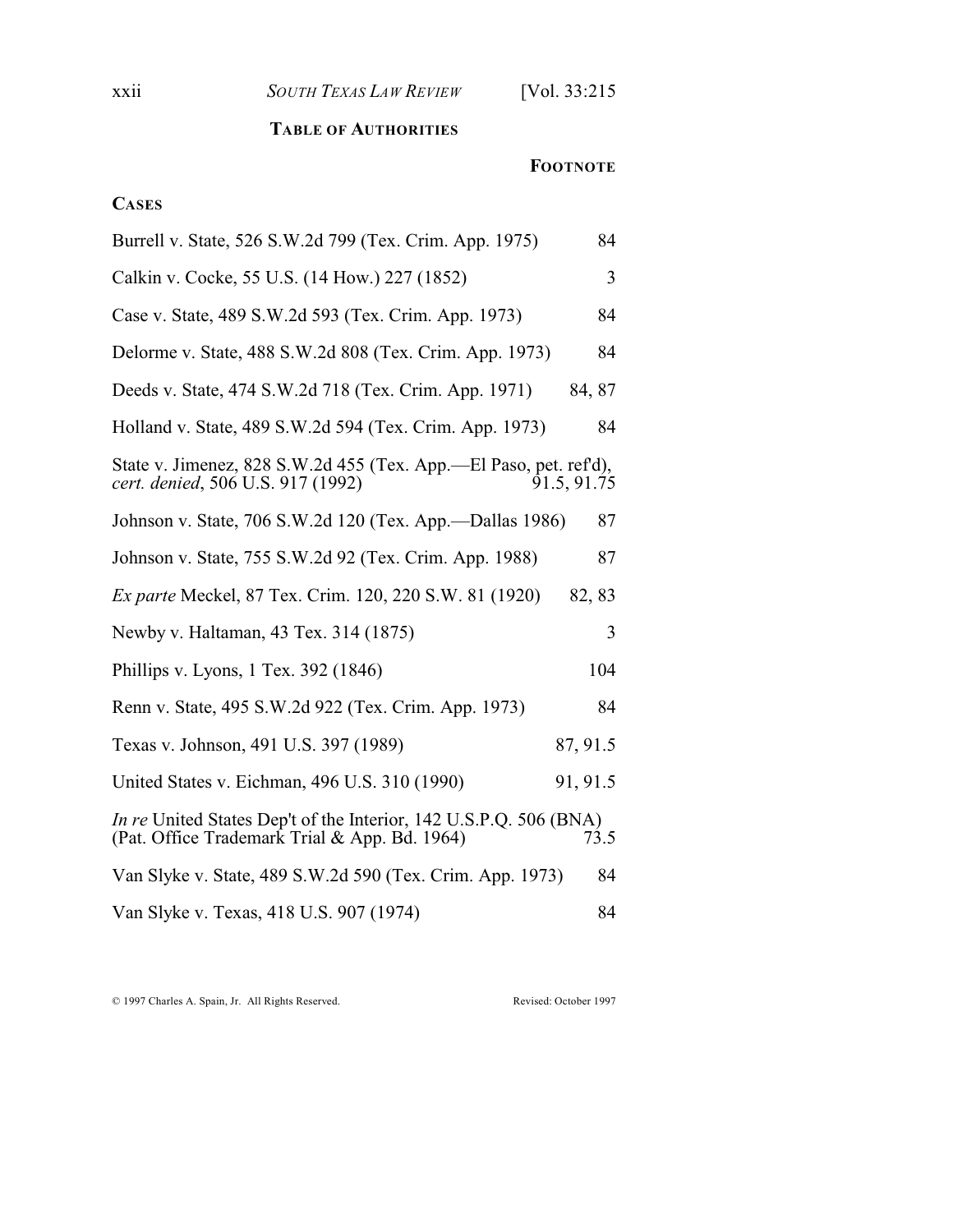| 1992]                      | <b>FLAGS AND SEALS OF TEXAS</b>                                                         | xxiii      |
|----------------------------|-----------------------------------------------------------------------------------------|------------|
|                            | <b>UNITED STATES CONSTITUTION</b>                                                       |            |
|                            | U.S. CONST. art. I, § 8, cl. 11                                                         | 49         |
|                            | U.S. CONST. art. I, § 10, cl. 1                                                         | 49         |
| U.S. CONST. art. VI, cl. 2 |                                                                                         | 65         |
| <b>TEXAS CONSTITUTIONS</b> |                                                                                         |            |
| TEX. CONST. art. I, $\S$ 8 |                                                                                         | 82         |
|                            | TEX. CONST. art. III, § 30                                                              | 113        |
|                            | TEX. CONST. art. III, § 39                                                              | 21, 37     |
|                            | TEX. CONST. art. IV, $\S$ 15                                                            | 106        |
|                            | TEX. CONST. art. IV, $\S$ 19                                                            | 98, 103    |
|                            | TEX. CONST. art. IV, $\S 20$                                                            | 116        |
|                            | TEX. CONST. art. XVI, § 48                                                              | 21         |
|                            | TEX. CONST. of 1869, art. IV, § 18                                                      | 97         |
|                            | TEX. CONST. of 1869, art. IV, § 19                                                      | 116        |
|                            | TEX. CONST. of 1866, art. V, § 14                                                       | 97         |
|                            | TEX. CONST. of 1866, art. V, § 15                                                       | 116        |
|                            | TEX. CONST. of 1861, art. V, § 14                                                       | 97         |
|                            | TEX. CONST. of 1861, art. V, § 15                                                       | 116        |
|                            | TEX. CONST. of 1845, art. V, § 14                                                       | 94, 95, 96 |
|                            | TEX. CONST. of 1845, art. V, § 15                                                       | 116        |
|                            | TEX. CONST. of 1845, art. XIII, § 1                                                     | 3          |
|                            | TEX. CONST. of 1845, art. XIII, § 2                                                     | 3          |
|                            | TEX. CONST. of 1845, a <i>t</i> 20, <b>XII</b> , \$8329, 30, 32, 49, 50, 52, 53, 94, 95 |            |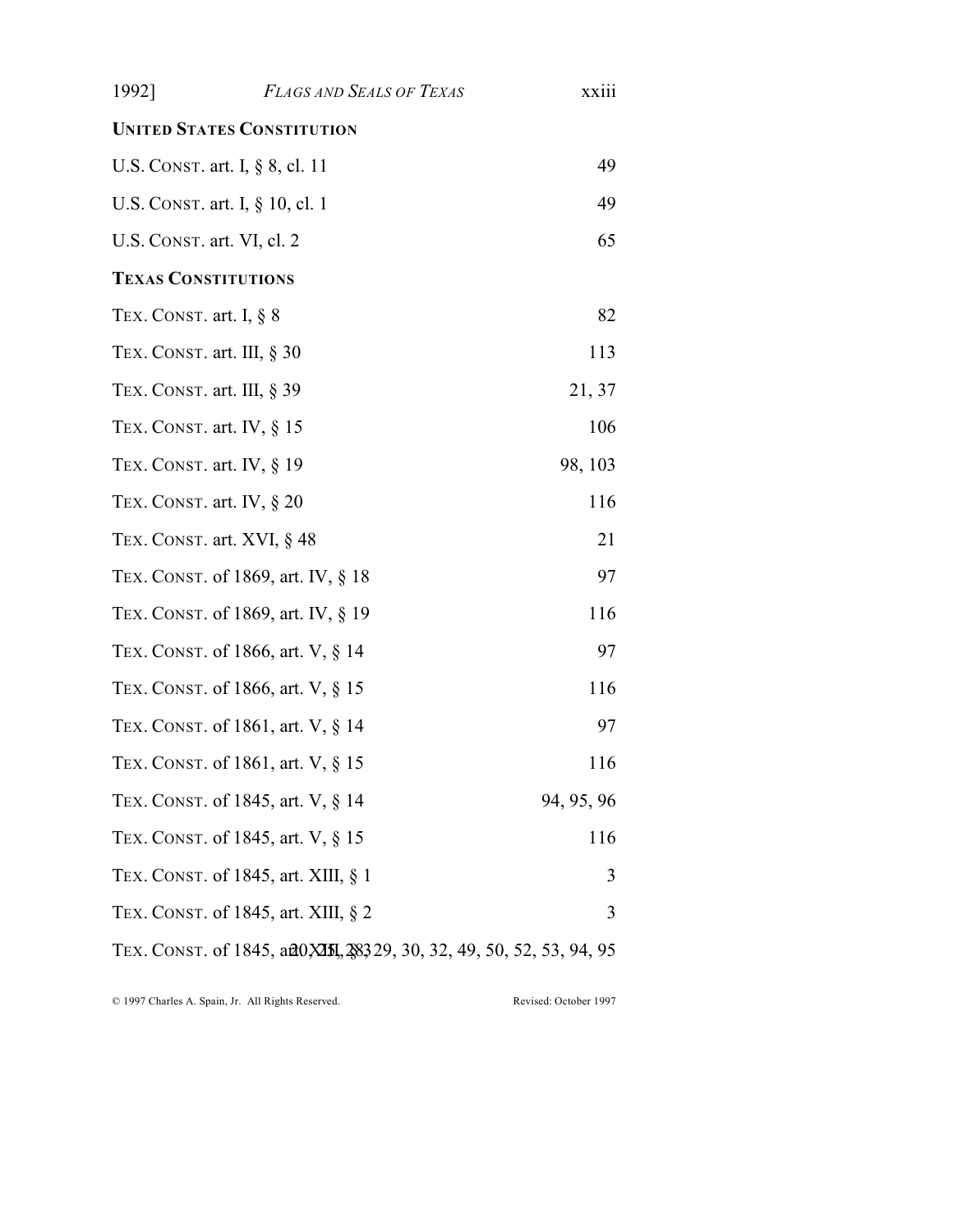| xxiv                                   | <b>SOUTH TEXAS LAW REVIEW</b>                         | [Vol. 33:215] |
|----------------------------------------|-------------------------------------------------------|---------------|
| TEX. CONST. of 1845, art. XIII, $\S$ 6 |                                                       | 3,96          |
| TEX. CONST. of 1845, art. XIII, § 10   |                                                       | 3             |
|                                        | REPUB. TEX. CONST. of 1836, art. VI, $\S$ 8           | 93            |
|                                        | REPUB. TEX. CONST. of 1836, art. VI, § 9              | 116           |
|                                        | REPUB. TEX. CONST. of 1836, sched. $\S$ 1             | 16, 21        |
|                                        | REPUB. TEX. CONST. of 1836, general provisions $\S$ 4 | 93            |
|                                        | TEX. PROVISIONAL GOV'T PLAN & POWERS art. III (1835)  | 16, 49        |

#### **FEDERAL STATUTES**

| 4 U.S.C. § 3 (1988)                   | 77      |
|---------------------------------------|---------|
| 15 U.S.C. § 1052 (1988)               | 73.5    |
| 18 U.S.C. § 700 (1988 & Supp. I 1989) | 91      |
| 36 U.S.C. § 173 (1988)                | 59      |
| 36 U.S.C. § 174 (1988)                | 59      |
| 36 U.S.C. § 175 (1988)                | 59, 108 |
| 36 U.S.C. § 176 (1988)                | 59      |
| 36 U.S.C. § 177 (1988)                | 59      |
| 36 U.S.C. § 178 (1988)                | 59      |

### **TREATIES**

Union Convention of Paris, March 20, 1883, for the Protection of Industrial Property, Nov. 6, 1925, 47 Stat. 1789, 74 L.N.T.S. 27839.75

Union Convention of Paris, March 20, 1883, for the Protection of Industrial Property, June 2, 1934, 53 Stat. 1748, 192 L.N.T.S. 13.75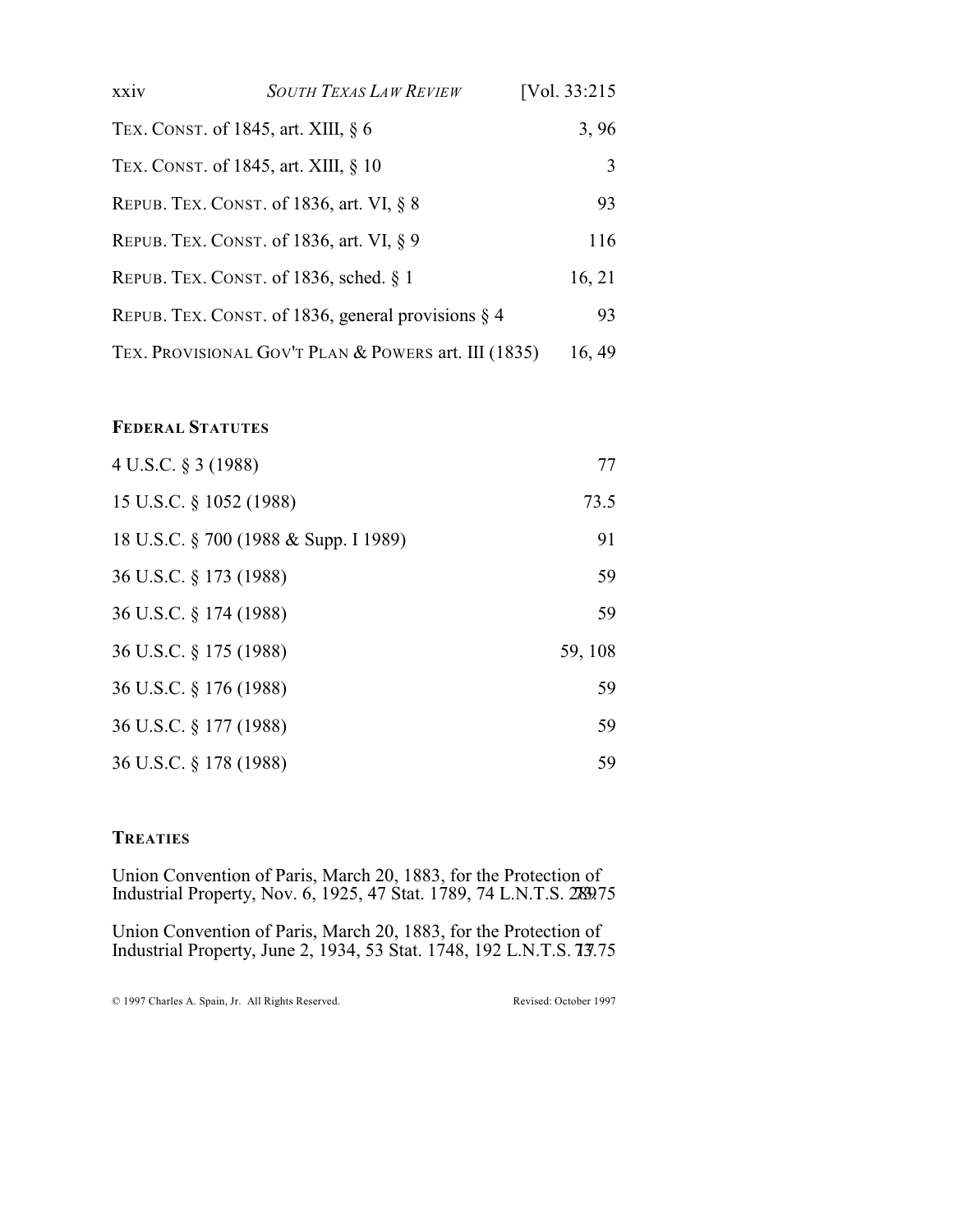| 1992] | FLAGS AND SEALS OF TEXAS | xxv |
|-------|--------------------------|-----|
|-------|--------------------------|-----|

Convention of Paris for the Protection of Industrial Property of 20th March, 1883, *done* Oct. 31, 1958, 13 U.S.T. 1, 828 U.N.T.S. 107 73.75

| Paris Convention for the Protection of Industrial Property     |       |
|----------------------------------------------------------------|-------|
| of March 20, 1883, <i>done July 14</i> , 1967, 21 U.S.T. 1583, |       |
| 24 U.S.T. 2140, 828 U.N.T.S. 305                               | 73.75 |

#### **TEXAS STATUTES**

| TEX. AGRIC. CODE ANN. § 201.048 (West 1982)                                            | 120         |
|----------------------------------------------------------------------------------------|-------------|
| TEX. AGRIC. CODE ANN. § 252.051 (West 1982)                                            | 118         |
| TEX. BUS. & COM. CODE ANN. § 16.08 (1987))                                             | 73.5, 126.5 |
| TEX. BUS. & COM. CODE ANN. § 17.07 (West 1987)                                         | 71, 73      |
| TEX. BUS. & COM. CODE ANN. § 17.08 (West 1987)                                         | 125         |
| TEX. CODE CRIM. PROC. ANN. art. 48.03 (West 1979)                                      | 117         |
| Uniform Criminal Extradition Act, TEX. CODE CRIM. PROC. ANN.<br>art. 51.13 (West 1979) | 120         |
| TEX. EDUC. CODE ANN. § 2.02 (West 1991)                                                | 61          |
| TEX. EDUC. CODE ANN. § 52.11 (West 1987)                                               | 118         |

| TEX. EDUC. CODE ANN. § 88.204 (West 1991) | 132 |
|-------------------------------------------|-----|

|  | TEX. ELEC. CODE ANN. § 255.006 (West Supp. 1992) |  |  |  | 124 |
|--|--------------------------------------------------|--|--|--|-----|
|--|--------------------------------------------------|--|--|--|-----|

- TEX. GOV'T CODE ANN. § 323.007 (West 1988) 134
- TEX. GOV'T CODE ANN. § 403.011 (1990) 133
- TEX. GOV'T CODE ANN. § 405.011 (West 1990) 122
- TEX. GOV'T CODE ANN. § 405.017 (West 1990) 121
- TEX. GOV'T CODE ANN. § 431.008 (West 1990) 116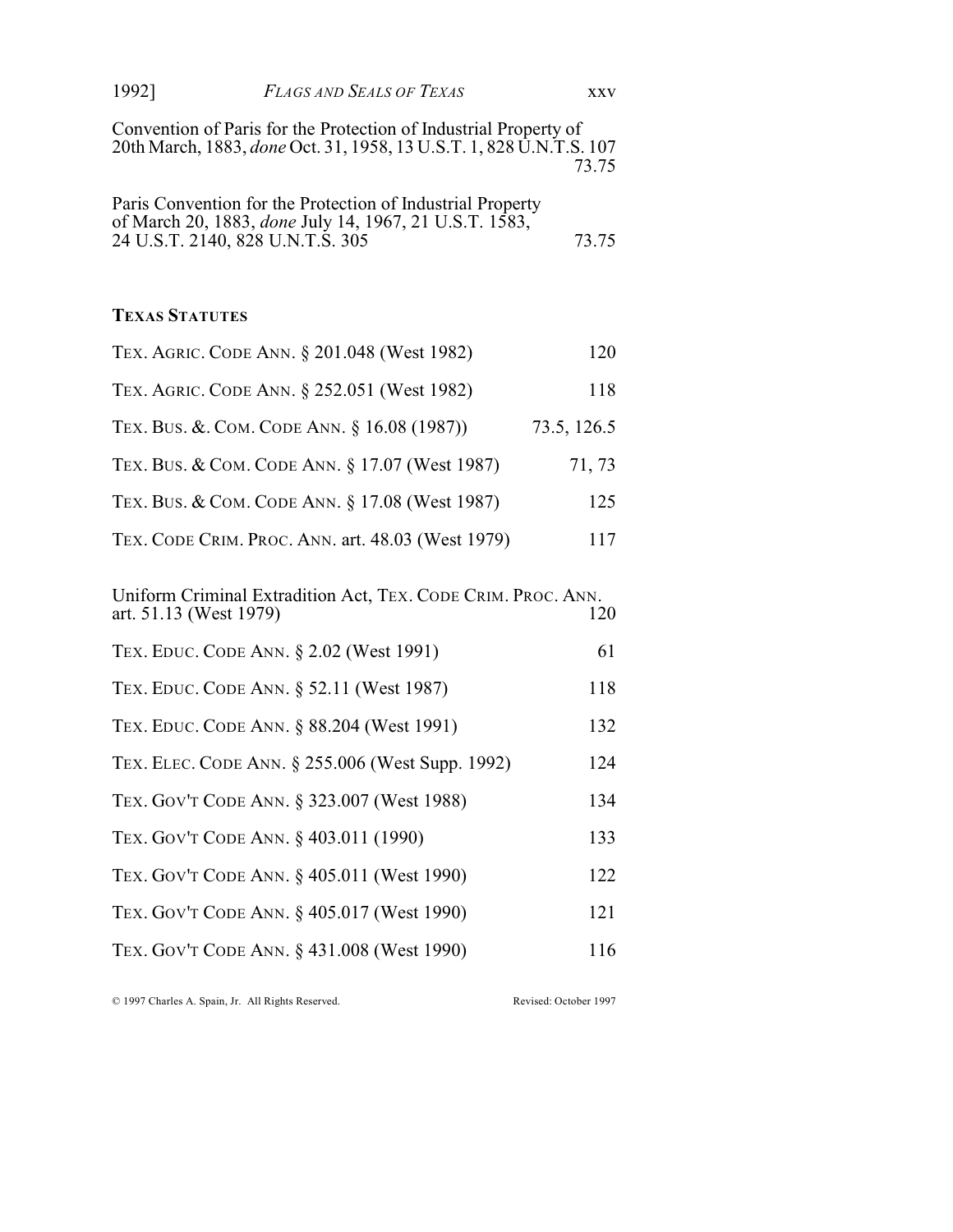| XXV1                | <b>SOUTH TEXAS LAW REVIEW</b>                                                                                                                                                                                  | [Vol. 33:215] |
|---------------------|----------------------------------------------------------------------------------------------------------------------------------------------------------------------------------------------------------------|---------------|
|                     | TEX. GOV'T CODE ANN. § 441.059 (West 1990)                                                                                                                                                                     | 99            |
|                     | TEX. GOV'T CODE ANN. § 465.025 (West Supp. 1992)                                                                                                                                                               | 118           |
|                     | Health Facilities Development Act, TEX. HEALTH<br>& SAFETY CODE ANN. § 221.104 (West 1992)                                                                                                                     | 120           |
|                     | TEX. HEALTH & SAFETY CODE ANN. § 345.063 (West 1992)                                                                                                                                                           | 120           |
|                     | TEX. NAT. RES. CODE ANN. § 51.243 (West 1978)                                                                                                                                                                  | 115           |
|                     | TEX. NAT. RES. CODE ANN. § 161.116 (West 1978)                                                                                                                                                                 | 118           |
|                     | TEX. NAT. RES. CODE ANN. § 162.036 (West Supp. 1992)                                                                                                                                                           | 118           |
|                     | TEX. PARKS & WILD. CODE ANN. § 21.013 (West 1991)                                                                                                                                                              | 118           |
|                     | TEX. PENAL CODE ANN. § 12.21 (West Supp. 1992)                                                                                                                                                                 | 86            |
|                     | TEX. PENAL CODE ANN. § 42.14 (West Supp. 1992)                                                                                                                                                                 | 88            |
|                     | TEX. TAX CODE ANN. § 171.355 (West 1982)                                                                                                                                                                       | 132           |
|                     | TEX. WATER CODE ANN. § 17.023 (West 1988)                                                                                                                                                                      | 118           |
|                     | TEX. WATER CODE AUX. LAWS art. 8253 (West 1992),<br>amended by Act of May 18, 1995, 74th Leg., R.S.,<br>ch. 370, § 1, 1995 Tex. Gen. Laws 2915, 2915                                                           | 119           |
|                     | Houston Pilots Licensing and Regulatory Act,<br>TEX. WATER CODE AUX. LAWS art. 8280a (West 1992),<br>amended by Act of May 18, 1995, 74th Leg., R.S.,<br>ch. 370, § 2, 1995 Tex. Gen. Laws 2915, 2916          | 119           |
|                     | Galveston County Pilots Licensing and Regulatory Act,<br>TEX. WATER CODE AUX. LAWS art. 8280b (West 1992),<br>amended by Act of May 18, 1995, 74th Leg., R.S.,<br>ch. 370, § 3, 1995 Tex. Gen. Laws 2915, 2916 | 119           |
|                     | Brazoria County Pilots Licensing and Regulatory Act,<br>TEX. WATER CODE AUX. LAWS art. 8280c (West 1992),<br>amended by Act of May 18, 1995, 74th Leg., R.S.,<br>ch. 370, § 3, 1995 Tex. Gen. Laws 2915, 2916  | 119           |
| The Securities Act, |                                                                                                                                                                                                                |               |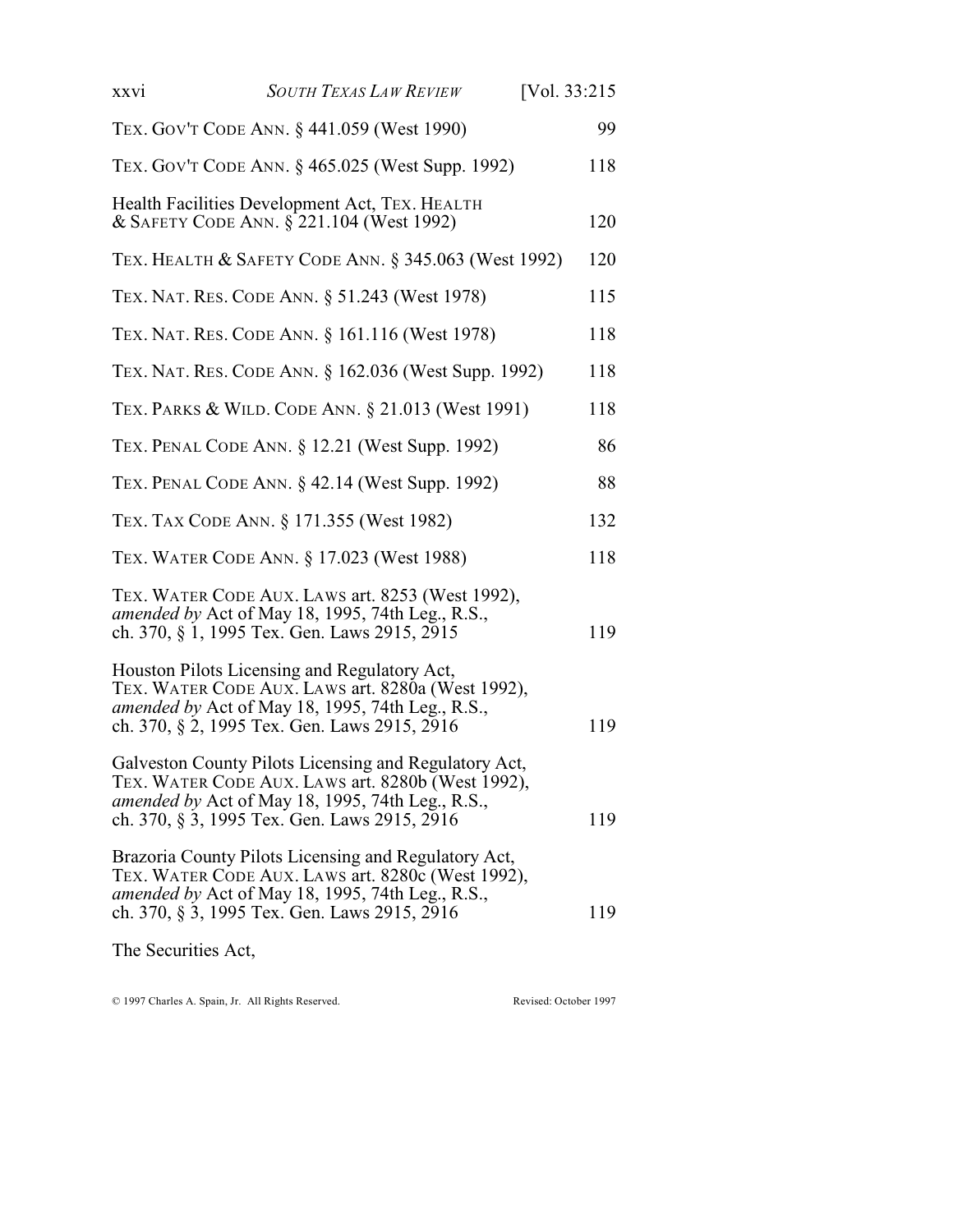| 1992] | <b>FLAGS AND SEALS OF TEXAS</b>                                                                         | XXVII  |
|-------|---------------------------------------------------------------------------------------------------------|--------|
|       | TEX. REV. CIV. STAT. ANN. art. 581-30 (West 1964)                                                       | 120    |
|       | TEX. REV. CIV. STAT. ANN. art. 601b (West Supp. 1992)                                                   | 129    |
|       | TEX. REV. CIV. STAT. ANN. art. 717 <i>j</i> -1 (West Supp. 1992)                                        | 123    |
|       | The Public Facility Corporation Act,<br>TEX. REV. CIV. STAT. ANN. art. 717s (West Supp. 1992)           | 120    |
|       | Texas Non-Profit Corporation Act,<br>TEX. REV. CIV. STAT. ANN. art. 1396-9.06 (West 1980)               | 120    |
|       | Electric Cooperative Corporation Act,<br>TEX. REV. CIV. STAT. ANN. art. 1528b (West 1980 & Supp. 199220 |        |
|       | Telephone Cooperative Act,<br>TEX. REV. CIV. STAT. ANN. art. 1528c (West 1980 & Supp. 199220            |        |
|       | TEX. REV. CIV. STAT. ANN. art. 2606a (West 1965)                                                        | 118    |
|       | TEX. REV. CIV. STAT. ANN. art. 3913 (West 1966)                                                         | 121    |
|       | TEX. REV. CIV. STAT. ANN. art. 4012 (West 1966)                                                         | 132    |
|       | TEX. REV. CIV. STAT. ANN. art. 4413(34b) (West Supp. 1992)                                              | 131    |
|       | TEX. REV. CIV. STAT. ANN. art. 4413(501) (West Supp. 1992)                                              | 118    |
|       | TEX. REV. CIV. STAT. ANN. art. 4512b (West 1976 & Supp. 199232)                                         |        |
|       | TEX. REV. CIV. STAT. ANN. art. 4582b (West 1976 & Supp. 199232)                                         |        |
|       | TEX. REV. CIV. STAT. ANN. art. 5154a (West 1987 & Supp. 1992) 32                                        |        |
|       | TEX. REV. CIV. STAT. ANN. art. 5421c-6 (West 1962)                                                      | 115    |
|       | TEX. REV. CIV. STAT. ANN. arts. 6139 (West 1970)                                                        | 76, 79 |
|       | TEX. REV. CIV. STAT. ANN. arts. 6140 (West 1970)                                                        | 76, 79 |
|       | TEX. REV. CIV. STAT. ANN. arts. 6141 (West 1970)                                                        | 76, 79 |
|       | TEX. REV. CIV. STAT. ANN. art. 6142 (West 1970)                                                         | 76, 79 |
|       | TEX. REV. CIV. STAT. ANN. art. $6142a$ (West 1970 $\&$                                                  |        |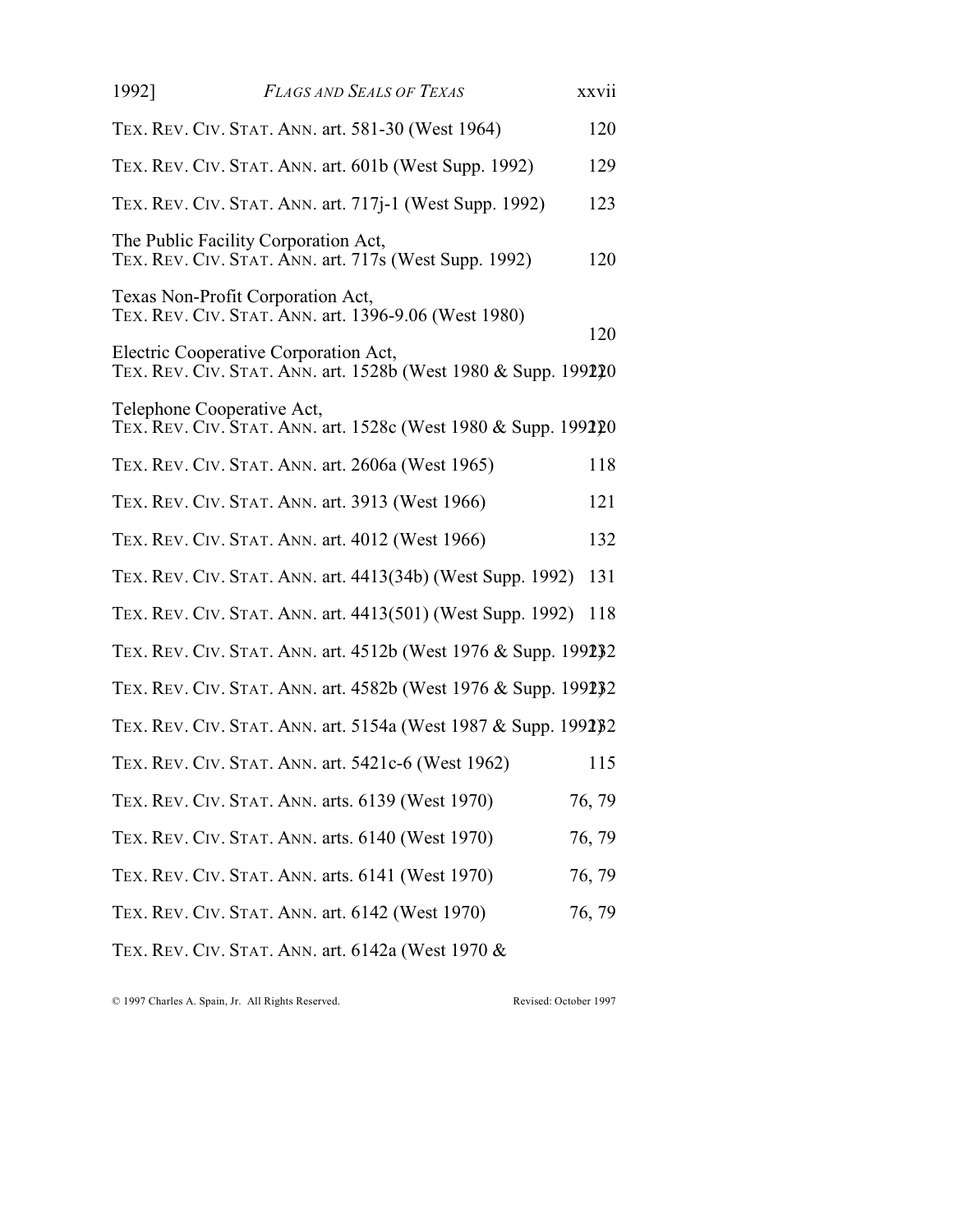| xxviii      | <b>SOUTH TEXAS LAW REVIEW</b>                         | [Vol. 33:215]              |
|-------------|-------------------------------------------------------|----------------------------|
| Supp. 1992) |                                                       | 34, 35, 38, 39, 40, 41, 58 |
|             | TEX. REV. CIV. STAT. ANN. art. 6142b (West 1970)      | 63, 64                     |
|             | TEX. REV. CIV. STAT. ANN. art. 6144a (West 1970)      | 61                         |
|             | TEX. REV. CIV. STAT. ANN. art. 6144h (West 1970)      | 103, 130                   |
|             | TEX. REV. CIV. STAT. ANN. art. 6265 (West 1926)       | 120                        |
|             | TEX. REV. CIV. STAT. ANN. art. 6528 (West Supp. 1992) | 132                        |
|             | TEX. BUS. CORP. ACT ANN. art. 9.05 (West 1980)        | 120                        |

# **FEDERAL SESSION LAWS**

| Act approved Mar. 1, 1845, 5 Stat. 797             | 33   |
|----------------------------------------------------|------|
| Act approved Dec. 29, 1845, 9 Stat. 108            | 3    |
| Act approved Feb. 20, 1905, ch. 592, 33 Stat. 724  | 73.5 |
| Act approved Mar. 2, 1907, ch. 2573, 34 Stat. 1251 | 73.5 |
| Act approved Feb. 18, 1911, ch. 113, 36 Stat. 918  | 73.5 |
| Act approved Jan. 8, 1913, ch. 7, 37 Stat. 649     | 73.5 |
| Act approved Feb. 8, 1917, ch. 34, 39 Stat. 900    | 77   |
| Act approved May 16, 1918, ch. 75, 40 Stat. 553    | 80   |
| Act approved Mar. 19, 1920, ch. 104, 41 Stat. 533  | 73.5 |
| Act approved Mar. 3, 1921, ch. 136, 41 Stat. 1359  | 80   |
| Act approved June 7, 1924, ch. 341, 43 Stat. 647   | 73.5 |
| Act approved June 22, 1942, ch. 435, 56 Stat. 377  | 59   |
| Act approved Dec. 22, 1942, ch. 806, 56 Stat. 1074 | 59   |
| Trademark Act of 1946, ch. 540, 60 Stat. 427       | 73.5 |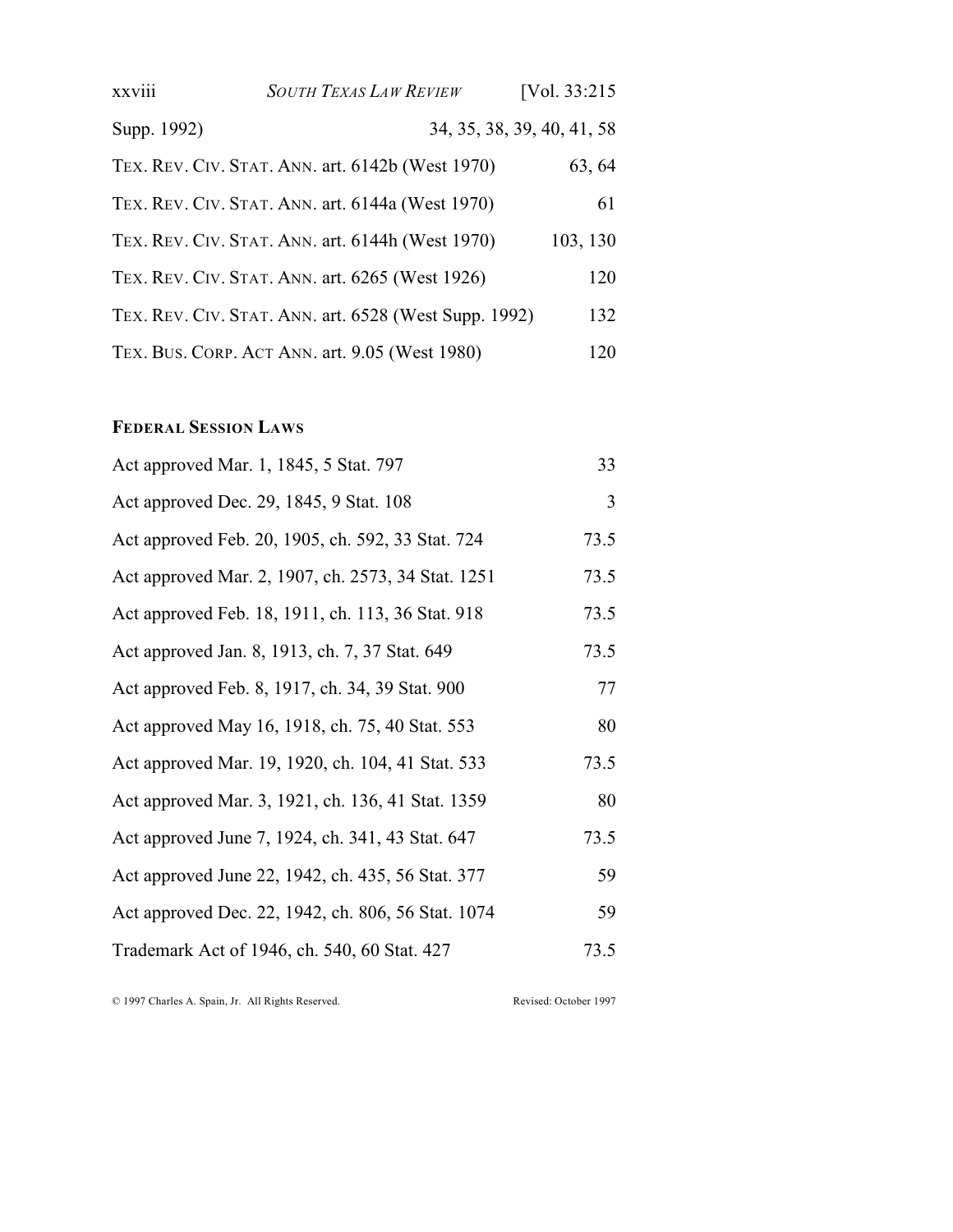| 1992]                                                              | <b>FLAGS AND SEALS OF TEXAS</b>                                        | XX1X |
|--------------------------------------------------------------------|------------------------------------------------------------------------|------|
|                                                                    | Act approved July 30, 1947, ch. 389, 61 Stat. 641                      | 77   |
|                                                                    | Act approved July 9, 1953, ch. 183, 67 Stat. 142                       | 59   |
|                                                                    | Act approved Oct. 9, 1962, Pub. L. 87-772, 76 Stat. 769                | 73.5 |
|                                                                    | Act approved July 5, 1968, Pub. L. No. 90-381, 82 Stat. 291            | 77   |
|                                                                    | Act approved Jan. 2, 1975, Pub. L. 93-596, 88 Stat. 1949               | 73.5 |
|                                                                    | Act approved July 7, 1976, Pub. L. No. 94-344, 90 Stat. 810            | 59   |
|                                                                    | Trademark Law Revision Act of 1988,<br>Pub. L. 100-667, 102 Stat. 3935 | 73.5 |
| Flag Protection Act of 1989, Pub. L. No. 101-131, 103 Stat. 777 91 |                                                                        |      |

# **TEXAS SESSION LAWS**

| Laws and Decrees, State of Coahuila and Texas,<br>Decree no. 19 (1825)                                          | 92             |
|-----------------------------------------------------------------------------------------------------------------|----------------|
| Executive ordinance adopted Mar. 16, 1836, res. 1, 1835-1836<br>Tex. Provisional Gov't Ordinances & Decrees 149 | 16             |
| Ordinance passed Nov. 29, 1835, 1835-1836 Tex.<br>Provisional Gov't Ordinances & Decrees 38                     | 49             |
| Act approved Dec. 10, 1836, 1st Cong.,<br>R.S., 1836-1837 Repub. Tex. Laws 72                                   | 20, 22, 26, 94 |
| Act approved Jan. 25, 1839, 3d Cong.,<br>R.S., 1838-1839 Repub. Tem, Lay26827, 28, 29, 30, 50, 94, 95, 102      |                |
| Act approved Jan. 16, 1840, 4th Cong.,<br>R.S., 1840 Repub. Tex. Laws 6                                         | 21             |
| Act approved Jan. 20, 1840, 4th Cong.,<br>R.S., 1840 Repub. Tex. Laws 3                                         | 21             |
| Act approved Jan. 4, 1841, 5th Cong.,<br>R.S., 1840-1841 Repub. Tex. Laws 15                                    | 52, 53         |
|                                                                                                                 |                |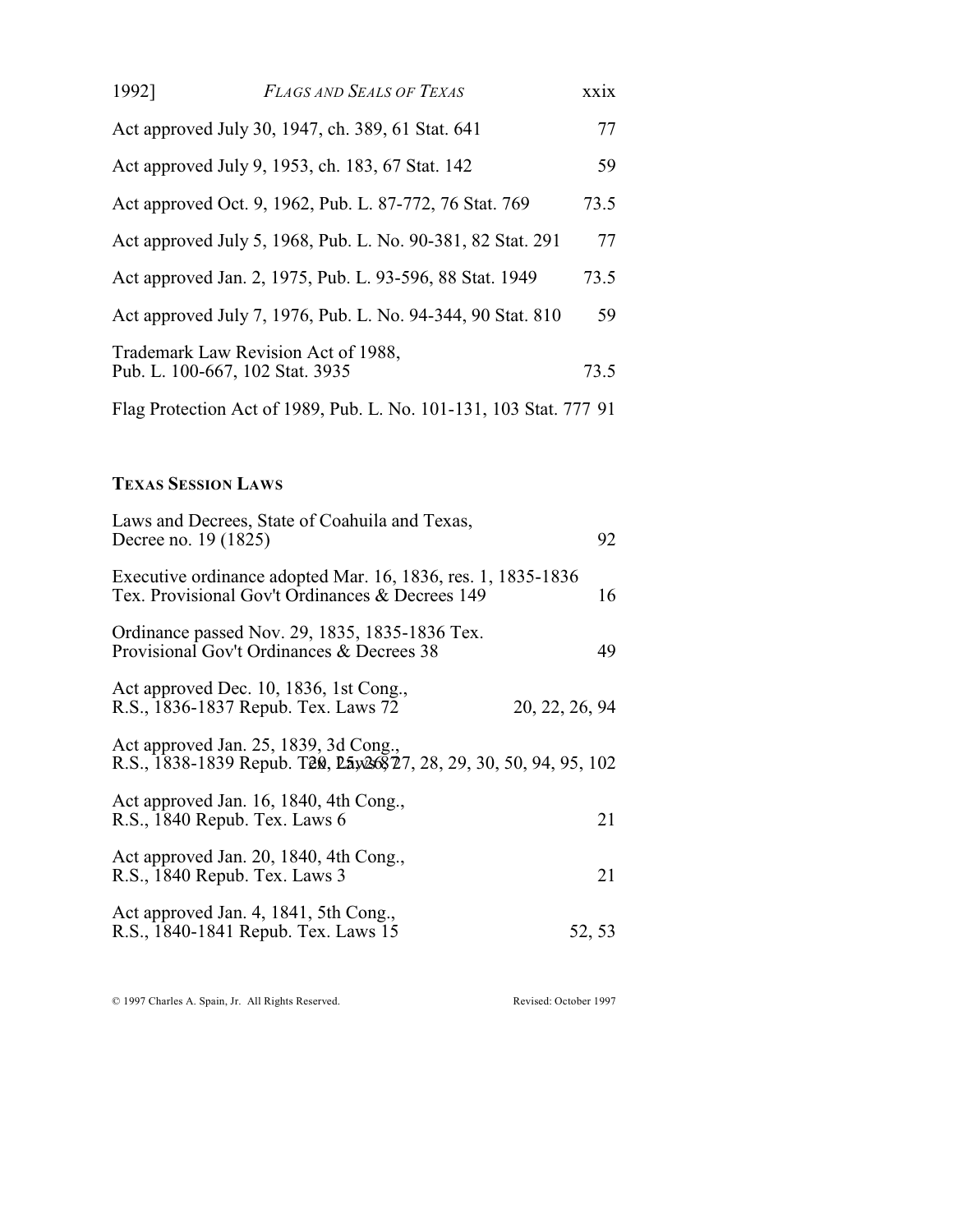| <b>XXX</b>                     | <b>SOUTH TEXAS LAW REVIEW</b>                                                                | [Vol. 33:215]                                                     |
|--------------------------------|----------------------------------------------------------------------------------------------|-------------------------------------------------------------------|
| R.S., 1846 Tex. Gen. Laws 189  | Act approved May 9, 1846, 1st Leg.,                                                          | 121, 122                                                          |
| R.S., 1846 Tex. Gen. Laws 232  | Act approved May 12, 1846, 1st Leg.,                                                         | 115                                                               |
|                                | Act approved Mar. 20, 1848, 2d Leg., R.S.,<br>ch. 131, 1847-1848 Tex. Gen. Laws 184          | 121                                                               |
|                                | Act approved Dec. 1, 1849, 3d Leg.,<br>R.S., ch. 5, 1848-1849 Tex. Gen. Laws 5               | 21                                                                |
| 1879 Tex. Rev. Civ. Stat. 2    | Revised Statutes, 16th Leg., R.S.,                                                           | 21, 27, 36, 95, 115, 121, 122                                     |
|                                | Penal Code and Code of Criminal Procedure,<br>16th Leg., R.S., 1879 Tex. Crim. Stat. 1       | 117                                                               |
| 1895 Tex. Rev. Civ. Stat. 1    | Revised Statutes, 24th Leg., R.S.,                                                           | 36, 115, 121, 122                                                 |
|                                | Penal Code and Code of Criminal Procedure, 1895,<br>24th Leg., R.S., 1895 Tex. Crim. Stat. 2 | 117                                                               |
|                                | Act presented Apr. 15, 1905, 29th Leg., R.S.,<br>ch. 104, 1905 Tex. Gen. Laws 167            | 116                                                               |
| 1911 Tex. Rev. Civ. Stat. 2    | Revised Statutes, 32d Leg., R.S.,                                                            | 36, 115, 116, 121, 122                                            |
|                                | Penal Code and Code of Criminal Procedure,<br>32d Leg., R.S., 1911 Tex. Crim. Stat. 1        | 117                                                               |
| ch. 14, 1913 Tex. Gen. Laws 28 | Act approved Mar. 6, 1913, 33d Leg., R.S.,                                                   | 66, 67, 68, 69, 70                                                |
|                                | Act approved Aug. 19, 1913, 33d Leg., 1st C.S.,                                              | ch. 19, 1913 Tex. Gen. & Spec. Laws 28 66, 67, 68, 69, 70, 71, 72 |
|                                | Act approved Mar. 29, 1917, 35th Leg., R.S.,<br>ch. 123, 1917 Tex. Gen. Laws 320             | 76, 77                                                            |
|                                | Act approved Oct. 16, 1917, 35th Leg.,<br>3d C.S., ch. 22, 1917 Tex. Gen. Laws 81            | 76, 78                                                            |
|                                |                                                                                              |                                                                   |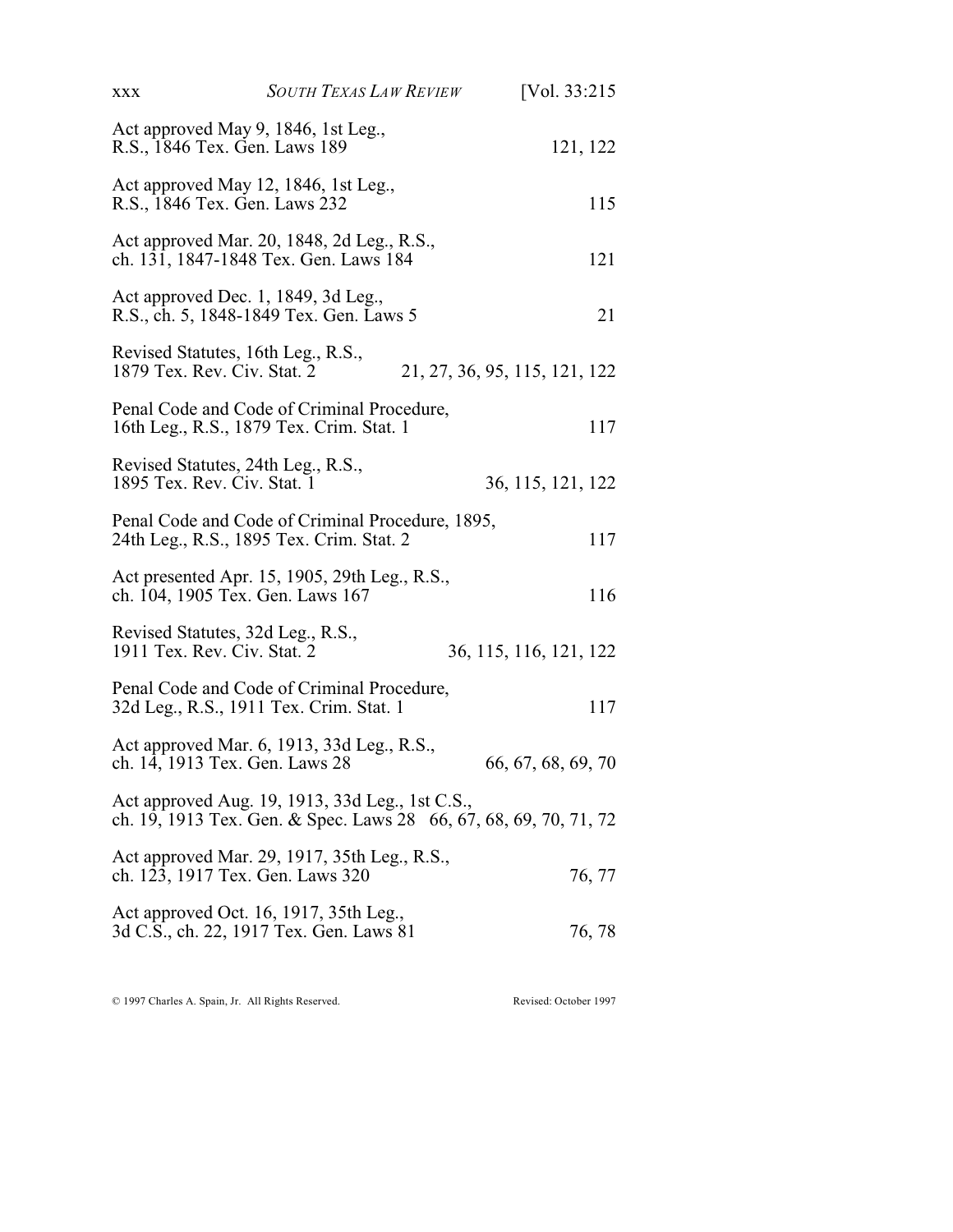| 1992]                           | FLAGS AND SEALS OF TEXAS                                                                                           |                                | XXX1           |
|---------------------------------|--------------------------------------------------------------------------------------------------------------------|--------------------------------|----------------|
|                                 | Act of Mar. 11, 1918, 35th Leg., 4th C.S.,<br>ch. 8, 1918 Tex. Gen. & Spec. Laws 12                                |                                | 80, 81         |
| 1925 Tex. Rev. Civ. Stat. 2     | Revised Statutes, 39th Leg., R.S.,                                                                                 | 36, 76, 78, 115, 116, 121, 122 |                |
|                                 | Penal Code and Code of Criminal Procedure,<br>39th Leg., R.S., 1925 Tex. Crim. Stat. 2 71, 76, 78, 80, 81, 84, 117 |                                |                |
|                                 | Act approved Apr. 19, 1933, 43d Leg.,<br>R.S., ch. 87, 1933 Tex. Gen. Laws 186                                     |                                | 34, 35, 40, 58 |
|                                 | Act of Apr. 29, 1943, 48th Leg., R.S.,<br>ch. 247, 1943 Tex. Gen. Laws 368                                         |                                | 115            |
| ch. 77, 1955 Tex. Gen. Laws 361 | Act of Apr. 6, 1955, 54th Leg., R.S.,                                                                              |                                | 63, 64         |
|                                 | Act of May 10, 1955, 54th Leg., R.S.,<br>ch. 350, 1955 Tex. Gen. Laws 898                                          |                                | 125            |
|                                 | Texas Uniform Facsimile Signature of Public Officials Act,<br>57th Leg., R.S., ch. 204, 1961 Tex. Gen. Laws 406    |                                | 123            |
|                                 | Act of May 10, 1961, 57th Leg., R.S.,<br>ch. 222, 1961 Tex. Gen. Laws 449                                          |                                | 121            |
| ch. 24, 1962 Tex. Gen. Laws 62  | Act of Jan. 26, 1962, 57th Leg., 3d C.S.,                                                                          |                                | 73.5, 126.5    |
|                                 | Act of Apr. 25, 1963, 58th Leg., R.S.,<br>ch. 112, 1963 Tex. Gen. Laws 209                                         |                                | 116            |
|                                 | Act of Mar. 25, 1965, 59th Leg., R.S.,<br>ch. 55, 1 1965 Tex. Gen. Laws 138                                        |                                | 40, 41         |
|                                 | Act of May 28, 1965, 59th Leg., R.S.,<br>ch. 446, 1 1965 Tex. Gen. Laws 909                                        |                                | 121            |
|                                 | Preservation of Essential Records Act,<br>59th Leg., R.S., ch. 548, 1 1965 Tex. Gen. Laws 1161                     |                                | 99             |
| Code of Criminal Procedure,     | 59th Leg., R.S., ch. 722, 2 1965 Tex. Gen. Laws 317                                                                |                                | 117            |
|                                 |                                                                                                                    |                                |                |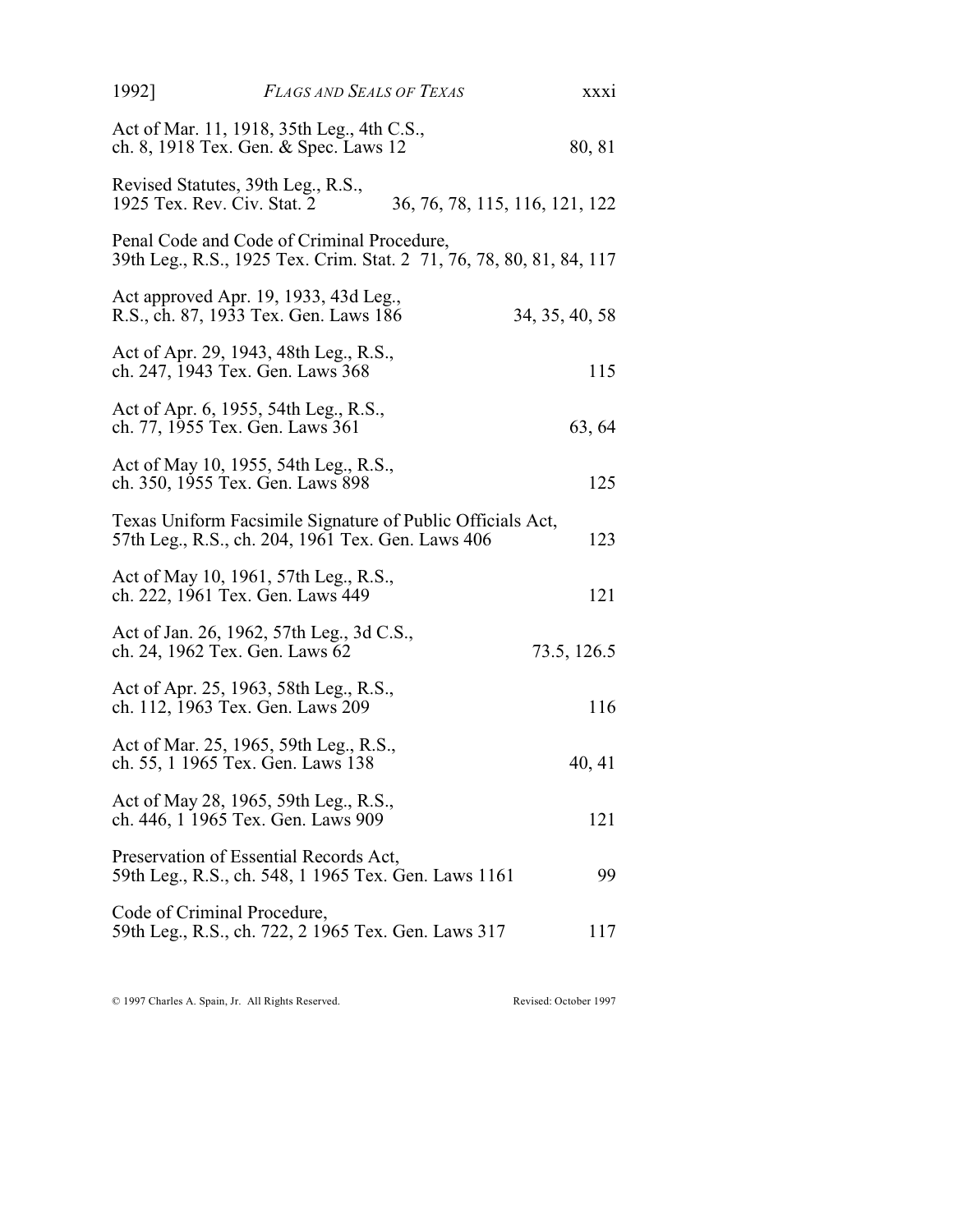| xxxii                                                                    | <b>SOUTH TEXAS LAW REVIEW</b>                                                                    |                            | [Vol. $33:215$    |
|--------------------------------------------------------------------------|--------------------------------------------------------------------------------------------------|----------------------------|-------------------|
| ch. 290, 1967 Tex. Gen. Laws 701                                         | Act of May 11, 1967, 60th Leg., R.S.,                                                            |                            | 123               |
| Business & Commerce Code,                                                | 60th Leg., R.S., ch. 785, 1967 Tex. Gen. Laws 2734373.5, 125, 126.5                              |                            |                   |
| ch. 111, 1969 Tex. Gen. Laws 282                                         | Act of Apr. 17, 1969, 61st Leg., R.S.,                                                           |                            | 103               |
| ch. 889, 1969 Tex. Gen. Laws 2735                                        | Texas Education Code, 61st Leg., R.S.,                                                           |                            | 61                |
| Penal Code, 63d Leg., R.S.,<br>ch. 399, 1973 Tex. Gen. Laws 883          |                                                                                                  | 76, 78, 80, 81, 84, 85, 86 |                   |
| ch. 272, 1977 Tex. Gen. Laws 728                                         | Act of May 12, 1977, 65th Leg., R.S.,                                                            |                            | 58,60             |
| ch. 871, 1977 Tex. Gen. Laws 2345                                        | Natural Resources Code, 65th Leg., R.S.,                                                         |                            | 115               |
| ch. 128, 1981 Tex. Gen. Laws 322                                         | Act of May 1, 1981, 67th Leg., R.S.,                                                             |                            | 121, 122          |
| ch. 246, 1981 Tex. Gen. Laws 623                                         | Act of May 20, 1981, 67th Leg., R.S.,                                                            |                            | 123               |
| ch. 811, 1985 Tex. Gen. Laws 2860                                        | Act of May 25, 1985, 69th Leg., R.S.,                                                            |                            | 125               |
| Act of Apr. 30, 1987, 70th Leg.,                                         | R.S., ch. 147, 1987 Tex. Gen. Laws 316                                                           |                            | 99, 116, 121, 122 |
| State Aircraft Pooling Act,                                              | 70th Leg., R.S., ch. 335, 1987 Tex. Gen. Laws 1750                                               |                            | 131               |
| ch. 899, 1987 Tex. Gen. Laws 2995                                        | Act of May 31, 1987, 70th Leg., R.S.,                                                            |                            | 124               |
|                                                                          | State Purchasing and General Services Act,<br>70th Leg., R.S., ch. 910, 1987 Tex. Gen. Laws 3083 |                            | 129               |
| Act of Apr. 5, 1989, 71st Leg., R.S.,<br>ch. 13, 1989 Tex. Gen. Laws 291 |                                                                                                  |                            | 116               |
|                                                                          |                                                                                                  |                            |                   |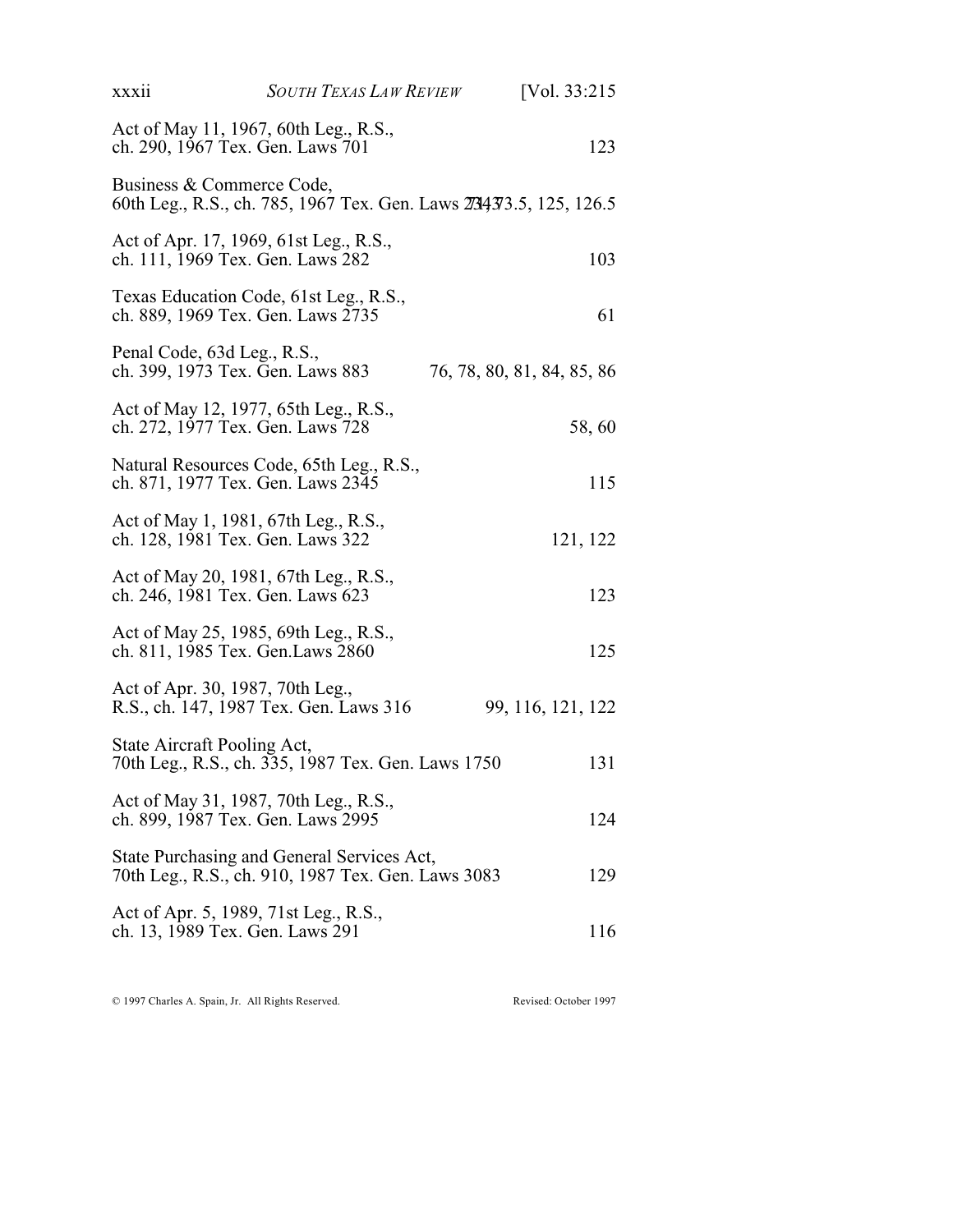| 1992]                             | <b>FLAGS AND SEALS OF TEXAS</b>                                             | <b>XXX111</b>                                                                                |
|-----------------------------------|-----------------------------------------------------------------------------|----------------------------------------------------------------------------------------------|
| ch. 297, 1989 Tex. Gen. Laws 1255 | Act of May 25, 1989, 71st Leg., R.S.,                                       | 121, 122                                                                                     |
|                                   | Act of May 29, 1989, 71st Leg., R.S.,<br>ch. 418, 1989 Tex. Gen. Laws 1566  | 40, 41                                                                                       |
|                                   | Act of May 29, 1989, 71st Leg., R.S.,<br>ch. 1253, 1989 Tex. Gen. Laws 5055 | 85,86                                                                                        |
| ch. 27, 1989 Tex. Gen. Laws 94    | Act of July 17, 1989, 71st Leg., 1st C.S.,                                  | 85, 86, 88, 90                                                                               |
| ch. 108, 1991 Tex. Gen. Laws 681  | Act of May 2, 1991, 72d Leg., R.S.,                                         | 86                                                                                           |
| ch. 300, 1993 Tex. Gen. Laws 1374 | Act of May 14, 1993, 73d Leg., R.S.,                                        | 39.5, 39.75, 41, 65.5, 75.5,<br>79.5, 102.5, 102.75, 104.25,<br>112.75, 114.5, 126.25, 133.5 |
| ch. 370, 1995 Tex. Gen. Laws 2915 | Act of May 18, 1995, 74th Leg., R.S.,                                       | 119                                                                                          |

### **CODE OF FEDERAL REGULATIONS**

| Exec. Order No. 10,834, 3 C.F.R. 367 (1959-1963),      |     |
|--------------------------------------------------------|-----|
| <i>reprinted in</i> 4 U.S.C. $\S$ 1 app. at 411 (1988) | 108 |

#### **FEDERAL REGISTER**

| International Protection of Government Emblems and Seals, |        |
|-----------------------------------------------------------|--------|
| 41 Fed. Reg. 35,741 (1976)                                | 126.75 |

### **TEXAS ADMINISTRATIVE CODE**

| Tex. Dep't of Agric., 4 TEX. ADMIN. CODE $\S$ 17.51 (Supp. 1991-<br>1992) |     |
|---------------------------------------------------------------------------|-----|
| Tex. Dep't of Agric., 4 TEX. ADMIN. CODE $\S 21.11$ (1989)                | 120 |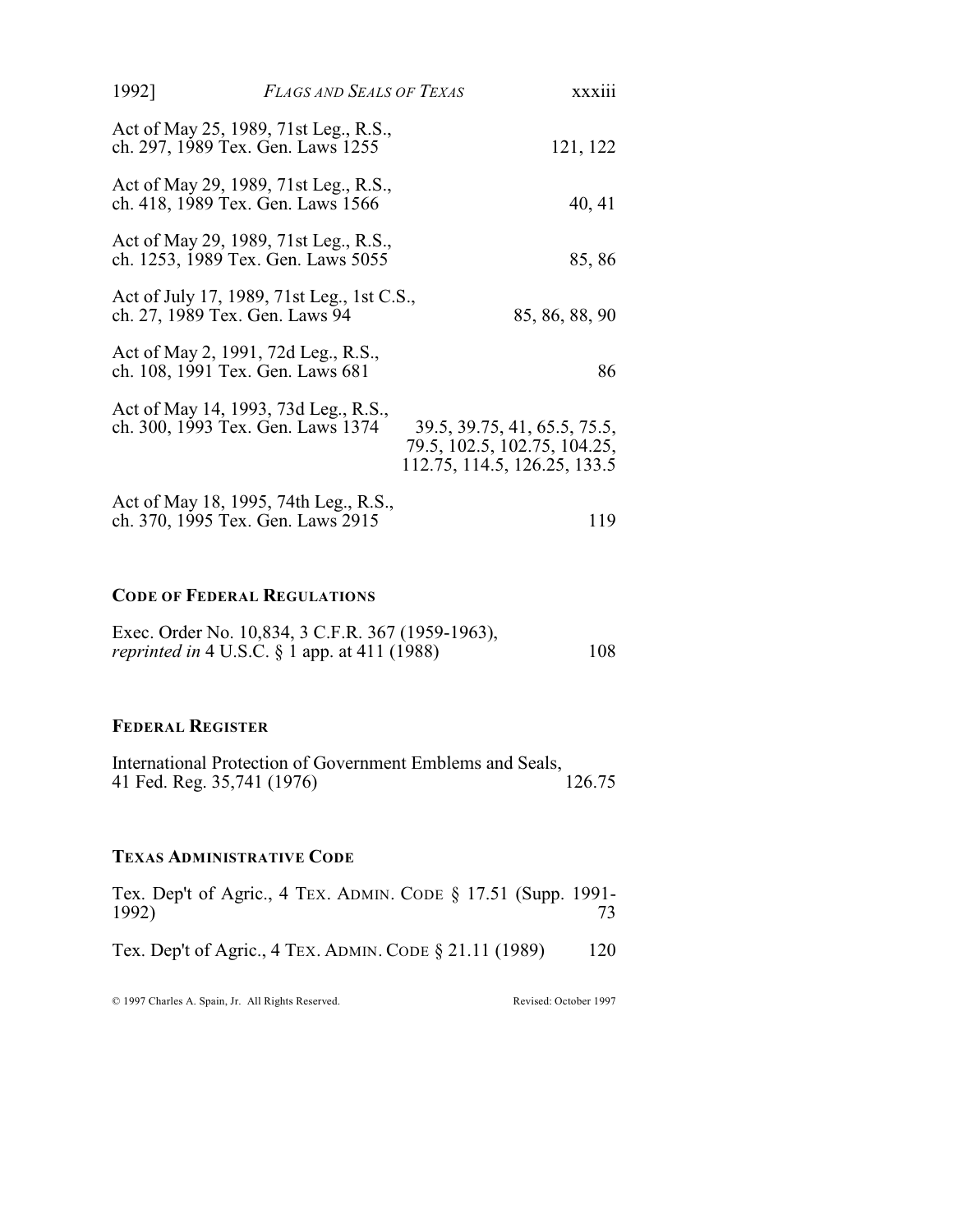xxxiv *SOUTH TEXAS LAW REVIEW* [Vol. 33:215 Tex. Alco. Bev. Comm'n, 16 TEX. ADMIN. CODE § 45.18 (1988)127 Tex. Alco. Bev. Comm'n, 16 TEX. ADMIN. CODE § 45.28 (1988)127 Tex. Alco. Bev. Comm'n, 16 TEX. ADMIN. CODE § 45.52 (1988)127 Tex. Alco. Bev. Comm'n, 16 TEX. ADMIN. CODE § 45.55 (1988)127 Tex. Alco. Bev. Comm'n, 16 TEX. ADMIN. CODE § 45.82 (1988)127 Tex. Alco. Bev. Comm'n, 16 TEX. ADMIN. CODE § 45.90 (1988)127 Tex. Bd. of Barber Exam., 22 TEX. ADMIN. CODE § 51.36 (19891)20 Tex. Bd. of Barber Exam., 22 TEX. ADMIN. CODE § 51.37 (1989)20 Tex. Bd. of Barber Exam., 22 TEX. ADMIN. CODE § 51.69 (1989)20 Tex. Bd. of Barber Exam., 22 TEX. ADMIN. CODE § 51.70 (19891)20 Tex. Bd. of Barber Exam., 22 TEX. ADMIN. CODE § 51.71 (19891)20 Tex. Bd. of Barber Exam., 22 TEX. ADMIN. CODE § 51.73 (19891)20 Tex. Bd. of Barber Exam., 22 TEX. ADMIN. CODE § 51.74 (19891)20 Tex. Bd. of Barber Exam., 22 TEX. ADMIN. CODE § 51.75 (19891)20 Tex. Bd. of Barber Exam., 22 TEX. ADMIN. CODE § 51.76 (19891)20 Tex. Bd. of Barber Exam., 22 TEX. ADMIN. CODE § 51.79 (1989)20 Tex. Ethics Comm'n, 1 TEX. ADMIN. CODE § 26.13 (1996) 124

Tex. Dep't of Health, 25 TEX. ADMIN. CODE § 181.1 (Supp. 1991- 1992) 120

Tex. Bd. of Private Invest. & Private Sec. Agencies, 22 TEX. ADMIN. CODE § 423.1 (Supp. 1991-1992) 75, 128 Tex. Sec'y of State, 1 TEX. ADMIN. CODE § 71.8 (1988) 121

Tex. Sec'y of State, 1 TEX. ADMIN.CODE § 71.40 (Supp. 1991-1992) 98, 105, 125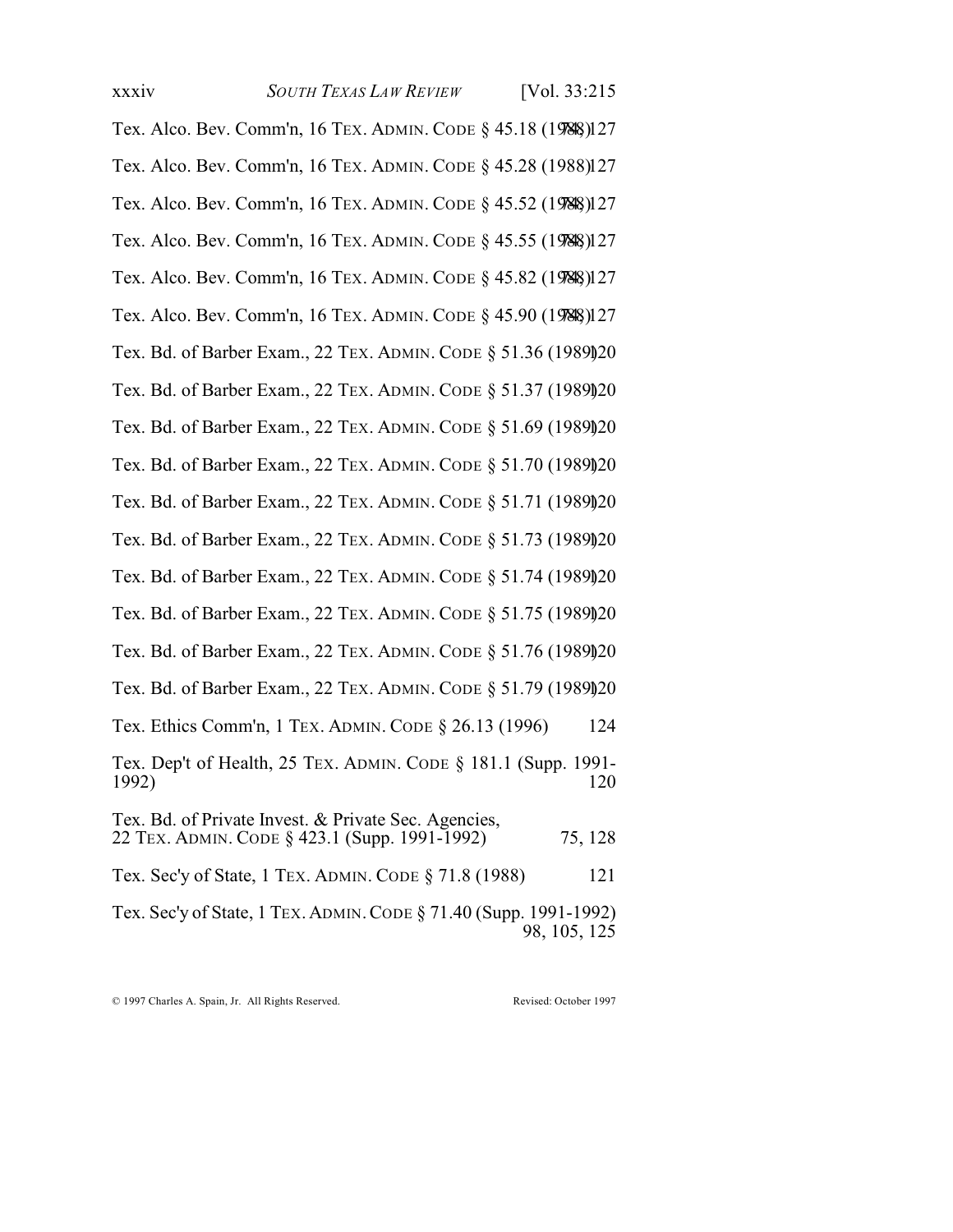| 1992] | <b>FLAGS AND SEALS OF TEXAS</b>                                   | <b>XXXV</b> |
|-------|-------------------------------------------------------------------|-------------|
|       | Tex. Sec'y of State, 1 TEX. ADMIN. CODE § 71.41 (Supp. 1991-1992) | 125         |
|       | Tex. Sec'y of State, 1 TEX. ADMIN. CODE § 71.42 (1988) 125, 126   |             |

| Tex. Sec'y of State, 1 TEX. ADMIN. CODE § 71.43 (1988)            | 125 |
|-------------------------------------------------------------------|-----|
| Tex. Sec'y of State, 1 TEX. ADMIN. CODE § 71.44 (1988)            | 125 |
| Tex. Sec'y of State, 1 TEX. ADMIN. CODE § 71.45 (Supp. 1991-1992) | 125 |
| Tex. Sec'y of State, 1 TEX. ADMIN. CODE § 71.46 (1988)            | 125 |
| Tex. Sec'y of State, 1 TEX. ADMIN. CODE § 71.47 (1988)            | 125 |
| Tex. Sec'y of State, 1 TEX. ADMIN. CODE § 71.48 (1988)            | 125 |
| State Secs. Bd., 7 TEX. ADMIN. CODE § 127.3 (1988)                | 120 |

# **TEXAS REGISTER**

| Tex. Dep't of Agric., 9 Tex. Reg. 536 (emerg. rule),<br><i>proposed</i> 9 Tex. Reg. 563, <i>adopted</i> 9 Tex. Reg. 1881 (1984) | 73      |
|---------------------------------------------------------------------------------------------------------------------------------|---------|
| Tex. Dep't of Agric., 14 Tex. Reg. 5301,<br><i>adopted</i> 14 Tex. Reg. 6251 (1989)                                             | 73      |
| Tex. Dep't of Agric., 18 Tex. Reg. 277 (1993)                                                                                   | 73      |
| Tex. Dep't of Educ., 9 Tex. Reg. 3321 (1984)                                                                                    | 62      |
| Tex. Dep't of Educ., 16 Tex. Reg. 5957,<br><i>adopted</i> 16 Tex. Reg. 7011 (1991)                                              | 62      |
| Tex. Dep't of Educ., 16 Tex. Reg. 5957,<br><i>adopted</i> 16 Tex. Reg. 7089 (1991)                                              | 62      |
| Tex. Dep't of Educ., 17 Tex. Reg. 3687 (1992)                                                                                   | 62      |
| Tex. Bd. of Private Invest. & Private Sec.<br>Agencies, 7 Tex. Reg. 1511 (1982)                                                 | 75, 128 |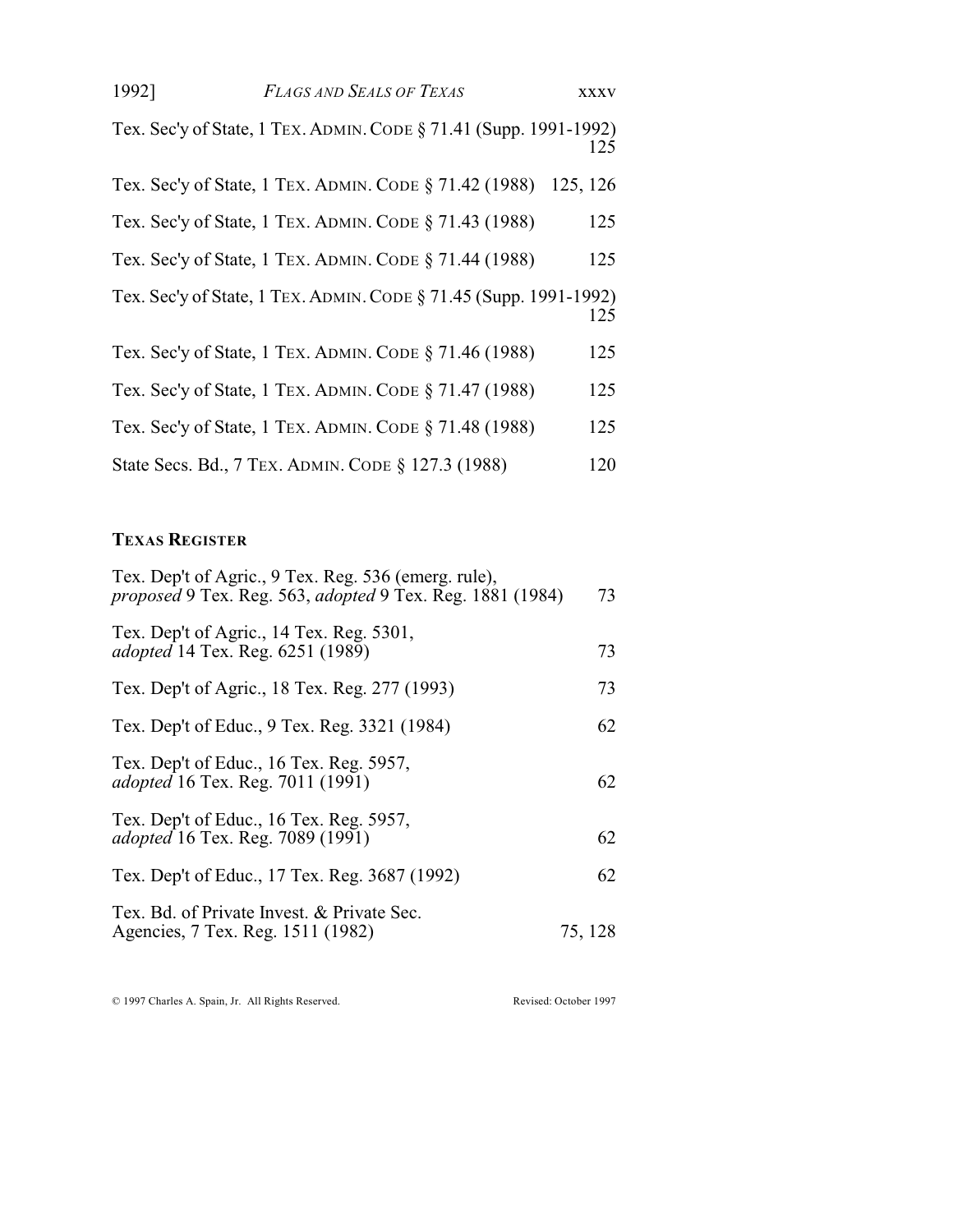| XXXV1                                                                        | <b>SOUTH TEXAS LAW REVIEW</b>                                                                                              | [Vol. 33:215]                 |
|------------------------------------------------------------------------------|----------------------------------------------------------------------------------------------------------------------------|-------------------------------|
|                                                                              | Tex. Bd. of Private Invest. & Private Sec. Agencies,<br>8 Tex. Reg. 5096, <i>adopted</i> 9 Tex. Reg. 1471 (1984)           | 75, 128                       |
| Agencies, 9 Tex. Reg. 1471 (1984)                                            | Tex. Bd. of Private Invest. & Private Sec.                                                                                 | 75, 128                       |
| <i>adopted</i> 11 Tex. Reg. 126 (1986)                                       | Tex. Sec'y of State, 10 Tex. Reg. 4562 (1985),                                                                             | 98, 125                       |
|                                                                              | Tex. Sec'y of State, 11 Tex. Reg. 2408 (emerg. rule),<br>proposed 11 Tex. Reg. 2412, adopted 11 Tex. Reg. 82505 (19856)126 |                               |
|                                                                              | Tex. Sec'y of State, 12 Tex. Reg. 1807 (emerg. rule),<br>proposed 12 Tex. Reg. 1809, adopted 12 Tex. Reg. 25608(19057)125  |                               |
|                                                                              | Tex. Sec'y of State, 15 Tex. Reg. 4427 (emerg. rule),<br>proposed 15 Tex. Reg. 4429, adopted 15 Tex. Reg. 61898(19950)125  |                               |
|                                                                              | Tex. Dep't of Educ., 17 Tex. Reg. 5197 (1992)                                                                              | 62, 124.5                     |
| (1994)                                                                       | Tex. Sec'y of State, 18 Tex. Reg. 7897, adopted 19 Tex. Reg. 711                                                           | 126.25                        |
| error corrected 19 Tex. Reg. 128,<br><i>adopted</i> 19 Tex. Reg. 1543 (1994) | State Secs. Bd., 18 Tex. Reg. 9039 (1993),                                                                                 | 120                           |
|                                                                              | Tex. Ethics Comm'n, 18 Tex. Reg. 9746 (1993)                                                                               | 124                           |
| (1994)                                                                       | Tex. Sec'y of State, 19 Tex. Reg. 2343, adopted 19 Tex. Reg. 4251                                                          | 102.75, 105,<br>112.75, 126.5 |
|                                                                              | Tex. Sec'y of State, 19 Tex. Reg. 6761 (1994)                                                                              | 121                           |
|                                                                              | Tex. Hist. Comm'n, 22 Tex. Reg. 5959 (1997)                                                                                | 112.75                        |
|                                                                              |                                                                                                                            |                               |

# **ATTORNEY GENERAL OPINIONS**

| Op. Tex. Att'y Gen. No. O-2520 (1940) | 76 |
|---------------------------------------|----|
| Op. Tex. Att'y Gen. No. O-3597 (1941) | 71 |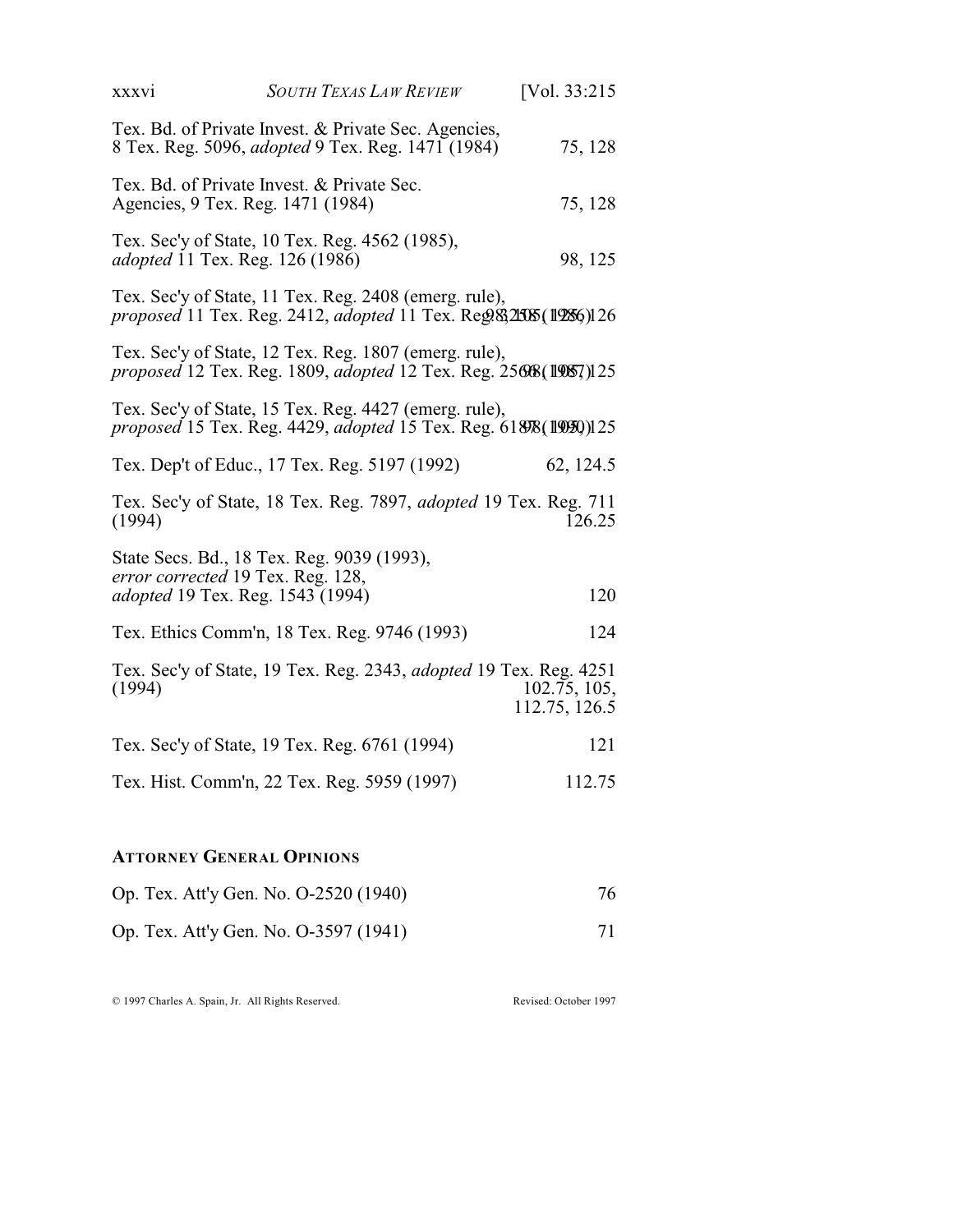| 1992]                    | <b>FLAGS AND SEALS OF TEXAS</b>                                            | xxxvii |
|--------------------------|----------------------------------------------------------------------------|--------|
|                          | Op. Tex. Att'y Gen. No. WW-91 (1957)                                       | 125    |
|                          | Op. Tex. Att'y Gen. No. WW-1355 (1962)                                     | 125    |
|                          | Op. Tex. Att'y Gen. No. H-694 (1975)                                       | 125    |
|                          |                                                                            |        |
| <b>RESOLUTIONS</b>       |                                                                            |        |
| 1915 Tex. Gen. Laws 276  | Tex. H.R. Con. Res. 6, 34th Leg., R.S.,                                    | 57     |
|                          | Tex. S. Con. Res. 8, 42d Leg., 3d C.S.,<br>1932 Tex. Gen. & Spec. Laws 131 | 61     |
| 1941 Tex. Gen. Laws 1478 | Tex. H.R. Con. Res. 26, 47th Leg., R.S.,                                   | 3      |
| 1961 Tex. Gen. Laws 1264 | Tex. H.R. Con. Res. 49, 57th Leg., R.S.,                                   | 100    |
| 1961 Tex. Gen. Laws 521  | Tex. H.R. Con. Res. 2, 57th Leg., 2d C.S.,                                 | 105    |
| 1985 Tex. Gen. Laws 3400 | Tex. S. Con. Res. 48, 69th Leg., R.S.,                                     | 54, 55 |
| 1985 Tex. Gen. Laws 3501 | Tex. H.R. Con. Res. 52, 69th Leg., R.S.,                                   | 54     |
| 1989 Tex. Gen. Laws 6268 | Tex. H.R. Con. Res. 9, 71st Leg., R.S.,                                    | 42     |
| 1989 Tex. Gen. Laws 154  | Tex. H.R. Con. Res. 18, 71st Leg., 1st C.S.,                               | 87     |
|                          | Tex. S. Con. Res. 159, 72d Leg., R.S.,                                     |        |

1991 Tex. Gen. Laws 3369 109 Tex. H.R. Con. Res. 9, 72d Leg., 4th C.S., 1992 Tex. Gen. Laws 24 44.5

Tex. S. Con. Res. 24, 74th Leg., R.S.,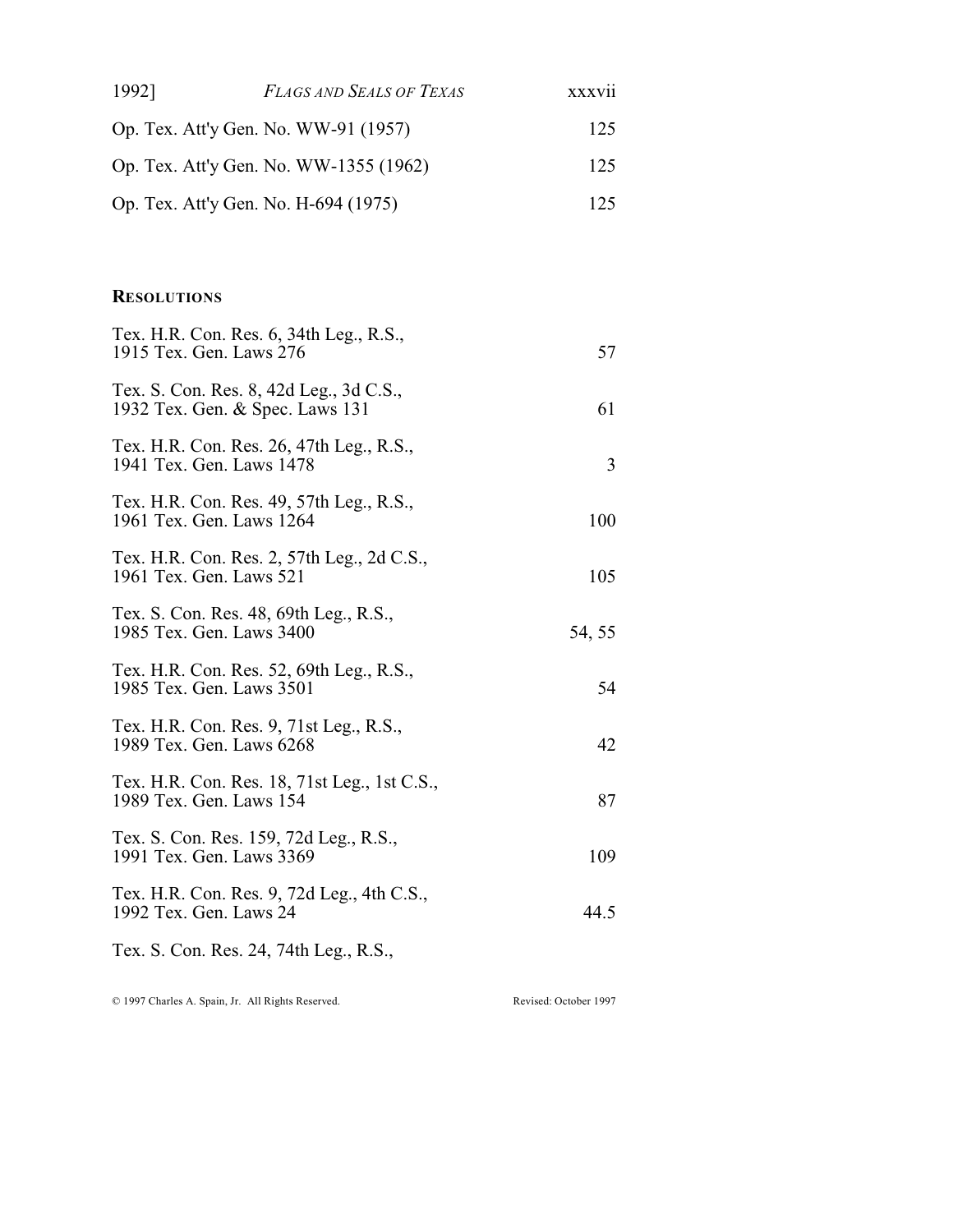| <b>XXXV111</b>           | <b>SOUTH TEXAS LAW REVIEW</b> | [Vol. 33:215] |
|--------------------------|-------------------------------|---------------|
| 1995 Tex. Gen. Laws 6166 |                               | 91 75         |

#### **BILLS**

| Tex. H.B. 1463, 73d Leg., R.S. (1993) |  |
|---------------------------------------|--|
|---------------------------------------|--|

## **LEGISLATIVE RECORDS**

| THE GENERAL CONVENTION AT WASHINGTON (68388, 9, 13, 14, 92)               |     |
|---------------------------------------------------------------------------|-----|
| S.J. OF REPUB. OF TEX., 1st Cong., R.S. (1836)                            | 22  |
| H.J. OF REPUB. OF TEX., 1st Cong., R.S. (1836)                            | 22  |
| Repub. of Tex. S.B., 3d Cong., R.S., (Dec. 28, 1838)                      | 44  |
| REPUB. TEX. SENATE COMM. REPORT, 3d Cong., R.S., (Jan. 4, 1839)<br>31, 46 |     |
| S.J. OF REPUB. OF TEX., 3d Cong., R.S. (1839)                             | 44  |
| H.J. OF REPUB. OF TEX., 3d Cong., R.S. (1839)                             | 44  |
| H.J. OF TEX., 57th Leg., R.S. 956 (1961)                                  | 100 |

## **EXECUTIVE RECORDS**

| REPUBLIC OF TEX., EXECUTIVE RECORD BOOK (1836) | 24, 26    |
|------------------------------------------------|-----------|
| 1960 TEX. ADJUTANT GEN. REP.                   | 99.5      |
| 1961 TEX. ADJUTANT GEN. REP.                   | 99.5, 100 |

### **BOOKS**

| AMBROSE BIERCE, THE DEVIL'S DICTIONARY |  |
|----------------------------------------|--|
| (Stemmer House Publishers 1978) (1906) |  |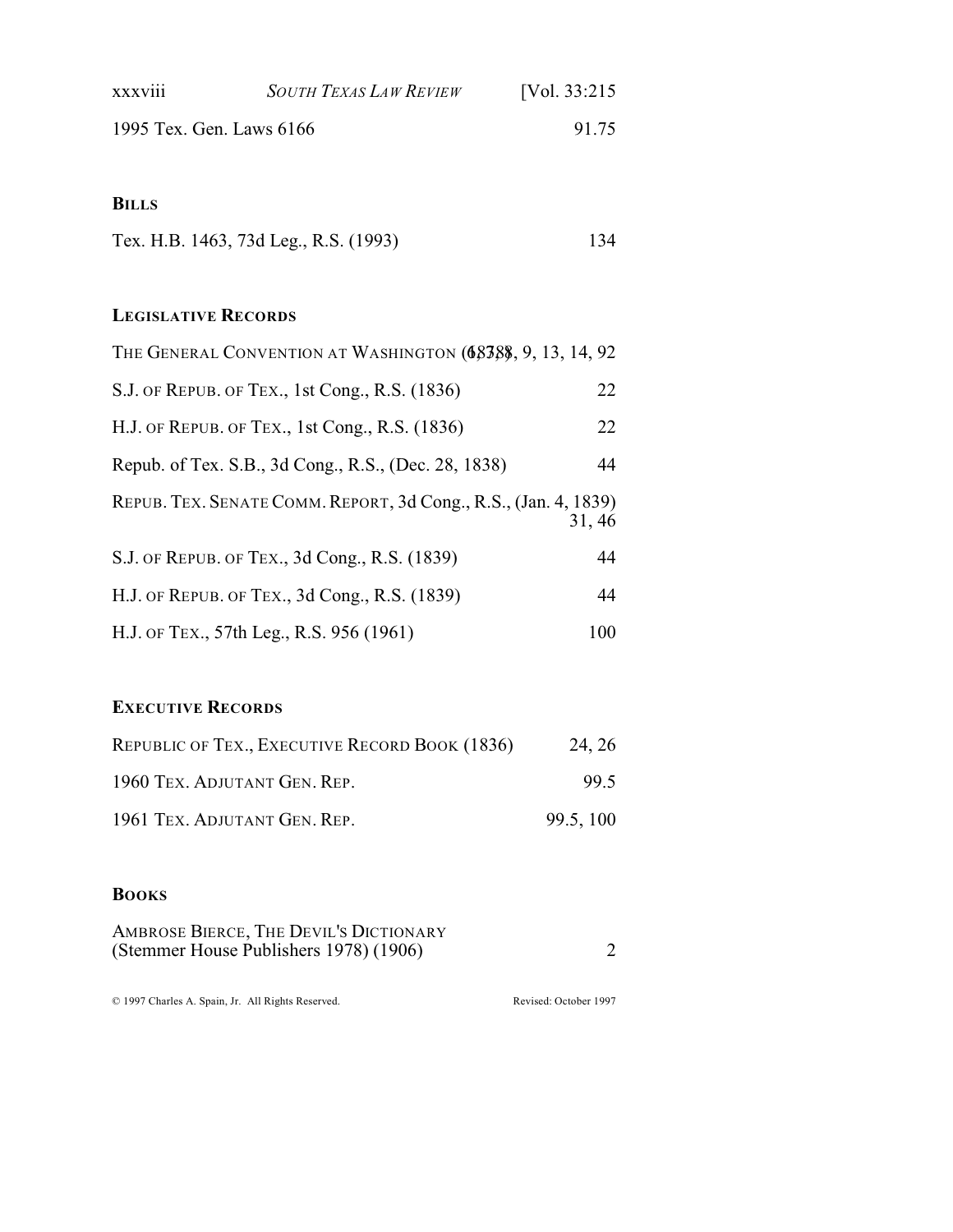| 1992] | <b>FLAGS AND SEALS OF TEXAS</b>                                                                                                                 | <b>XXXIX</b>                                      |
|-------|-------------------------------------------------------------------------------------------------------------------------------------------------|---------------------------------------------------|
|       | DEVEREAUX D. CANNON, JR., FLAGS OF THE CONFEDERACY:<br>AN ILLUSTRATED HISTORY (1988)                                                            | 17,51                                             |
|       | JOHN E. CONNER ET AL., THE FLAGS OF TEXAS (1964)                                                                                                | 17                                                |
|       | MAMIE W. COX, THE ROMANTIC FLAGS OF <b>TOEX A,S 1(2,9B5), 45, 47, 95</b>                                                                        |                                                   |
|       | WILLIAM CRAMPTON, THE COMPLETE GUIDE TO FLAGS (1989)                                                                                            | 26                                                |
|       | WILLIAM CRAMPTON, FLAGS OF THE UNITED STATES (1989), 104.5                                                                                      |                                                   |
|       | WILLIAM CRAMPTON, FLAGS OF THE WORLD (1990)                                                                                                     | 26                                                |
|       | DAUGHTERS OF THE REPUBLIC OF TEXAS,<br>TEXAS AND ITS FLAGS (1981)                                                                               | 17                                                |
|       | FLAGS OF THE WORLD (E.M.C. Barraclough<br>& W.E. Crampton eds., 1978)                                                                           | 17                                                |
|       | WILLIAM R. FURLONG & BYRON MCCANDLESS,<br>SO PROUDLY WE HAIL: THE HISTORY OF<br>THE UNITED STATES FLAG (Harold D. Langley ed., 1981)            | 17, 59                                            |
|       | 1 H.P.N. GAMMEL, THE LAWS OF TEXAS<br>1822-1897 (Austin, Gammel Book Co. 1898)                                                                  | 6, 7, 8, 9, 13, 14,<br>16, 20, 22, 26, 49, 92, 94 |
|       | 2 H.P.N. GAMMEL, THE LAWS OF TEXAS<br>1822-1897 (Austin, Gammel Book20, 021, 898, 26, 27, 28, 29, 30, 50,<br>52, 53, 94, 95, 102, 115, 121, 122 |                                                   |
|       | 3 H.P.N. GAMMEL, THE LAWS OF TEXAS<br>1822-1897 (Austin, Gammel Book Co. 1898)                                                                  | 21, 121                                           |
|       | CHARLES E. GILBERT, JR., A CONCISE HISTORY<br>OF EARLY TEXAS 1519 TO 1861 (1964)                                                                | 17, 42                                            |
|       | CHARLES E. GILBERT, JR., FLAGS OF TEXAS (1989)                                                                                                  | 17, 42                                            |
|       | SCOT M. GUENTER, THE AMERICAN FLAG, 1777-1924 (1996)9, 73.5                                                                                     |                                                   |
|       | RITA D. HABAN, HOW PROUDLY THEY WAVE:<br>FLAGS OF THE FIFTY STATES (1989)                                                                       | 17                                                |
|       | 1 THE HANDBOOK OF TEXAS (Walter P. Webb ed., 1952), 5, 17, 23                                                                                   |                                                   |
|       |                                                                                                                                                 |                                                   |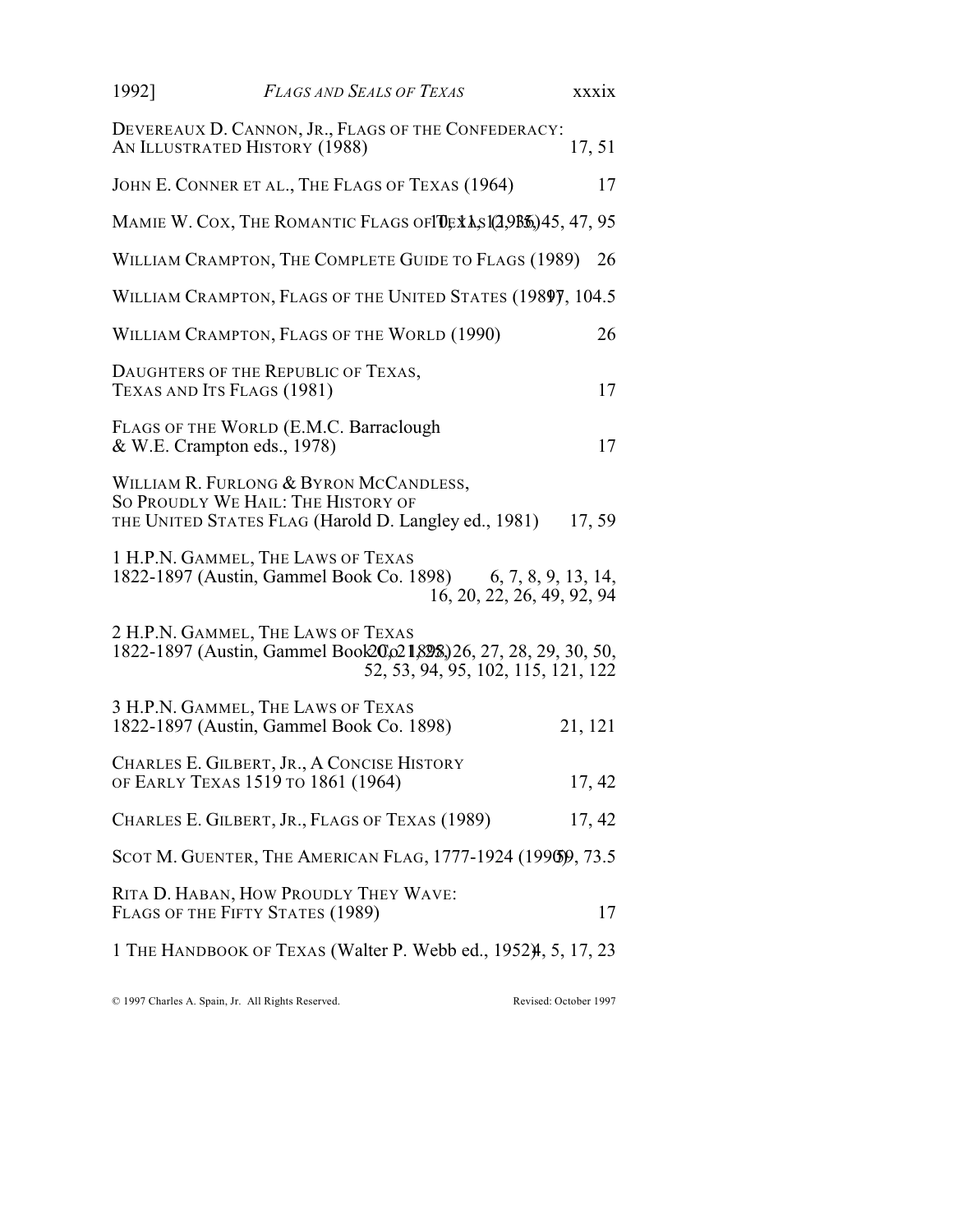| xl                        | <b>SOUTH TEXAS LAW REVIEW</b>                                                                                                                                         | [Vol. 33:215        |
|---------------------------|-----------------------------------------------------------------------------------------------------------------------------------------------------------------------|---------------------|
|                           | 2 THE HANDBOOK OF TEXAS (Walter P. Webb ed., 1952)                                                                                                                    | 53                  |
|                           | J.S. HOBBS, THREE HUNDRED AND SIX ILLUSTRATIONS OF THE<br>MARITIME FLAGS OF ALL NATIONS; ARRANGED GEOGRAPHICALLY,<br>WITH ENLARGED STANDARDS (London, C. Wilson 1848) | 26                  |
|                           | LAWS AND DECREES OF THE STATE OF COAHUILA AND TEXAS<br>(J.P. Kimball trans., Houston 1839)                                                                            | 92                  |
|                           | MARK LLOYD, FLAGS OF THE UNITED STATES (1990)                                                                                                                         | 17, 104.5           |
| 1842)                     | THE MARITIME FLAGS OF ALL NATIONS (London, Richard H. Laurie                                                                                                          | 26                  |
|                           | NATIONAL FLAG CONFERENCE, THE FLAG CODE (1923)                                                                                                                        | 59                  |
|                           | RICHARD S. PATTERSON & RICHARDSON DOUGALL,<br>THE EAGLE AND THE SHIELD: A HISTORY OF THE<br><b>GREAT SHIELD OF THE UNITED STATES (1976)</b>                           | 95                  |
|                           | SEALS AND OTHER DEVICES IN USE AT<br>THE GOVERNMENT PRINTING OFFICE 75 (1975)                                                                                         | 126.75              |
| (rev. ed. 1975)           | WHITNEY SMITH, THE FLAG BOOK OF THE UNITED STATES                                                                                                                     | 17, 45, 51, 59, 107 |
|                           | TEXAS LEGISLATIVE COUNCIL, THE TEXAS CAPITOL:<br>SYMBOL OF ACCOMPLISHMENT (4th ed. 1986)                                                                              | 100, 105            |
|                           | TEX. PENAL CODE app. A, tbl. 3 (State Bar of Tex.<br>Comm. on Revision of the Penal Code, Final Draft 1970)                                                           | 79                  |
| (Patsy M. Spaw ed., 1990) | 1 THE TEXAS SENATE: REPUBLIC TO CIVIL WAR, 1836-1861                                                                                                                  | 24                  |
|                           | STEVE VEAZEY & JOHN D. POTTER, JR.,<br>FLAGS IN THE HISTORY OF TEXAS (1991)                                                                                           | 17, 45              |
|                           | TIMOTHY WILSON, FLAGS AT SEA (1986)                                                                                                                                   | 26                  |
|                           |                                                                                                                                                                       |                     |

## **ARTICLES**

| 32 Years Late: Texas Flag Pledge Put Aright, |    |
|----------------------------------------------|----|
| HOUSTON POST, Feb. 11, 1965, § 4, at 7       | ** |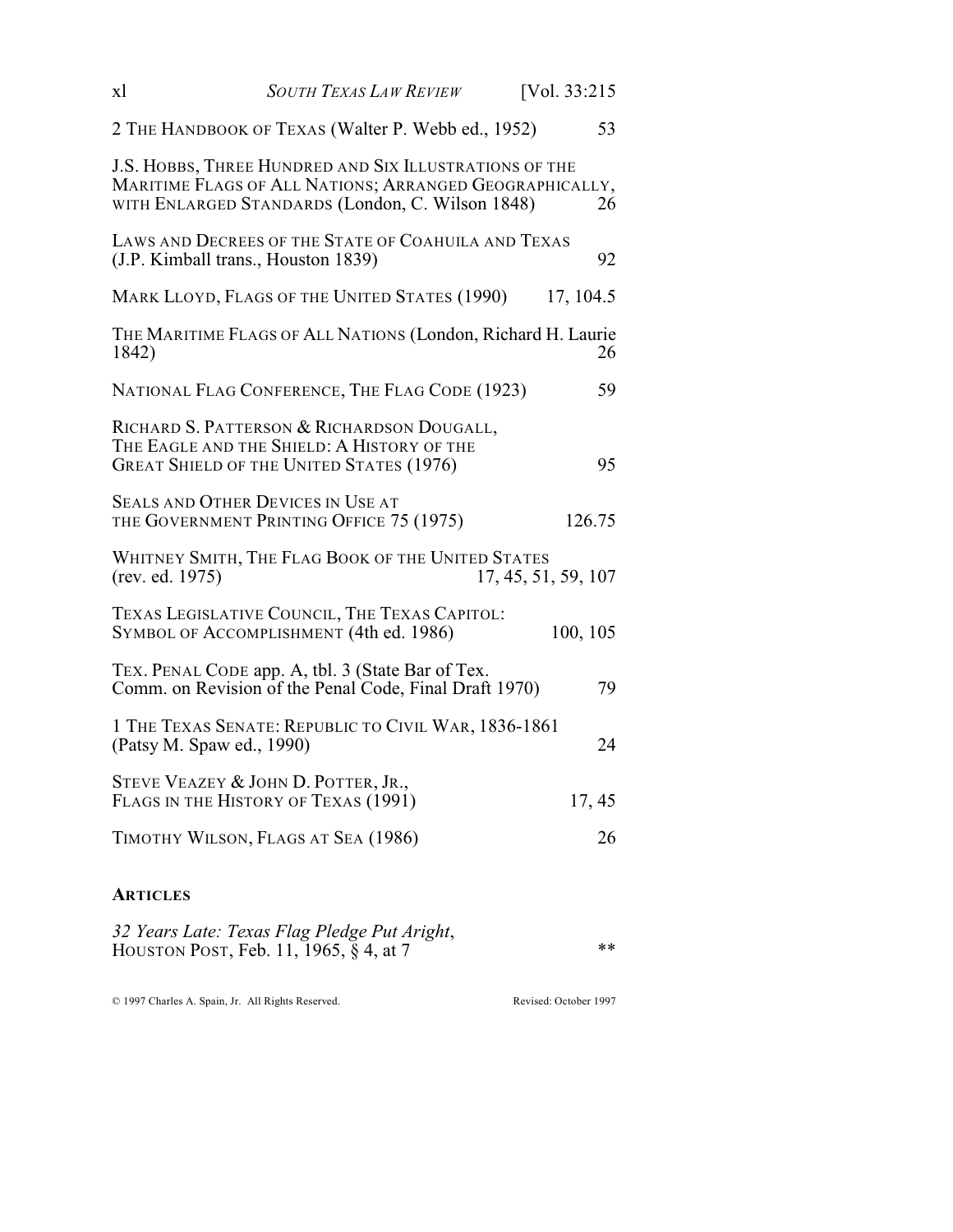| 1992] | <b>FLAGS AND SEALS OF TEXAS</b>                                                                                                                    | xli        |
|-------|----------------------------------------------------------------------------------------------------------------------------------------------------|------------|
|       | Lynn Ashby, It's a Great Seal but Which Seal,<br>HOUSTON POST, July 21, 1991, at C1                                                                | 101        |
|       | Lynn Ashby, Texas Has One Seal, at Long Last,<br>HOUSTON POST, June 16, 1992, at A11                                                               | 102, 112   |
|       | Donnis Baggett, Mind Your Whites and Blues:<br>Flag-wavers Get Red-Faced Only When Etiquette<br>Falters, DALLAS MORNING NEWS, July 5, 1992, at A44 | 73         |
|       | Ralph H. Brock, A Lawyer's Look at the Boundaries of Texas<br>(pts. 1 & 3), 50 TEX. B.J. 1098 (1987), 51 TEX. B.J. 136 (1988)                      | 56         |
|       | Retta Baker Ferrell, Historical Error Has Chance of<br>Correction, AUSTIN STATESMAN, Jan. 20, 1965, at A12                                         | **         |
|       | Angela Dorau & Cynthia Freeman, A New Beginning for<br>Texas' Legal Past, 54 TEX. B.J. 316 (1991)                                                  | 19         |
|       | Todd J. Gillman, Lottery Scratches Flag Design,<br>DALLAS MORNING NEWS, June 26, 1992, at A1                                                       | 73         |
|       | Theresa M. Hunter, Romantic Flags of the Texas Revolution,<br>DALLAS MORNING NEWS, Apr. 26, 1931, at feature sec. 6                                | 17         |
|       | Inaccurate Seals of State Display Wrong Oak Leaves,<br>DALLAS MORNING NEWS, Nov. 23, 1943, § I, at 7                                               | $**$       |
|       | John H. Jenkins, III, The Seal of Texas, 22 TEX. LIBRARIES 5 (1960)                                                                                | 99.5       |
|       | L.W. Kemp, Official Flags of the<br>Republic of Texas, 59 Sw. HIST. Q. 487 (1956)                                                                  | 17, 27, 95 |
|       | Steven Long, Highflying Faux Pas: Display Flag Incorrectly and<br>You May Cause a Flap, HOUSTON CHRONICLE, Apr. 21, 1992, at D1                    | **         |
|       | M. Looscan, The History and Evolution of the Texas Flag,                                                                                           |            |

*in* 1 A COMPREHENSIVE HISTORY OF TEXAS 1685 TO 1897, at 693 (Dudley G. Wooten ed., Dallas, William G. Scarff 1898) 17, 31

Seth S. Searcy III & James R. Patterson, *Practice Commentary*, TEX. PENAL CODE ANN. § 42.09 (West 1989) 79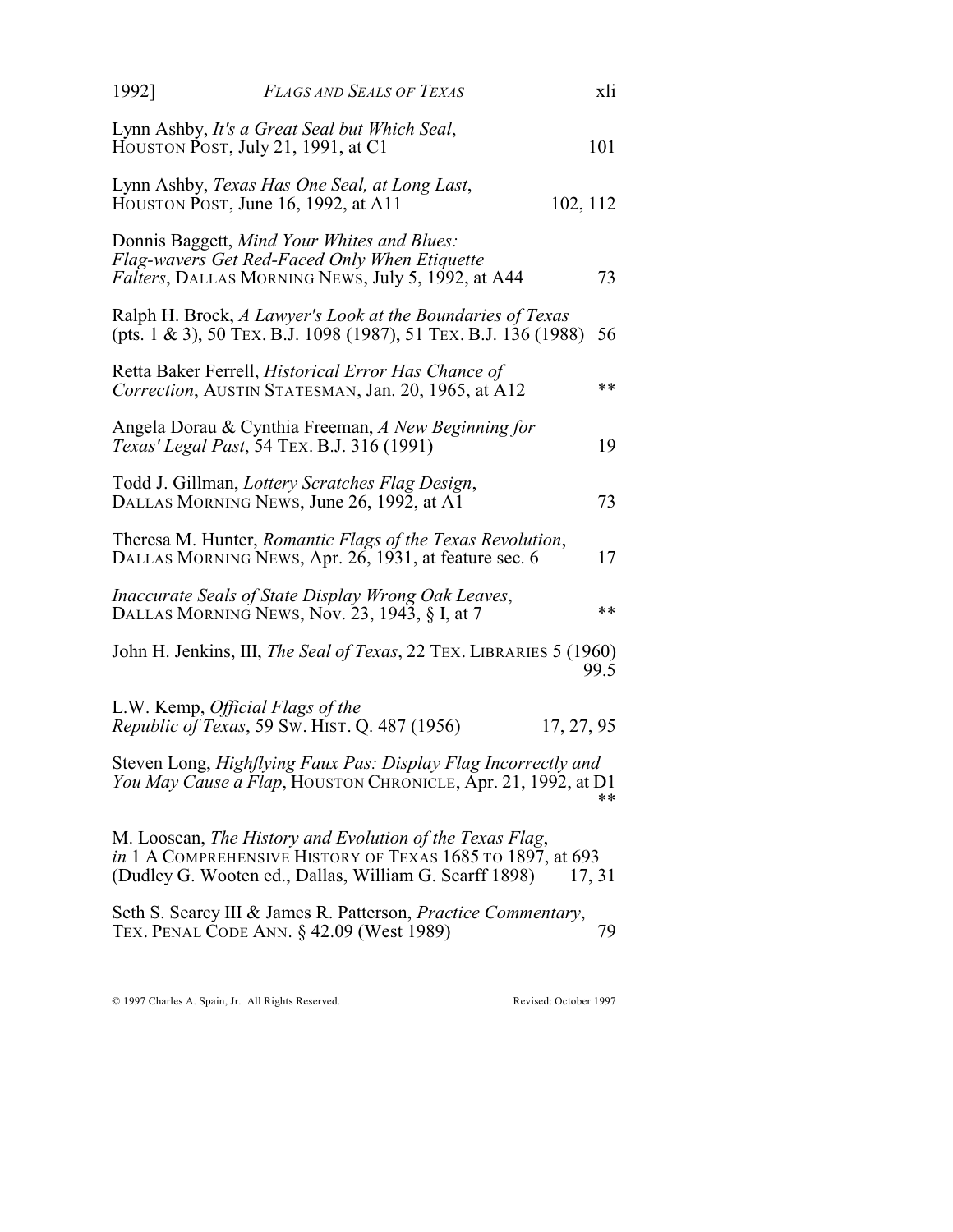| xlii                              | <b>SOUTH TEXAS LAW REVIEW</b>                                                                                                        | [Vol. $33:215$ |
|-----------------------------------|--------------------------------------------------------------------------------------------------------------------------------------|----------------|
|                                   | State Bar of Texas, <i>Convention Highlights</i> , 54 TEX. B.J. 808 (1991)                                                           | 19             |
|                                   | State Bar of Texas, 1991 Report of Committee on<br>History and Traditions of the Bar, 54 TEX. B.J. 683 (1991)                        | 19             |
|                                   | State Bar of Texas, 1990 Report of Committee on<br><i>History and Traditions of the Bar, 53 TEX. B.J. 786 (1990)</i>                 | 19             |
|                                   | Texas Flag Named in State's Pledge Found Nonexistent,<br>DALLAS MORNING NEWS, Apr. 25, 1951, § I, at 4                               | **             |
| 3 TEX. HERITAGE (1961)            |                                                                                                                                      | 100            |
|                                   | TEX. NAT'L DISPATCH, Aug. 1984, at 3                                                                                                 | 55             |
|                                   | Texas One and Indivisible Has Spent More Than 100 Years Evolving<br>Design for State Seal, TEX. PUBLIC EMPLOYEE, Mar. 1964, at 299.5 |                |
|                                   | Thomas Turner, Descendant of Austins Gets Copy of State Seal,<br>DALLAS MORNING NEWS, May 24, 1961, § 1, at 16                       | **             |
| BARTLETT,                         | Woodrow Wilson, Flag Day Address (June 14, 1915), in JOHN<br>FAMILIAR QUOTATIONS 682 (Emily M. Beck ed., 15th ed. 1980)              | $\overline{1}$ |
| <b>Sketches</b><br>1936, at III-9 | Aug de Zavala, Scion of First Vice-President of Republic of Texas<br>Her History Under Six Flags, DALLAS MORNING NEWS, Mar. 8,       | 15             |
| <b>LETTERS</b>                    |                                                                                                                                      |                |
|                                   | Letter from Bill Daniel, President, Texas Bar                                                                                        |                |

Historical Foundation, to Charles Spain (Aug. 23, 1991) 19 Letter from Richard J. Grambling, Associate Editor, West Publishing Company, to Charles Spain (July 12, 1988) 114

Letter from John Hannah, Jr., Secretary of State, to Charles Spain (Mar. 17, 1992) pp. 249, 250, 254

Letters from John Hannah, Jr., Secretary of State,